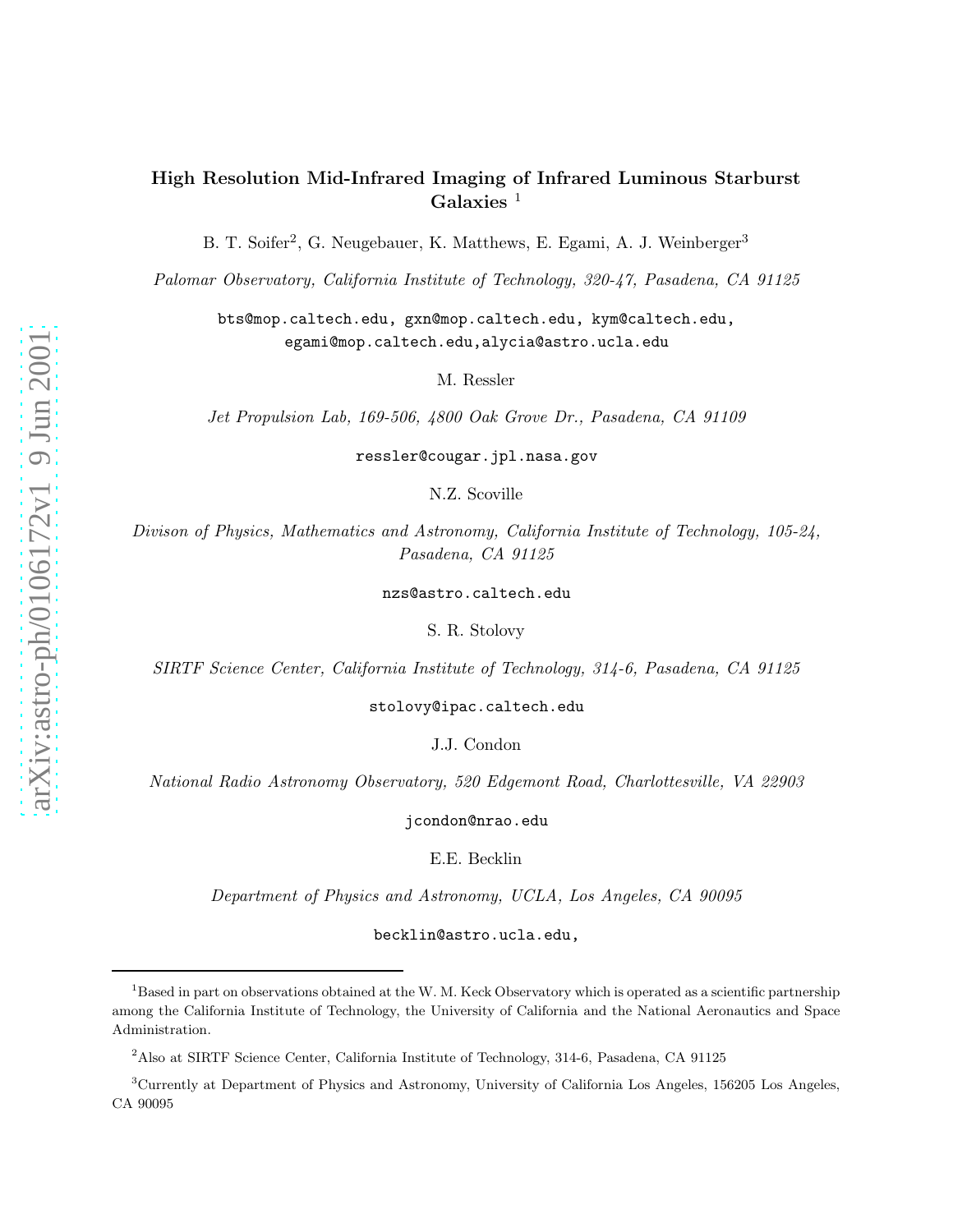# ABSTRACT

Observations for seven infrared luminous starburst galaxies are reported in the midinfrared from  $8 - 18 \mu m$  using the Keck Telescopes with spatial resolution approaching the diffraction limit . All of the galaxies observed show evidence of strong interactions based on optical morphologies. For these galaxies, a substantial fraction, usually more than 50%, of the infrared luminosity is generated in regions ranging in sizes from 100pc – 1 Kpc. Nuclear starbursts often dominate the infrared luminosity, but this is not always true. In some galaxies, most notably NGC 6090, substantial infrared luminosity greatly in excess of the nuclear luminosity is generated in regions associated with the physical interaction between two galaxies. The radio emission is a good tracer of the location of high luminosity young stars.

The visual/ultraviolet radiation output of the nearby star forming galaxies is dominated by emission from regions that are generally not producing the copious infrared luminosity of the systems. As seen in comparing the mid-infrared and near infrared images of the galaxies observed here, the regions of high infrared luminosity in local galaxies are significantly smaller than the galaxies as a whole. The integrated spectral energy distributions (SEDs) of these galaxies are very different from the SEDs of the regions of star formation. If the SEDs of star-forming regions in these galaxies reflect the SEDs that would be found in forming galaxies at high redshift, we would expect the distant galaxies to be dominated by the mid and far-infrared luminosity output far more than the integrated luminous output of nearby starburst galaxies would suggest.

*Subject headings:* starburst galaxies, luminous infrared galaxies, infrared, galaxies individual: VV114; NGC 1614; NGC 2623; NGC 3690+IC694; IC883=Arp193; NGC 6090; Markarian 331

# 1. Introduction

Starburst galaxies have long been known to be copious emitters of infrared luminosity. From early observations of nearby starburst systems such as M82 and NGC 253 (see e.g. Kleinmann & Low, 1970, Rieke & Low, 1972, Harper & Low, 1973), it has been clear that the bulk of the energy of these systems emerges in the thermal infrared. Analysis of the IRAS Bright Galaxy Sample showed that 30% of the energy output in the local universe emerges in the mid and far infrared  $(5 - 200 \mu m)$  (Soifer and Neugebauer, 1990) and the bulk of this luminosity is due to star formation in these galaxies. Recently, the idea that the bulk of the radiant energy emitted in the universe has been emitted at infrared wavelengths has been raised through analysis of the far infrared background as measured by the COBE satellite (Hauser et al. 1998, Puget et al. 1996). Further, deep submillimeter surveys have suggested that much of this luminosity is being generated in forming galaxies at redshifts of  $z \geq 2$  (e.g., Eales et al. 2000).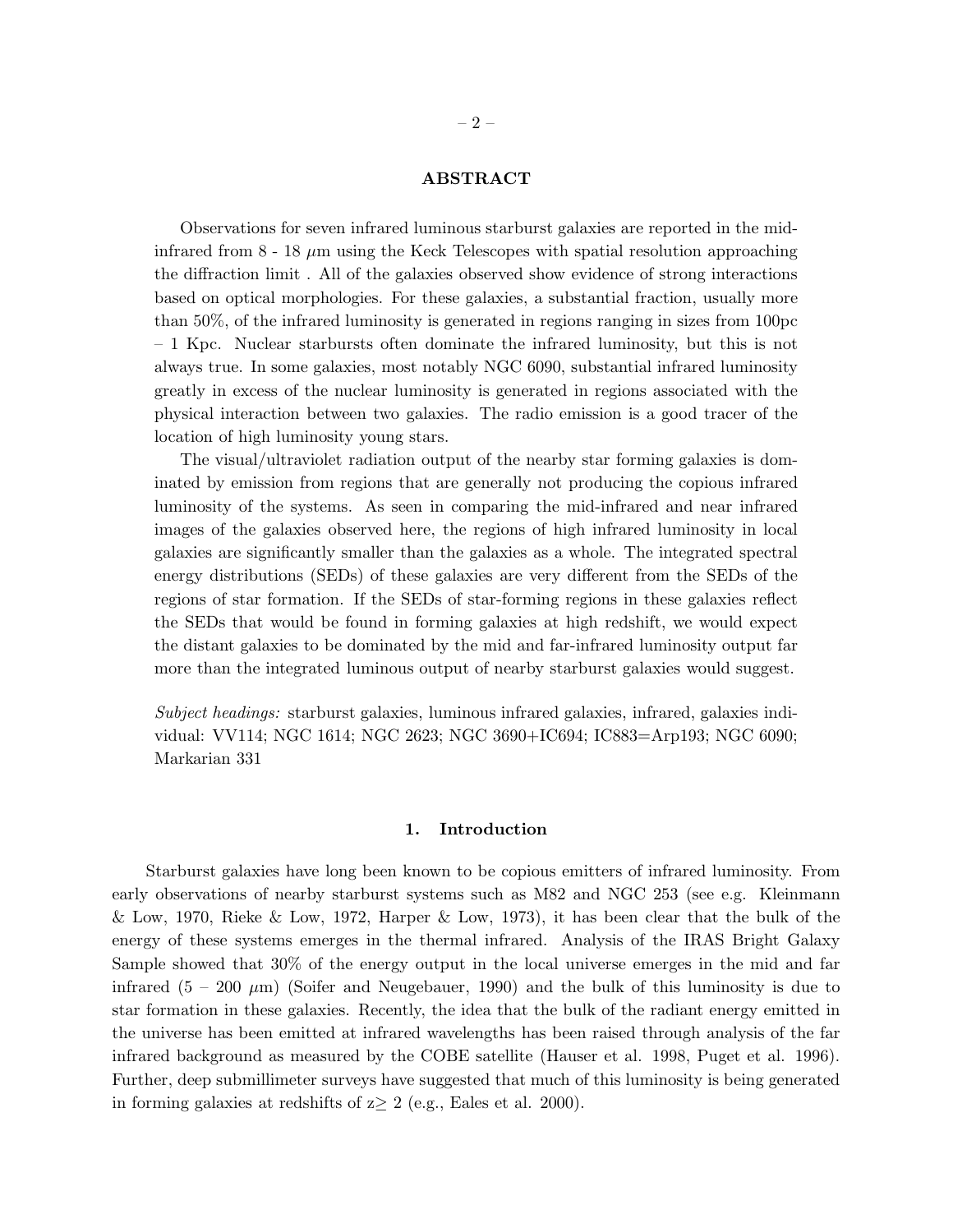Infrared luminous starbursts in the local universe afford us the best opportunity to study the processes by which such systems form and evolve, and provide detailed examples where we can test physical models of such systems. The IRAS all sky survey (Joint IRAS Science Team, 1989) has provided a unique database from which many such systems have been chosen for detailed examination.

A wide variety of observational techniques have been employed to probe infrared luminous starburst galaxies, ranging from optical spectroscopy (e.g., Kim et al. 1995, Veilleux et al. 1995), mid-infrared imaging and spectroscopy (Keto et al. 1997, Miles et al. 1996, Roche et al. 1991, Dudley 1999) to cm radio continuum imaging (Condon et al. 1990, 1991, hereafter C91). The nuclear environments of starburst galaxies have been effectively imaged with high spatial resolution in the near infrared by e.g. Scoville et al. (2000, hereafter S00), Dinshaw et al. (1999) and Alfonso– Herrero et al. (2000a,b).

Because dust responds through its thermal emission instanteously to the radiation field in which it is embedded, thermal radiation by dust is the ideal way to trace the current location of the dominant luminosity sources, i.e. the most luminous stars, in starbursts. In very dusty systems, such as those known from IRAS observations to be luminous starbursts, high spatial resolution imaging in the thermal infrared can address the location and extent of the current star formation in these galaxies unimpeded by foreground extinction. How the thermal dust emission is related to the other tracers of star-formation is important for utilizing these tracers in more distant galaxies.

IRAS measured the total bolometric luminosity from these galaxies (e.g. Soifer et al. 1987). The spatial resolution of those observations,  $\sim 1' - 2'$ , was, however, inadequate to locate the emission within the galaxies. Because the mid-infrared wavelengths  $(8-25 \mu m)$  carry a significant fraction of the total bolometric luminosity in infrared bright galaxies, ranging from ∼10% to > 30% of the 8-1000  $\mu$ m luminosity, observations at these wavelengths with a resolution  $\leq 1''$  have the potential to directly trace the locations where the most luminous stars are forming in these systems. With a diffraction limit of 0.24<sup> $\prime\prime$ </sup> FWHM at 10  $\mu$ m, the Keck Telescope provides a substantial improvement in spatial resolution over previous mid-infrared observations, probing the distribution of the thermal emission at the 100–300 pc scale in luminous starbursts at distances of 40–120 Mpc.

In this paper we report imaging observations from  $8 - 18 \mu m$  of a sample of highly luminous starburst galaxies at spatial resolutions of 0.3-0.6′′. These data provide the highest spatial resolution yet achieved of the thermal emission from these systems and trace the spatial distribution of the emergent luminosity in these systems. For purposes of establishing luminosities and physical distances in these galaxies we adopt  $H_o=75$  km s<sup>-1</sup>Mpc<sup>-1</sup>.

# 2. The Sample

The objects observed were taken from the IRAS Bright Galaxy Sample (BGS, Soifer et al. 1987, 1989) The basic information for the seven objects in the sample is given in Table 1. Since the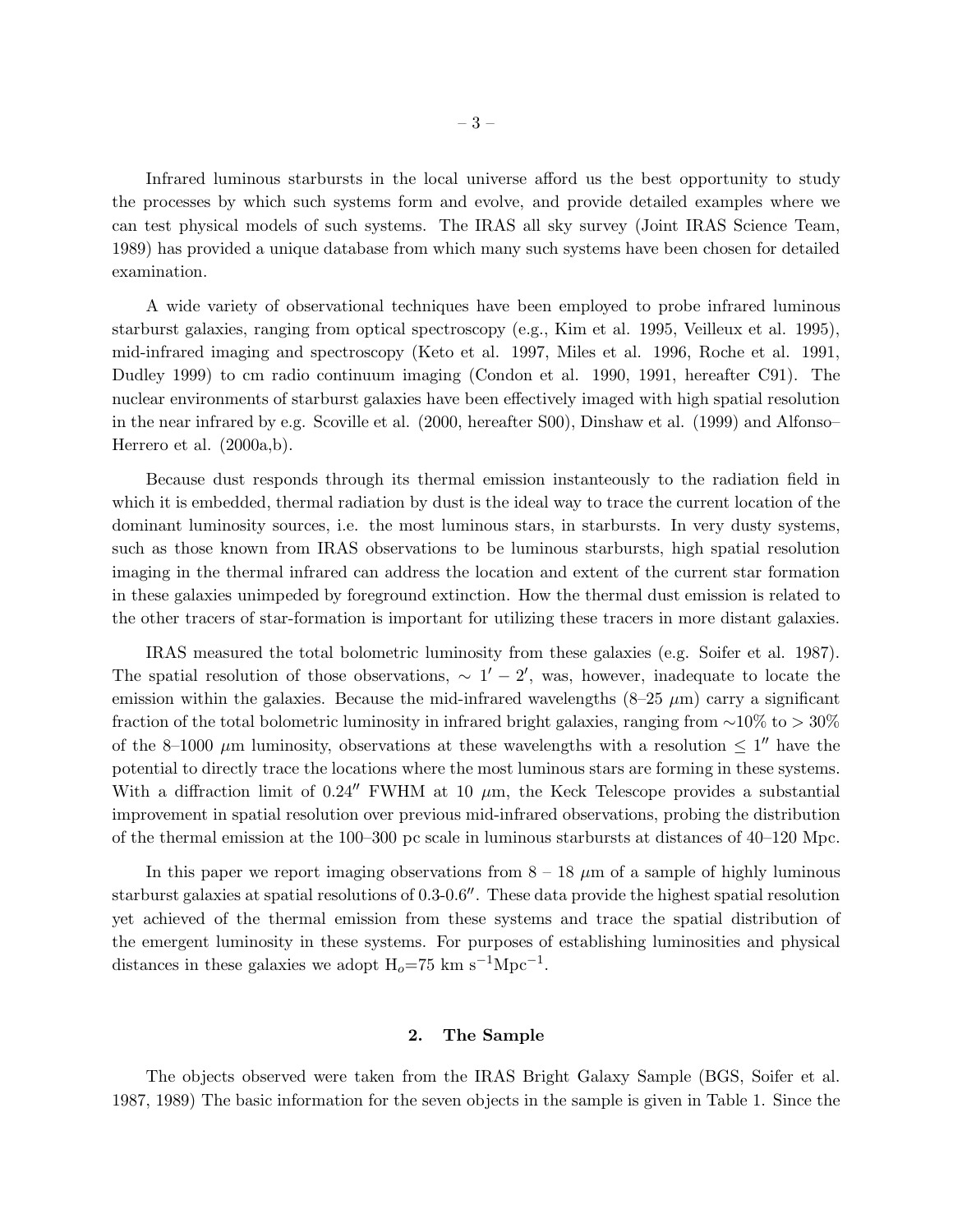goal of this study is to understand luminous starburst galaxies, systems having Seyfert like spectra were excluded. With this selection criterion, there are 25 objects in the BGS in the luminosity range  $11.4 \leq \log(L_{bol}[\text{L}_{\odot}]) \leq 11.9$ ; seven were observed. These seven objects are among the closest highly infrared luminous starbusts galaxies. Six of the seven objects observed have clear evidence of strong interactions/mergers from optical images. The only object without such evidence, Markarian 331=UGC 12812, has several close companions. In this luminosity range 60-70% of objects are found in strongly interacting or merging systems (Sanders et al. 1988, Sanders and Mirabel, 1996). The objects were selected to be detectable from the ground at  $12 \mu m$ , so that there is a bias towards brighter 12  $\mu$ m flux densities in these galaxies, as measured by IRAS, compared to the galaxies in the same luminosity range in the BGS. Three of the galaxies in the sample, IC 1623=VV114, NGC  $3690/\text{IC } 694=\text{Arp } 299$  and NGC 1614=Arp 186 are the three brightest objects at 12  $\mu$ m in the above sample. This selection of brighter 12  $\mu$ m flux density appears to be the major bias in our sample as compared to the total BGS sample for this luminosity range.

#### 3. Observations and Data Reduction

The observations were made using the MIRLIN mid-infrared camera (Ressler et al. 1994) at the f/40 bent Cassegrain visitor port of the Keck II Telescope, and the imaging mode of the Long Wavelength Spectrograph (LWS, Jones and Puetter, 1993) at the f/25 forward Cassegrain focus of the Keck I Telescope. In general, only observations where the FWHM of the PSF was less than 1.0′′ were used. Because of the variability, the seeing conditions are described throughout the text when specific objects are discussed.

The MIRLIN camera uses a  $128\times128$  Si:As array with a plate scale of 0.138<sup>''</sup>/pixel for a total field of view of  $17'' \times 17''$ . At each wavelength the observing procedure was the same. A secondary with a square wave chop of amplitude  $6''$  in the north-south or east-west direction at 4 Hz was employed for fast beam switching. The frames sampling each chop position were coadded separately in hardware, resulting in two images. After an interval of approximately a minute, the telescope was nodded perpendicular to the chop direction (east-west or north-south) by 6′′ and a second pair of images was obtained in order to cancel residuals in the sky and to subtract telescope emission. This procedure was repeated a number of times at each wavelength. The data were reduced by differencing the two images obtained within the chop pairs at each nod location. Then the resulting positive images were coadded, with the positions appropriately adjusted to a common location, to yield an image centered in a field approximately  $6'' \times 6''$ . Because of the chopper and telescope nod spacings employed for the observations, the data are not capable of measuring low surface brightness emission that is extended beyond a 6′′ diameter region. In addition extended emission within a  $6''$  region with a surface brightness of 5 mJy/square arcsec is not detectable within these images.

Observations with MIRLIN of VV114, NGC 1614, NGC 3690 and Markarian 331 were obtained in March and October 1998. The MIRLIN observations were made under photometric conditions.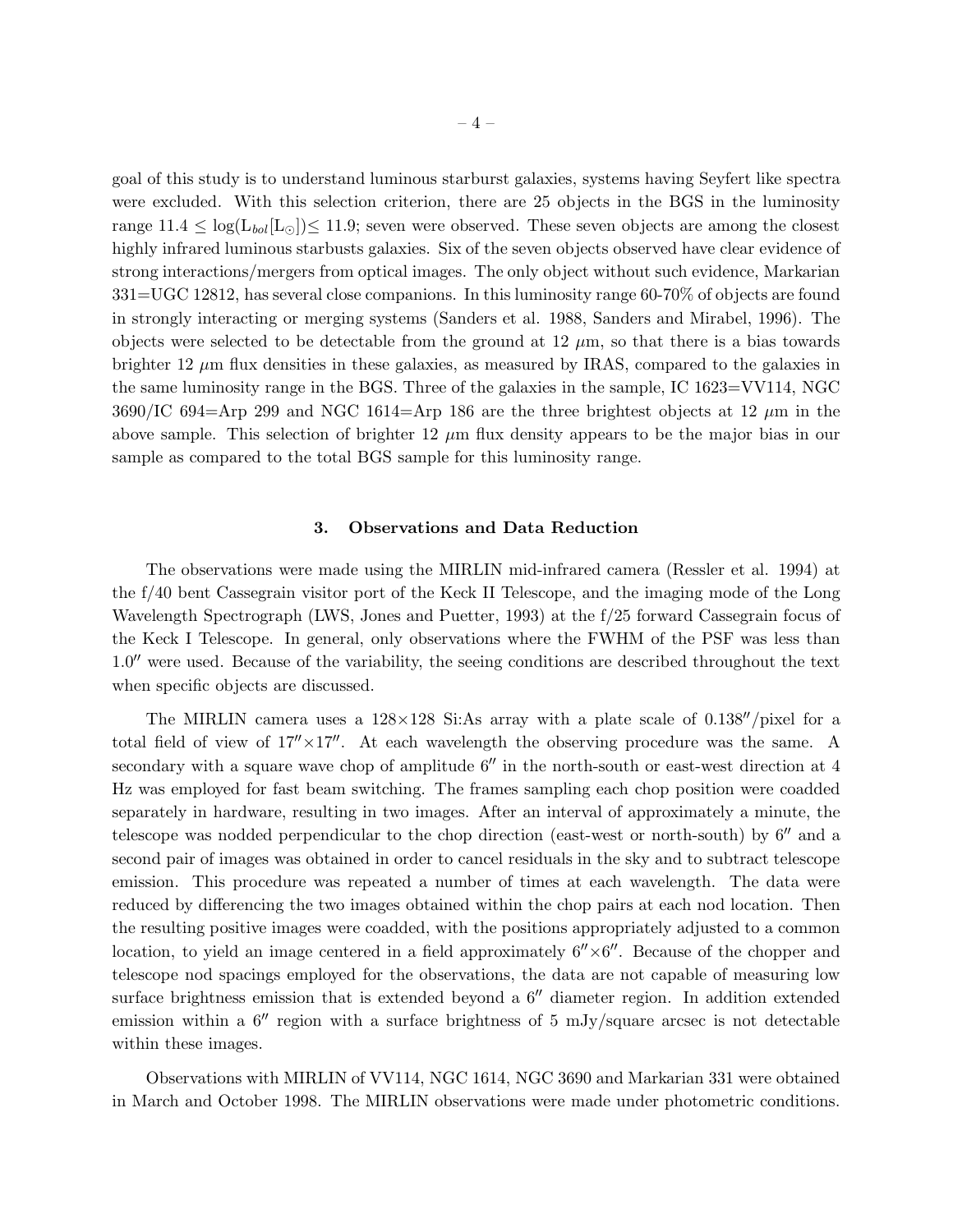The observations of the targets were interleaved with observations of nearby bright stars that served as photometric calibration and to establish the point spread function (PSF) for the observations.

Observations of all the galaxies listed in Table 1 were made with LWS in October 1999, and January, May and September 2000. Generally these observations were made under photometric conditions. Over the course of the observations, the mid-infrared seeing varied from near diffraction limit(~ 0.3'' at 12.5 $\mu$ m) to > 1.0''.

The secondary chopper was set to an amplitude of  $5''$  at a frequency  $\sim$  5 Hz for all the objects except NGC 1614, NGC 2623, IC 883, where the chopping amplitude was 4′′. Observations were made in a fashion similar to the MIRLIN observations, except that the telescope nodding was in the same direction as the chopping and the nodding amplitude was the same as the chopping amplitude. The data were reduced in a manner similar to the MIRLIN data. The pixel scale is  $0.08''$  pixel<sup>-1</sup>.

The filters defining the photometric bands are quite similar in both MIRLIN and LWS and all have widths about 10 % of the central wavelengths which are listed in Table 2. Details of the filters are given in Soifer et al (1999). The photometry was calibrated based on observations of four bright stars,  $\alpha$  Tau=HR 1457 ([12.5 μm]=-3.07 mag),  $\alpha$  Boo=HR 5340 ([12.5 μm]=-3.15 mag),  $\beta$ Peg=HR 8775 ([12.5  $\mu$ m]=-2.55 mag), and  $\alpha$  Cet=HR 0911 ([12.5  $\mu$ m]=-1.92 mag) whose magnitudes, in turn, were based on IRAS and Keck data. The magnitudes adopted at the other mid-infrared wavelengths for these stars were within 0.08 mag of these values. The uncertainties in the photometry, based on the internal consistency of the observations, is estimated to be 5% at  $\lambda \leq 17.9$   $\mu$ m. The flux density corresponding to 0.0 mag (Vega-based) was taken to follow the prescription given in the Explanatory Supplement to the IRAS Catalogs and Atlases (Beichman et al. eds, 1989), and is given in Soifer et al. (1999).

In addition, high spatial resolution observations of two of these galaxies, VV114=Arp 236 and NGC 3690=Arp 299 were obtained at 3.2  $\mu$ m with NIRC (Matthews and Soifer, 1994) on the Keck I telescope in Dec 1996. Although the background is higher at this wavelength than at shorter wavelengths, observations were made in the standard "stare and dither" mode for near infrared observations. Observations were obtained for Markarian 331 at 2.15  $\mu$ m(K<sub>s</sub>) and 3.4  $\mu$ m (L') using the near infrared camera on the 200-inch Hale Telescope. Observations were made in a similar fashion to those on the Keck Telescope.

### 4. Results and Discussion for Individual Galaxies

The basic observational results are presented in Table 2 and Figures 1–7. The observed flux densities, measured from the Keck images in the largest beams feasible for each of the galaxies, are presented in Table 2. All of the galaxies were observed at 11.7 and 12.5  $\mu$ m, while most of them were observed at 17.9  $\mu$ m. For comparison, the IRAS flux densities at 12 $\mu$ m, representing the integrated flux densities for the galaxies, are also presented in Tabel 2.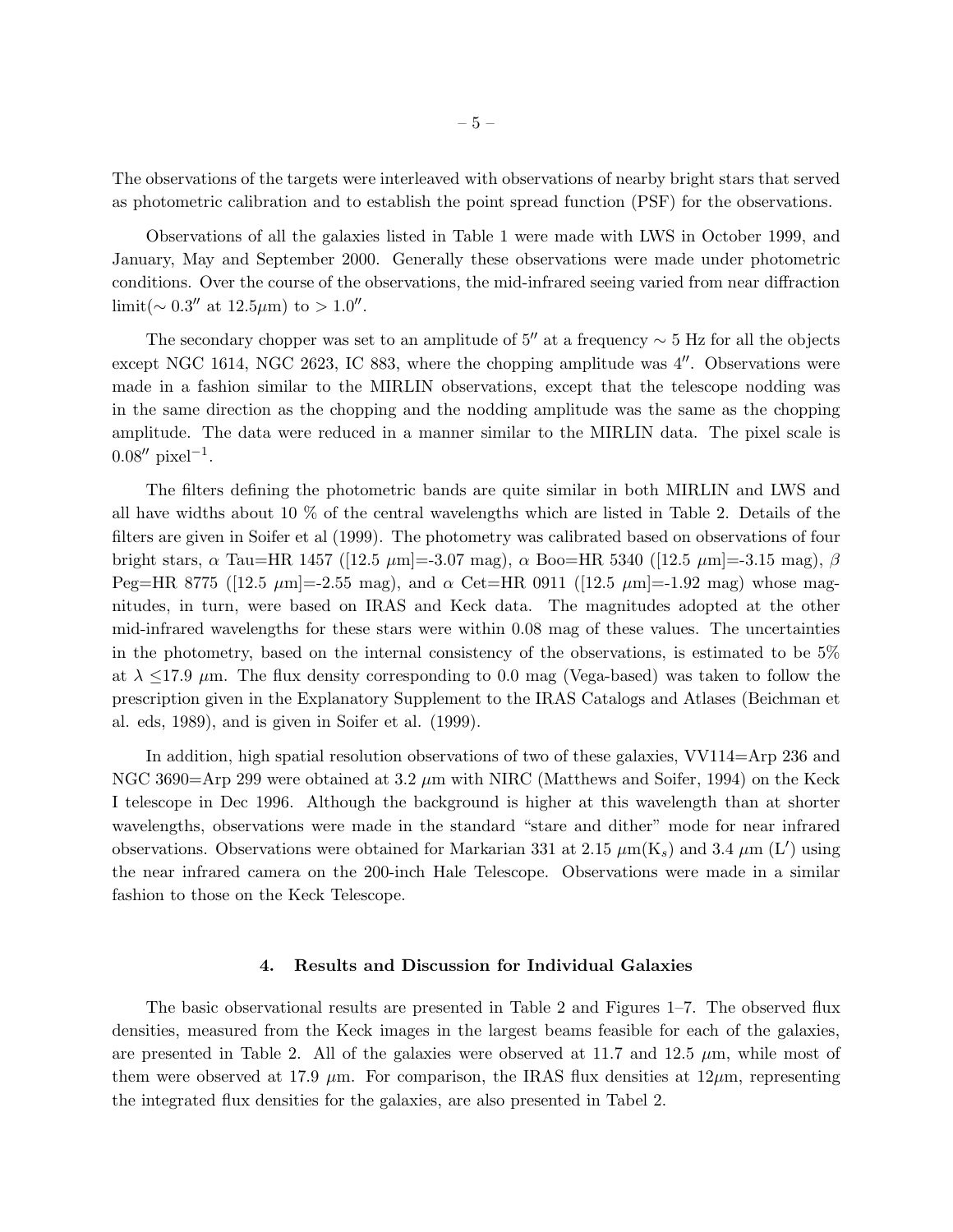In the images, the locations of the origin and in some cases other positions, are marked in each image to facilitate comparisons. Because bright stars are not common in the mid-infrared, the *a priori* astrometric registration of the mid-infrared images with respect to other images is not better than 1 ′′. The locations of the images in these figures were determined by identifying morphologically similar features and assuming that they are spatially coincident at wavelengths between the radio and near infrared. In the mid-infrared morphological features within  $\sim 5''$  diameters were imaged on a single array and thus differences on that scale between images at different wavelengths are robust.

In the plots that present the spectral energy distributions (SEDs) for these galaxies, a variety of data are presented. The integrated flux densities at each wavelength are from 2MASS and IRAS data. The large beam Keck data are presented (from Table 2) as well as data from NICMOS (or groundbased images) with the photometry scaled to the same size beams. In addition, to illustrate how the SEDs vary with beam size, we also present multiaperture photometry at the locations where there is significant  $12.5\mu$ m emission in the Keck images. The beam diameters range from  $1''$ to 4′′, depending on the size and complexity of the source. Photometry is taken from Keck midinfrared, NICMOS and groundbased near infrared data. The details of the small beam photometry are explained in the corresponding figure captions.

In the following sections we discuss the observational results for the galaxies separately.

# 4.1. VV 114=IC1623=Arp 236

At a redshift of  $cz=6000 \text{ km/s}$  (80 Mpc, 400 pc/'') VV114=Arp 236 is a highly disturbed system that shows two major centers in optical images, with low surface brightness tails evident over 55′′ (22 Kpc) in photographic images (Arp 1966). The two centers are aligned east-west and separated by about 20″ (8 Kpc). The bolometric luminosity of the system is  $\sim 4 \times 10^{11} L_{\odot}$  (Soifer et al. 1987), more than 90% of which emerges at far infrared wavelengths.

Previous detailed near infrared studies of VV114 have been reported by Knop et al. (1994) and Doyon et al. (1995). High resolution near infrared imaging of VV114 has been reported by S00. Radio imaging of this galaxy at 1.4 GHz has been presented by Condon et al. (1990), and at 8.4 GHz by C91. CO observations of VV114 were reported by Yun, Scoville and Knop (1994), while submillimeter continuum imaging of this system is presented in Frayer et al. (1999).

The images presented in Knop et al. (1994), ranging in wavelengths from  $B(0.44 \mu m)$  to  $L(3.5 \mu m)$ , show the core of the eastern galaxy is nearly invisible at B and becomes brighter with respect to the western nucleus at longer wavelengths. In the longest wavelength images of Knop et al. the eastern core is clearly double, with a separation between peaks of  $\sim 2''$  (800 pc). In the eastern system the southwestern component becomes increasingly dominant at longer wavelengths. In the L band image of Knop et al. the southwestern component is the only one detected. ISO imaging of this galaxy at  $7 \mu$ m (Charamandlis et al 1999) shows a bright peak apparently associated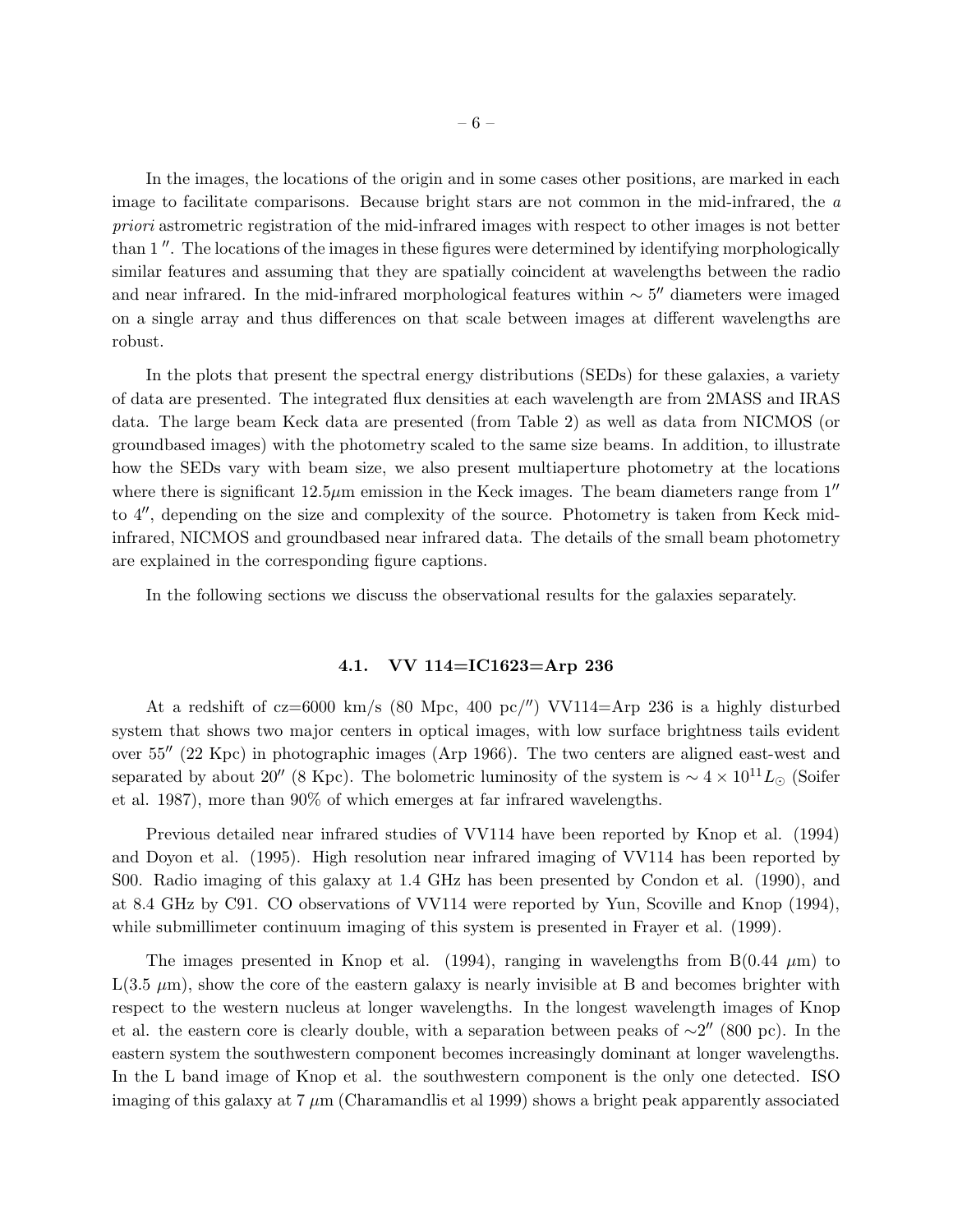with the eastern nucleus with an extension to the west.

The only portion of the galaxy detected in the MIRLIN and LWS imaging was the eastern source. The 12.5  $\mu$ m image of this nucleus is presented in Figure 1a, along with the 3.2  $\mu$ m image obtained with NIRC, the 2.2  $\mu$ m NICMOS image from S00 and the 8.4 GHz image of C91. The  $12.5 \mu m$  image presented in Figure 1a is smoothed with a Gaussian with half the diffraction limited FWHM to improve the signal to noise ratio. The effective resolution of this image is 0.34′′, i.e. 10% greater than the formal diffraction limit at 12.5  $\mu$ m.

The two peaks in the eastern nucleus are clearly seen at  $12.5 \mu m$ ; both components are resolved in the image. In the subsequent discussion they are referred to as  $VV114E_{NE}$  and  $VV114E_{SW}$ respectively. VV114 $E_{NE}$  is centrally concentrated with an apparent size of 0.44". The VV114 $E_{SW}$ component is complex, with a main northern component having an apparent size of 0.51′′ and several sources to the south, separated from the brighter peak by  $0.6''$  to  $0.8''$ . The peak positions of VV114E<sub>NE</sub> and VV114E<sub>SW</sub>, as determined in the NICMOS 2.2  $\mu$ m image, are marked in all four images of Figure 1a. The marks are located at the same relative positions in all four panels of the montage.

The 3.2  $\mu$ m image, with lower angular resolution, shows structure that appears quite similar to that at 12.5  $\mu$ m. At 3.2  $\mu$ m VV114E<sub>SW</sub> is only marginally resolved; while VV114E<sub>NE</sub> is approximately 0.7 $\prime\prime$  in diameter and apparently at the same orientation as the source seen at 2.2 $\mu$ m. At 3.2  $\mu$ m VV114E<sub>SW</sub> appears displaced from the corresponding 12.5  $\mu$ m source by 0.1''. The radio image shown in Figure 1a shows a general similarity to the 12.5  $\mu$ m image with a bright isolated northeast component, and a southwest source that consists of several distinct components separated by ∼0.4–0.8″. The radio map of VV114E<sub>SW</sub> shows that the components are reasonably close in peak brightness, like the 12.5  $\mu$ m image.

At 2.2  $\mu$ m the structure of VV114E is significantly different from the mid-infrared and radio structure. VV114E<sub>NE</sub> shows a significant ellipticity at 2.2  $\mu$ m, with a FWHM size of 0.8<sup>''</sup> × 0.4<sup>''</sup> at a position angle of 60 $\degree$ , suggestive of a stellar nucleus. VV114E<sub>SW</sub> breaks up into two sources, a bright, apparently unresolved source nearly coincident in position with the  $12.5 \mu m$  source, and a fainter source 0.86′′ to the southwest of the brighter point-like source.

While consistent in overall structure, the images do not agree in detail at the different wavelengths. The registration between images at different wavelengths is based on the *assumption* that  $VV114E_{NE}$  is spatially coincident at all wavelengths. Since this source is reasonably compact and isolated from other sources by  $\sim 2''$  at all wavelengths, we believe that this is a reasonable assumption.

At 2.2  $\mu$ m and 3.2  $\mu$ m the positions of VV114E<sub>NE</sub> and VV114E<sub>SW</sub> agree in position angle to  $\langle 1 \rangle$  and in separation to within 0.03<sup>''</sup>. In addition, as noted above, at 3.2  $\mu$ m the northeastern source appears slightly elongated in the same sense as the elliptical shape of this source at 2.2  $\mu$ m. There is also a slight distortion of the lower level contours of the southwestern source at 3.2  $\mu$ m consistent with a fainter source at the location of the faint source to the southwest of the point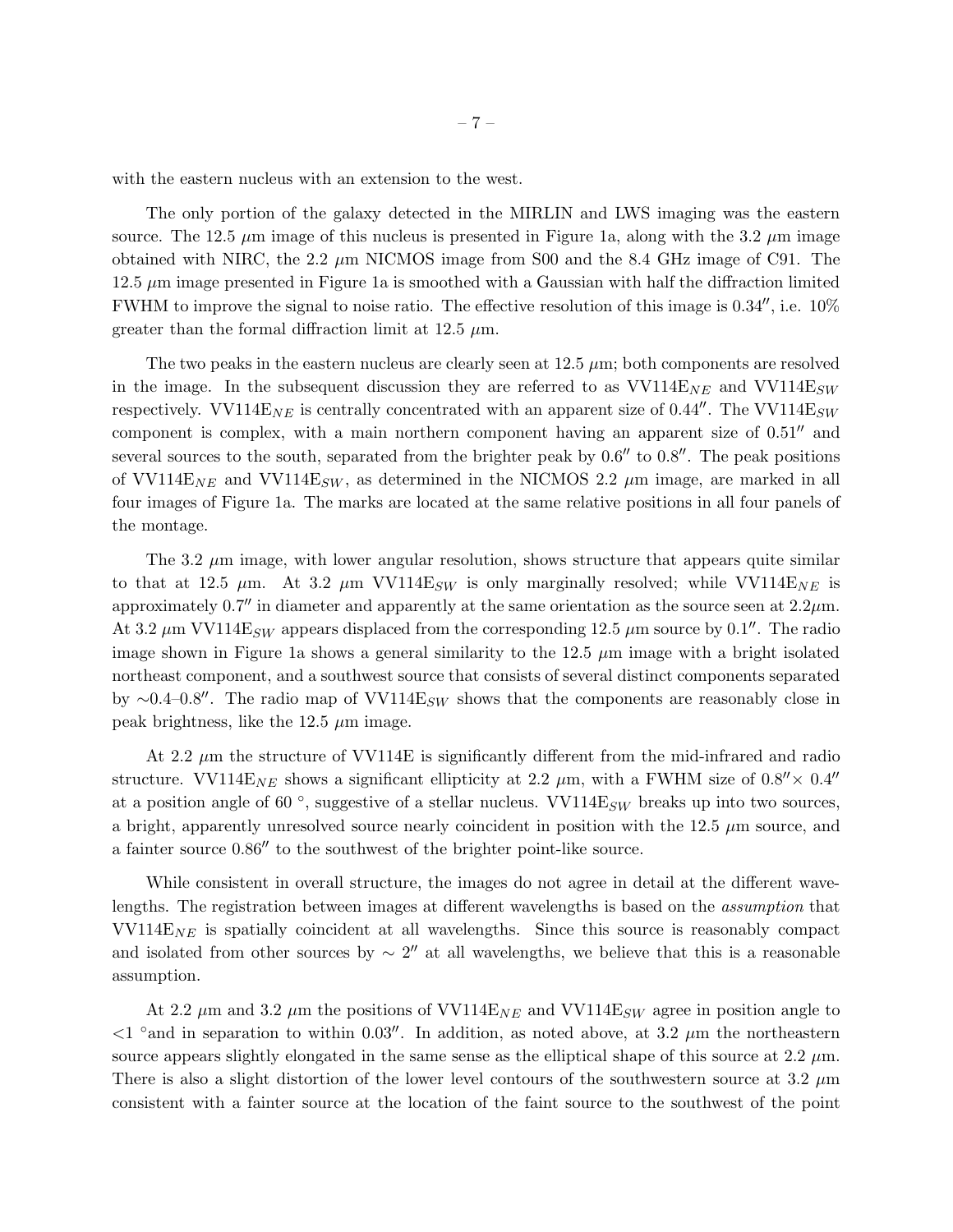source in the 2.2  $\mu$ m image. Thus given the angular resolution and signal to noise ratio in the  $3.2 \mu m$  image, these images appear the same.

The 12.5  $\mu$ m and 2.2  $\mu$ m images differ in detail. In both cases the northeastern source is extended, and there is some suggestion of extended emission at  $12.5 \mu m$  at a similar position angle as the major axis of the 2.2  $\mu$ m image. There is a significant disagreement in position and morphology of the southwestern source between these wavelengths. This is illustrated in Figure 1b, where the 12.5  $\mu$ m contours are overlaid on a grayscale version of the 2.2  $\mu$ m image. The northeast and southwest peaks in the two images appear at the same position angle of 80 °but the location of the brightest component of the southwestern source disagrees by 0.1′′ between the two wavelengths. Furthermore, the secondary peaks to the south and southwest of the southwestern peak at  $12.5 \mu m$ do not appear to have any corresponding peaks in the 2.2  $\mu$ m image, while the faint peak to the southwest of the bright 2.2  $\mu$ m peak has no counterpart in the 12.5  $\mu$ m image.

The largest discrepancies in location of the peaks are between the 12.5  $\mu$ m image and the 8.4 GHz image. As can be seen in Figure 1a, the separations between the  $VV114E_{NE}$  and  $VV114E_{SW}$ peaks differ by 0.3′′ or 100 pc. There is no *a priori* means of knowing whether the registration we have chosen (forcing VV114 $E_{NE}$  to coincide at both wavelengths) is valid, or whether forcing the peak of  $VV114E_{SW}$  to coincide might be appropriate. In either case, a discrepancy exists between the locations of the mid-infrared and radio peaks.

Figure 1b also shows the 12.5  $\mu$ m and the 3.2  $\mu$ m contours overlaid separately on a grayscale version of the 8.4 GHz image. In both cases the location of the peak of the southwestern source in the "thermal" infrared does not coincide with the radio peak. As in the case of comparing the sources at 12.5  $\mu$ m and 2.2  $\mu$ m, the northeast and southwest peaks fall along the same position angle, but the separations disagree. The separation of the radio peaks is 1.35′′, compared to 1.55′′ in the thermal infrared. The structure to the south of the southwestern peak appears to agree much better between the radio and mid-infrared images, showing agreement in both location and elongation.

In summary, *assuming*  $VV114E_{NE}$  is spatially coincident at all wavelengths, the  $VV114E_{SW}$ peaks coincide at 2.2 and 3.2  $\mu$ m, and are displaced from the 12.5  $\mu$ m peak by 0.1'' (30 pc). The 12.5  $\mu$ m peak is displaced from the 8.4GHz peak by 0.2''(80pc); at 12.5  $\mu$ m VV114E<sub>SW</sub> lies between the 8.4 GHz and 2.2/3.2  $\mu$ m peaks, and they all lie on the same line from VV114E<sub>NE</sub>.

The flux density of VV114 measured by IRAS at  $12 \mu m$  is 0.8 Jy in an unresolved beam and 1.1 Jy in total. The flux density measured in the imaging of VV114E is 0.34 Jy at 12.5  $\mu$ m, significantly less than the IRAS values. To attempt to detect additional emission, the position of peak extended infrared emission in VV114W based on the ISO image of Laurent et al. (2000) was imaged as well. This location is 14′′ west of the VV114E position. No flux was detected in the Keck image at 12.5  $\mu$ m, with a limit of 8 $\pm$ 5 mJy in a 4<sup>"</sup> diameter beam. For this imaging the chopping amplitude was 10′′. The non-detection of the western source places an upper limit of ∼1mJy/square ′′ on the surface brightness of the emission at this location.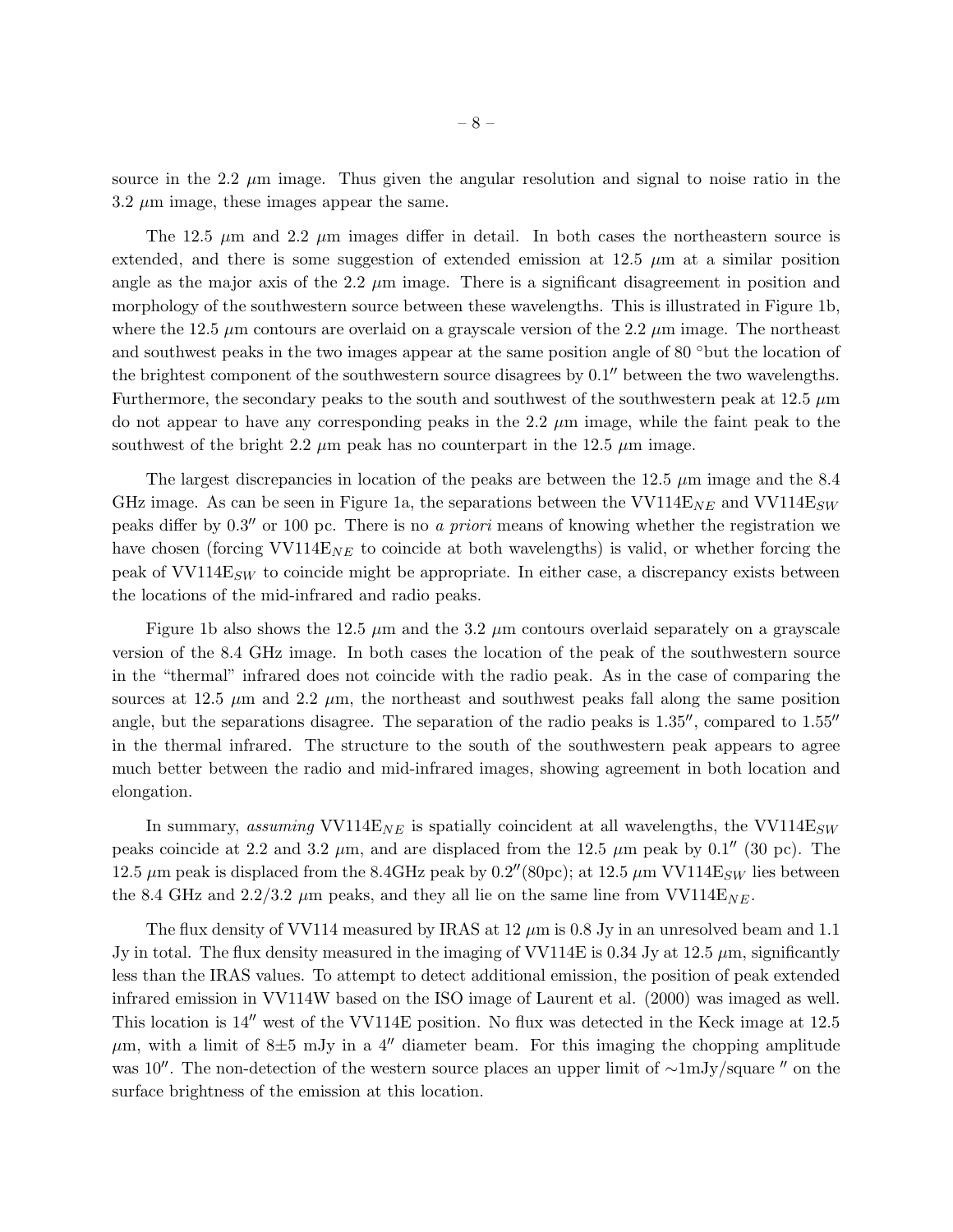The western galaxy in the VV114 pair is detected at  $3.2 \mu m$ , and is shown in Figure 1c. The full field containing both systems is shown at 2.2  $\mu$ m and 3.2  $\mu$ m, where the 3.2  $\mu$ m contours are overlaid on the 2.2  $\mu$ m grayscale. The 3.2  $\mu$ m NIRC image shows that there is low surface brightness, extended emission associated with the western galaxy and the interaction region between the two galaxies. The 3.2  $\mu$ m emission is comprised of a combination of photospheric, nebular and dust emission. The 3.2  $\mu$ m filter includes the 3.3  $\mu$ m feature commonly identified as due to Polycyclic Aromatic Hydrocarbons, or PAHs (e.g., Dale et al. 2000) and so there is a contribution from this mechanism as well. The detection of extended emission at  $3.2 \mu$ m, in addition to the detection of substantial extended emission in the IRAS photometry with a ~1' beam, argues that the nondetection of the majority of the IRAS  $12 \mu m$  flux is probably the result of the difficulty in detecting low surface brightness extended emission in the thermal infrared.

The spectral energy distributions for the sources in VV114 from 1.2 to  $25\mu$ m are presented in Figure 1d as flux per octave  $(\nu f_\nu)$ . In addition to the total fluxes from IRAS and 2MASS, photometry in a 4′′ diameter beam centered on VV114E, as well as in 1′′ diameter beams centered on  $VV114E_{NE}$  and  $VV114E_{SW}$ , are presented to illustrate how the SEDs change with observing beam. The small beam photometry at  $2.2\mu$ m was scaled from the NICMOS image in S00, while the 3.2µm data are from our NIRC imaging. The lower panel illustrates the photometry at the corresponding location in VV114W.

Both VV114 $E_{NE}$  and VV114 $E_{SW}$  show a significant drop in flux at 10  $\mu$ m as compared to the observed flux at 8 and 12  $\mu$ m. This is generally attributed to absorption by cold silicate dust overlaying warmer emission. A substantial uncertainty in quantifying the overlaying absorption arises from the contribution to the underlying emission from the aromatic (PAH) features. The spectrum of VV114 reported by Dudley (1999) with a 5.5″ diameter beam includes all of the emission seen in the image in Figure 1a. This spectrum shows an emission feature at 11.3  $\mu$ m (rest wavelength) attributed to PAH emission. The spectrum of Dudley, if smoothed to the resolution of the filters used for our imaging, is consistent with the apparent ratio of fluxes at 11.7 and 12.5  $\mu$ m as shown for the flux from VV114E in the large beam shown in Figure 1d.

The separate spectral energy distributions (SEDs) of  $VV114E_{NE}$  and  $VV114E_{SW}$  differ significantly. The decrease in flux density at 10  $\mu$ m of VV114E<sub>NE</sub> is substantially deeper than in  $VV114E_{SW}$ . The composite mid-infrared spectrum of galaxies presented by Dale et al. (2000), if representative of the underlying emission spectrum for VV114E, suggests that the extinction of an intrinsic PAH like spectrum would lead to an absorption optical depth of about 0.5 at 10  $\mu$ m in  $\text{VV114E}_{SW}$ . This is also consistent with the fact that the southwest source appears to dominate the VV114E flux throughout most of the 10  $\mu$ m wavelength range. VV114E<sub>NE</sub> appears to have an optical depth  $\tau$  in the range 1–2 greater than that of VV114E<sub>SW</sub> at 9.7  $\mu$ m (i.e. a net differential optical depth,  $\tau$ , of 1.5–2.5 at ∼10  $\mu$ m). The absorption optical depths cited here are by comparison to zero absorption at 8 or 12  $\mu$ m.

Yet another complication is the fact that the dust optical depth is not zero at 8 and 12  $\mu$ m,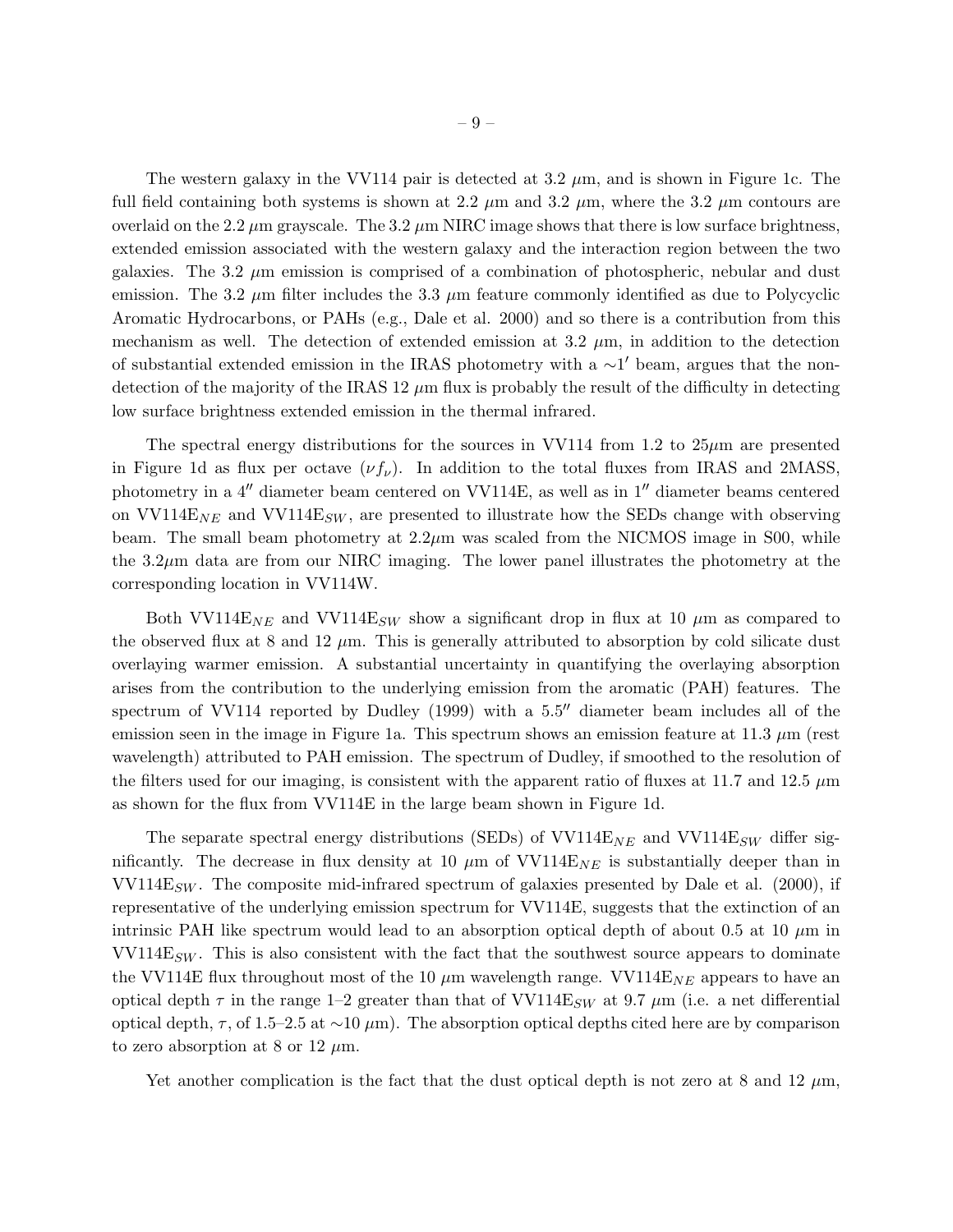as assumed above. Li and Draine (2000) have recently compiled the properties of interstellar dust opacity (predominantly due to silicate absorption) that would result in an increase of a factor of 1.3 to the optical depths derived above to take into account the extinction at 8 and 12  $\mu$ m.

Thus we infer that the silicate optical depths are  $\sim 0.7$  and 2–3 for VV114E<sub>SW</sub> and VV114E<sub>NE</sub> respectively. These results, which imply VV114E<sub>NE</sub> is more heavily obscured than VV114E<sub>SW</sub>, contradict the extinctions derived from the near infrared imaging of these sources. As can be seen directly from Figure 1 of Knop et al. (1994), VV114 $E_{SW}$  is significantly "redder" than VV114 NE, i.e., it becomes significantly brighter than VV114 NE at 2.2  $\mu$ m compared to 0.8  $\mu$ m. To the extent that this reflects overlaying extinction, it suggests substantially more extinction obscuring VV114 $\mathrm{E}_{SW}$  than VV114 $\mathrm{E}_{NE}$ .

# 4.2. NGC 1614=Arp 186

NGC 1614 is a strongly interacting galaxy at a redshift of  $cz=4800 \text{ km/s}$  (64 Mpc, 320 pc/''). The optical photograph of Arp (1966) shows crossed tails with a total extent of ∼30 Kpc. Its infrared luminosity is  $4 \times 10^{11} L_{\odot}$  (Soifer et al. 1987). A detailed visible, infrared and radio study by Neff et al. (1990) shows an HII optical spectrum and tidal tails. The radio image at 5 GHz shows a ring  $\sim 1.2''$  (380 pc) in diameter (Neff et al.). High resolution near infrared imaging and spectroscopy (Alonso-Herrero et al. 2000b) shows a starburst nucleus of ~0.3″ (100pc) diameter revealed through strong photospheric CO absorption in supergiants. This nucleus is surrounded by a ring of very large HII regions. The ring diameter of  $\sim$ 1.2″(380 pc) is traced in the P $\alpha$  image (Alonso-Herrero et al.). Miles et al. (1996) have reported imaging of NGC 1614 at 11.7  $\mu$ m with 1 ′′ resolution.

Figure 2a shows the 12.5  $\mu$ m contour map of NGC 1614, the 4.8 GHz radio contours of Neff et al (1990), the 2.2  $\mu$ m broadband and the 1.87  $\mu$ m P $\alpha$  NICMOS images from Alonso-Herrero et al.(2000b). The 12.5  $\mu$ m image, obtained in excellent (diffraction limited) 0.30<sup> $\prime\prime$ </sup> seeing, shows a ring-like structure of diameter  $\sim$ 1.2″ and overall extent of  $\sim$ 1.7″ that appears virtually identical in overall appearance to the ring seen in the radio at 4.8 GHz and in  $Pa$ .

A detailed comparison of the 12.5  $\mu$ m and the P $\alpha$  and 4.8 GHz images is presented in Figure 2b, where the contours of the mid-infrared image are overlaid on the grayscale images of  $P\alpha$  and 4.8 GHz radio emission. The images were superimposed by matching by eye the centroids at the different wavelengths. The peaks in the thermal infrared,  $P\alpha$  and 4.8 GHz images are very well matched, particularly to the southeast where the peaks agree in size and orientation.

In contrast to the mid-infrared and P $\alpha$  images, the 2.2  $\mu$ m continuum image (Figure 2a) does not reveal a ring like structure. Rather the 2.2  $\mu$ m continuum shows a strong central peak, with an overall size similar to the size of the mid-infrared image. This results from the fact that the 2.2  $\mu$ m light traces the stars which peak at the nucleus, while the mid-infrared, radio and  $P\alpha$  images trace the ring of current star fomation.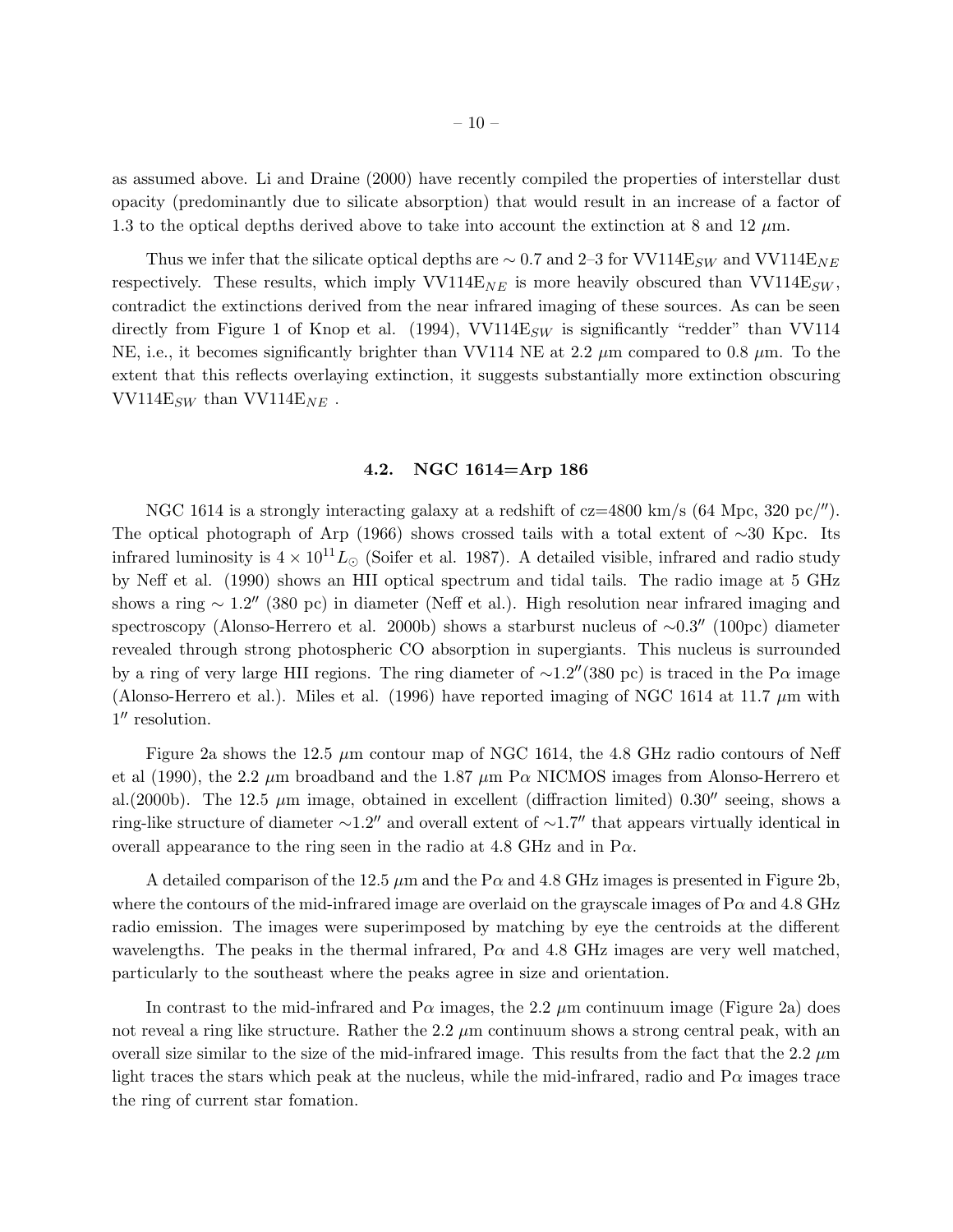Figure 2c shows the SED of NGC 1614, comparing the photometric measurements obtained with the Keck images in  $2''$  and  $4''$  diameter beams, and the IRAS observations. This plot shows that the Keck observations detect ~87% of the flux measured at 12  $\mu$ m with IRAS in a 4″ beam, and 72% of the IRAS 12  $\mu$ m flux in a 2<sup>"</sup> beam. The photometry shows that the mid-infrared emission is predominantly confined to a nuclear region  $\sim 1.7''$  (550 pc) in diameter (FWHM) with <30% of the emission extending outside this diameter. The mid-infrared spectrum presented in Roche et al. (1991) shows a suggestion of both PAH emission and silicate absorption. We do not have adequate photometric data to distinguish PAH emission from silicate absorption. The images at 11.7 and 12.5 µm show similar structure, showing that grossly there are not significantly different spectra in different locations in the starburst region.

#### 4.3. NGC 2623=Arp 243

NGC 2623=Arp 243 is a strongly interacting galaxy at a redshift of  $cz=5535$  km/s (74 Mpc, 370pc/'') with an infrared luminosity of  $3 \times 10^{11} L_{\odot}$  (Soifer et al. 1987). The optical image (Arp, 1966) shows two opposing tidal tails extending over 120′′ (45 Kpc). Near infrared NICMOS imaging (S00) shows a single bright nucleus and surrounding galaxy, and the 8.4 GHz image (C91) shows a similar structure of a bright compact core with an east-west elongated structure.

The 12.5  $\mu$ m image of NGC 2623 is shown in Figure 3a, along with the 8.4 GHz and NICMOS 2.2  $\mu$ m images. The angular resolution of the 12.5  $\mu$ m image is 0.7'', significantly lower resolution than either the 8.4 GHz  $(0.3'')$  or 2.2  $\mu$ m  $(0.22'')$  images. The 12.5  $\mu$ m image has been registered with respect to the radio and 2.2  $\mu$ m images by assuming the peak brightness at 12.5  $\mu$ m agrees with the peaks at the other wavelengths.

As can be seen from this figure, the structure of the 12.5  $\mu$ m, 2.2  $\mu$ m and 8.4 GHz images are all very similar and show similar sizes. The observed FWHM size of the 12.5  $\mu$ m source is  $1.0'' \times 0.7''$  or an intrinsic size of  $0.7'' \times < 0.35''$  (260×<130 pc), with the major axis oriented eastwest. The deconvolved size of the radio source is  $0.43'' \times 0.29'' (160 \times 110 \text{ pc})$ . The overall extent of the 12.5  $\mu$ m and 8.4 GHz emission agrees quite well, being ~ 2" × 1.5" (740 × 550 pc) with the major axis oriented in the east-west direction. The excellent agreement between the 12.5  $\mu$ m and 8.4 GHz maps of NGC 2623 is illustrated directly in Figure 3b, where the 12.5  $\mu$ m contours are overlaid on the grayscale image of the 8.4 GHz image. The 2.2  $\mu$ m NICMOS image shows a circular core with a size of  $0.2''$  (75 pc), and a larger nuclear region having the same size and orientation as that seen at 12.5  $\mu$ m and 8.4 GHz.

The flux densities presented in Table 2, and fluxes shown in Figure 3c, show that the 12.5  $\mu$ m flux density measured in a 4′′ diameter beam represents 80% of the total flux density measured by IRAS at 12  $\mu$ m, while 65% of the IRAS flux density is contained in a 1<sup> $\mu$ </sup> diameter beam. As in NGC 1614, the vast majority of the mid-infrared emission in NGC 2623 is confined to the nuclear region with a size of  $\langle 400pc$ . The 8–13  $\mu$ m spectrum presented by Dudley (1999) is consistent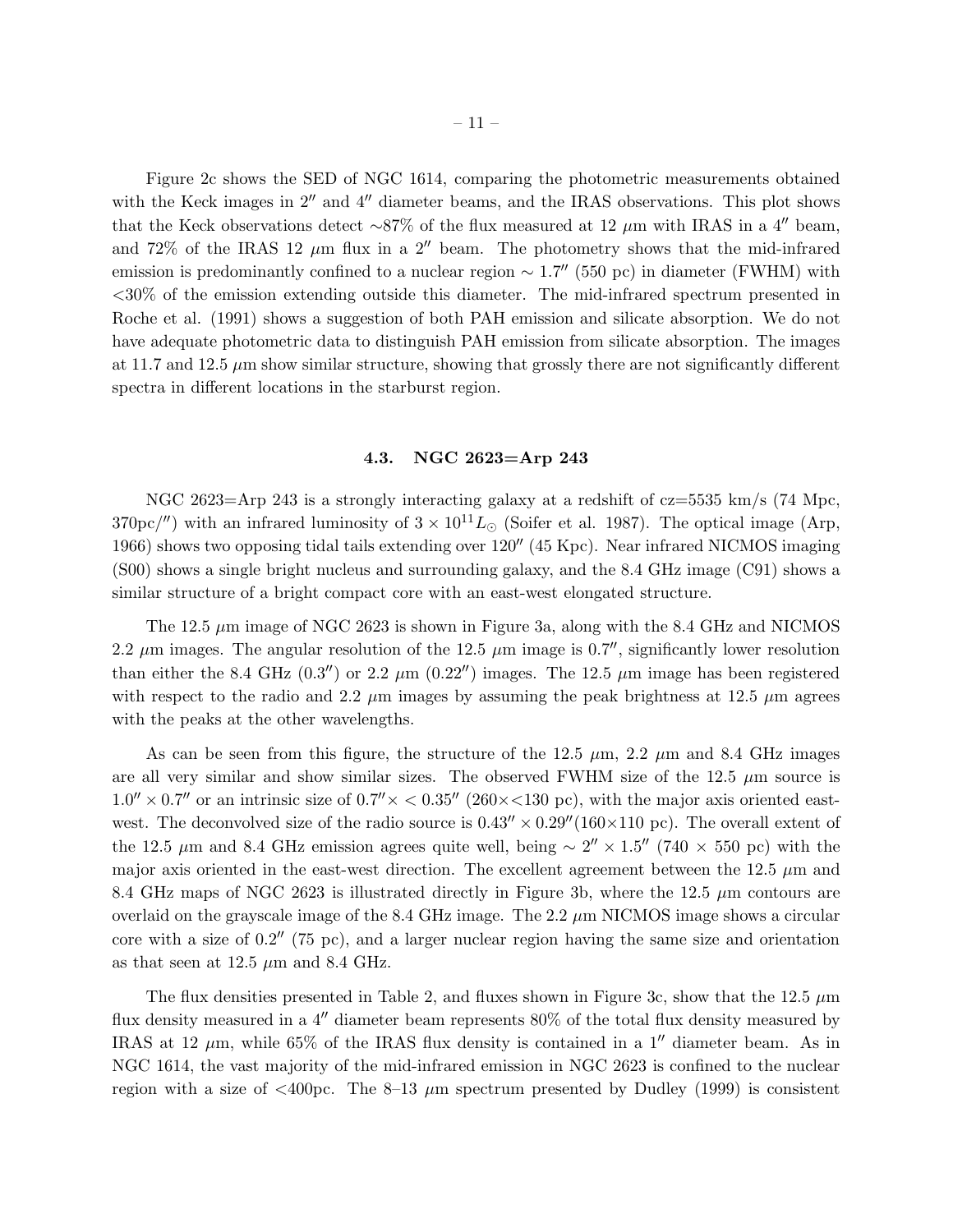with the observations reported here, and shows a PAH emission feature affecting the 11.7  $\mu$ m flux measurement. The mid-infrared spectrum suggests significant silicate absorption of an underlying PAH emission spectrum, though quantifying this is highly uncertain.

#### 4.4. NGC 3690+IC694=Arp 299=Mrk 171

NGC 3690+IC 694 (Arp 299, Markarian 171) is one of the most extensively studied interacting starburst galaxies known. Its optical morphology (Arp 1966) shows two main bodies with many bright internal knots and diffuse tidal debris extending over 90′′ (20Kpc). This system was first shown to be a bright infrared and radio source by Gehrz, Sramek and Weedman (1983) who showed 10  $\mu$ m emission extending over nearly 40'' (8 Kpc), encompassing both galactic nuclei. The redshift of NGC 3690 is cz=3120 Km/s (41 Mpc, 210 pc/′′). IRAS measurements showed a total bolometric luminosity of  $8\times10^{11}L_{\odot}$ , making this the most luminous galaxy in this study (Soifer et al. 1987), and very close to the Ultraluminous Galaxy limit (Sanders et al. 1988).

The optical spectrum is classified as coming from a HII region (e.g., Villeux et al. 1995) while the mid-infrared spectrum of Dudley (1999) shows PAH emission and silicate absorption. Sargent and Scoville (1991) showed this system to be rich in molecular gas, while extensive near infrared studies have been reported by Sugai et al. (1999) and Satyapal et al. (1999) among others. A detailed near infrared study of NGC 3690 with NICMOS on HST has been reported by Alonso-Herrero et al. (2000a). Previous groundbased mid-infrared imaging of NGC 3690 has been reported by Miles et al. (1996) and Keto et al. (1997).

Figures 4a and 4b show the 12.5  $\mu$ m image along with the NICMOS 2.2  $\mu$ m, the 3.2  $\mu$ m NIRC and the 8.4 GHz images of NGC 3690/IC694. The five nuclei identified at 2.2  $\mu$ m are marked; the marks are reproduced at the same relative positions in all four panels of Figures 4a and 4b. We use here the nomenclature for the sources introduced by Gehrz, Sramek and Weedman (1983), and Wynn-Williams et al. (1991) of A, B1, B2, C and C'. Figure 4a shows the entire extent of the emission, while Figure 4b shows detailed maps of the western sources. The astrometric registration of the maps at different wavelengths is based on morphological similarities and direct measurements. The 8.4 GHz image of C91 and the 2.2  $\mu$ m image of Alonso-Herrero et al. (2000a) were overlaid by assuming spatial coincidence of sources A and B1. The 2.2  $\mu$ m and 3.2  $\mu$ m images agree spatially to within 0.05<sup> $\prime\prime$ </sup>, based on NIRC measurements. After superposing the 12.5  $\mu$ m image of source B1, at 12.5  $\mu$ m the western sources (B1, B2, C and C') match the locations at 3.2  $\mu$ m to <0.05<sup>''</sup>. Because of the extent of NGC 3690, the nod amplitude was increased to 20′′, and all four sources of NGC 3690W were thus imaged on one frame at 12.5  $\mu$ m and thus were registered accurately with respect to each other as seen in Figure 4b. NGC 3690 A was imaged separately at 12.5  $\mu$ m, with no other objects in the field, and was registered with respect to the western cluster in Figure 1a by assuming its peak emission coincides with the 2.2  $\mu$ m and 8.4Ghz peaks.

The emission seen at 12.5  $\mu$ m is localized into five distinct emission centers at the locations of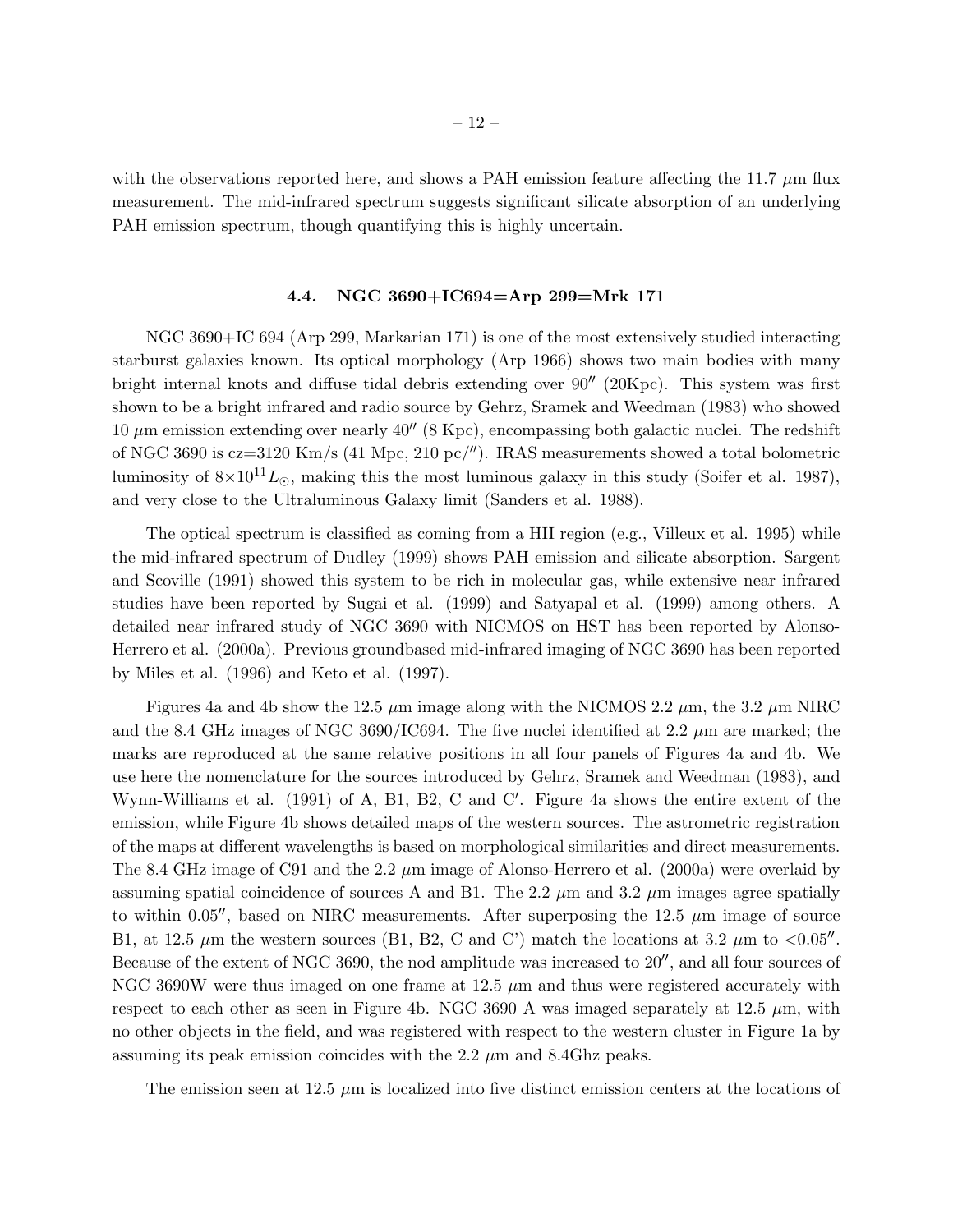A, B1, B2, C and C′ . The total flux density from the sum of the individual components is reported in Table 2, and shows that the total flux density measured at  $12 \mu m$  by IRAS is accounted for by the total of these components as measured in the groundbased observations. Thus at least at 12  $\mu$ m there is negligible luminosity, in comparison to these sources, being emitted in the many other supergiant HII regions in this system. A similar conclusion has been reached by Alonso-Herrero et al. (2000a) based on the near infrared NICMOS observations of this galaxy.

A direct comparion between the 12.5  $\mu$ m and 8.4 GHz maps of NGC 3690 is shown in Figure 4c, where the contours of the 12.5  $\mu$ m image are overlaid on the grayscale of the 8.4 GHz image of C91. Sources B1, C and C' agree very well, while there is no apparent radio counterpart for the faint 12.5  $\mu$ m source B2. The 12.5  $\mu$ m sources are quite compact; the Keck data have a resolution of 0.6′′ (125 pc), and only source C is clearly resolved in the Keck imaging.

While the vast majority of the infrared luminosity is produced by the five sources isolated at 12.5  $\mu$ m, there is a low level of thermal infrared emission that is detected clearly in the 3.2  $\mu$ m image. In Figure 4d the 3.2  $\mu$ m image is stretched to show the low surface brightness emission, and for comparison the 1.644  $\mu$ m [FeII] image from Alonso-Herrero et al (2000a). There is very low level 3.2  $\mu$ m emission seen tracing the HII regions from source B2 to C, as well as the HII regions surrounding the nucleus in the eastern galaxy (Source  $A = IC694$ ).

All of the sources detected at 12.5  $\mu$ m are seen in the NICMOS 2.2  $\mu$ m continuum images. The source C' is inconspicuous in the near infrared image. This source has the largest ratio of  $S_{\nu}(12\mu \ m)$  $\frac{S_{\nu}(12\mu m)}{S_{\nu}(2.2\mu m)}$  of those detected at 12.5  $\mu$ m, being more than 5 times brighter at 12.5  $\mu$ m normalized to the 2.2  $\mu$ m flux density than either sources A or B1, the brightest 12.5  $\mu$ m sources. Alonso-Herrero et al (2000a) do not identify this as the source having the greatest extinction. This suggests that the more obscured sources (e.g. A, B1, C) have luminous stellar contributions associated with but separate from the highly infrared luminous regions.

Figures 4e and 4f show the spectral energy distributions of the various components. Figure 4e displays the SEDs of the integrated light from the entire system, the sum of 4′′ diameter beams centered on A, B1, C and C', and a 2′′ diameter beam centered on B2, and the individual SEDs in 2.5′′ beams of the five separate peaks. Figure 4f presents three panels that show the SEDs of sources A, B and C separately in  $1''$  and  $2.5''$  diameter beams. The  $2.2\mu$ m data are derived from NICMOS observations (Alonso-Herrero et al.  $(2000a)$ , while the  $3.2\mu$ m data are from NIRC observations shown in Figure 4d.

As mentioned above, the total flux density measured in the  $12.5 \mu m$  images accounts for virtually all the flux density measured by IRAS (Soifer et al. 1989). The spectroscopy of Dudley (1999) shows that each of the separate sources, A, B1, C and C′ includes a contribution from PAH emission, while sources B1 and A also show overlying silicate absorption. The difficulty in determining the contribution of PAH emission to the photometry is illustrated by the comparison sources A and C in Figure 4d. Source A has an apparent small PAH contribution, but the spectrum of Dudley reveals that there is a substantial PAH emission feature superposed on a steeply rising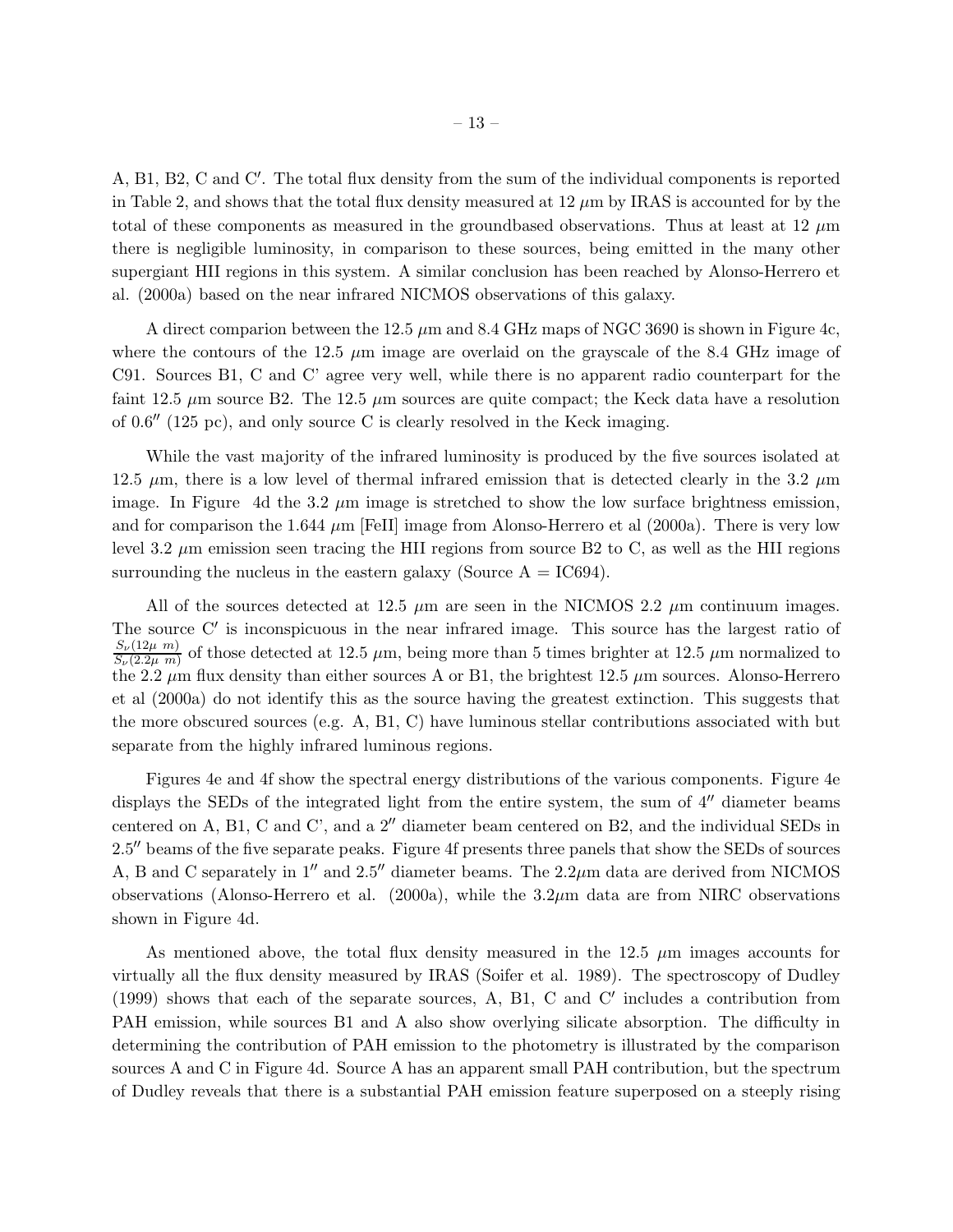spectrum, while the similar strength feature seen in the SED of source C, which is suggestive of PAH emission in the photometry, is a result of being superimposed on a flatter SED for this source.

# 4.5. IC 883=UGC 8387=Arp 193

IC883=UGC 8387=Arp 193 is a disk galaxy with crossed tails in optical images suggestive of a merger. At a redshift of cz=7000 Km/s (92 Mpc, 470 pc/''), the infrared luminosity of this system is  $3\times10^{11}L_{\odot}$  (Soifer et al. 1987). Its optical spectrum (Villeux, et al. 1995) is classified as that of a LINER, while its mid-infrared spectrum shows PAH emission (Dudley 1999). High resolution NICMOS observations of the bright central portion of this system reveal an apparently edge on disk galaxy with a significant dust lane (S00). High resolution radio observations show a source extended along the infrared disk with a size of  $\sim 4'' \times 0.7''$  (C91).

Figure 5a shows the 12.5  $\mu$ m Keck image, along with the 2.2  $\mu$ m NICMOS image from S00 and the 8.4 GHz radio image from C91. The 12.5  $\mu$ m image of Figure 5a is smoothed to 0.62<sup> $\mu$ </sup> resolution from the original 0.40<sup> $\prime\prime$ </sup> to improve the signal-to-noise ratio, while the resolution is 0.19 $\prime\prime$  at 2.2  $\mu$ m and 0.24 $^{\prime\prime}$  at 8.4 GHz. Two peaks visible at 2.2  $\mu$ m are marked; the marks are reproduced at the same relative positions in all three panels of Figure 5a.

The astrometric registration of the radio and 12.5  $\mu$ m images is based on the assumption that the 12.5  $\mu$ m peak coincides with the southeastern radio peak. This forces general agreement between the radio and 12.5  $\mu$ m structures. The 2.2  $\mu$ m image was registered with respect to the radio image by assuming coincidence of the central peak at  $2.2 \mu$ m and the southeastern radio peak.

The 12.5  $\mu$ m image shows that the emission is extended along a position angle of 135 °and shows a significant extension perpendicular to the major axis. The measured 12.5  $\mu$ m FWHM is  $1.8'' \times 0.7''$  while the full extent of the 12.5  $\mu$ m emission is  $3'' \times 1.7''$ . The 8.4 GHz image shows a similar size along the major axis with significantly less extent perpendicular to this axis, having a full extent along the minor axis of 0.7′′. With the assumption that the southeastern radio peak coincides with the peak of the 12.5  $\mu$ m emission, the northwest radio peak appears to coincide with a shoulder of 12.5  $\mu$ m emission. This is illustrated in Figure 5b where the 12.5  $\mu$ m contours are overlaid on a grayscale of the 8.4 GHz image. The emission perpendicular to the major axis appears significantly more extended at 12.5  $\mu$ m than at 8.4 GHz, but this could be a result of the lack of sensitivity to low surface brightness emission in the radio image.

The 2.2  $\mu$ m image does not agree in morphology particularly well with the mid-infrared and radio images. Again we have assumed that the central peak of  $2.2 \mu m$  emission coincides with the radio and infrared peaks, and present in Figure 5b a grayscale image of the NICMOS 2.2  $\mu$ m image with 12.5  $\mu$ m contours overlaid. The 2.2  $\mu$ m peak to the northwest of the center differs in position relative to the radio peak by 0.2<sup> $\prime\prime$ </sup> or 90 pc at the distance of the galaxy. In addition, the 2.2  $\mu$ m extent is significant to the southeast of the central peak, while both the mid-infrared and 8.4 GHz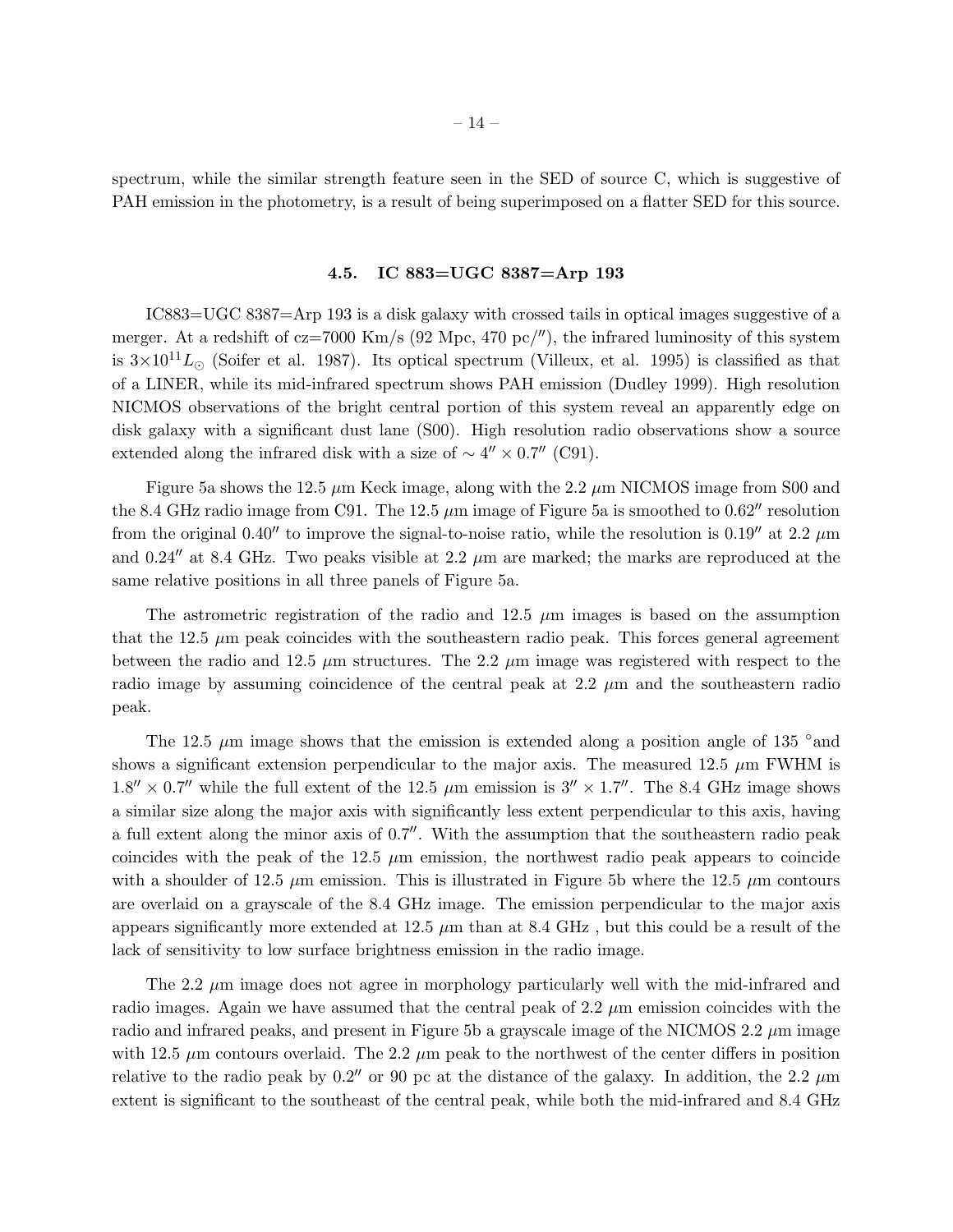images show extent to the northwest of the central peak.

In addition to imaging IC 883 at 12.5  $\mu$ m, Keck images were obtained at 8.0, 10.3 and 11.7  $\mu$ m. These images showed virtually identical morphology to that shown in Figure 5a. Based on one dimensional profiles of flux vs. position from each Keck image there is no discernable variation in the SED of IC 883 along its major axis at a resolution of 0.6′′ (270 pc) over the central 3′′ or 1.4 Kpc. The spectral energy distribution of IC 883 is shown in Figure 5c. The comparison of the Keck observations and the IRAS data shows that the Keck observations account for all of the midinfrared emission detected by IRAS in this system. The comparison of the 1′′ and 4′′ photometry illustrates the point that the SED does not vary significantly with beam diameter.

The Keck data show a strong drop in flux at  $10 \mu m$ , indicative of significant silicate absorption affecting the emergent spectrum. The mid-infrared spectrum of Dudley (1999) shows strong PAH emission with a depression that is not nearly as strong as presented here. This apparent discrepancy is likely due to the low signal-to-noise ratio in the Dudley observations at  $\sim$ 10  $\mu$ m.

### 4.6. NGC  $6090 = UGC$  10267

NGC 6090 = UCG 10267, at a redshift  $cz = 8785 \text{ km/s}$  (117 Mpc, 590 pc/''), has an infrared luminosity of  $3\times10^{11}L_{\odot}$  (Soifer et al. 1987). The visual image shows a face-on spiral with a close companion separated by 5<sup>''</sup> or ∼3 Kpc to the southwest and faint tidal tails extended over  $\sim 2'$ (72 Kpc). The optical spectrum is classified as HII like (Veilleux et al. 1995). High resolution VLA imaging at 8.4 GHz (C91) shows a compact source, while a lower resolution map at 1.4 GHz (Condon et al. 1990) shows emission extending over the face of both the spiral galaxy and the close companion. NICMOS observations have been reported for the NGC 6090 system by S00 and Dinshaw et al. (2000). Bryant and Scoville (1999) found that the molecular gas in this system is located approximately midway between the two galaxies.

The 12.5  $\mu$ m image of NGC 6090 is presented in Figure 6a, along with the 2.2  $\mu$ m image from S00, an 8.4 GHz image reprocessed from the data of C91 with angular resolution of  $0.5''$  and the Br $\gamma$  image from Soifer et al. (2001). The astrometric registration of the radio and 12.5  $\mu$ m images is based on the assumption that the brightest  $12.5 \mu m$  peaks coincide with radio peaks with the same angular separation (and position angle). The mid-infrared image was located with respect to the near infrared continuum through the Br $\gamma$  image. Because of the strong similarity in the morphological structure between the 12.5  $\mu$ m and Br $\gamma$  images, the 12.5  $\mu$ m emission peaks were assumed to coincide with corresponding peaks in the Br $\gamma$  image. The Br $\gamma$  image was obtained using the Palomar Integral field Spectrograph (PIFS, Murphy et al. 1999) and was obtained simultaneously with a 2.2  $\mu$ m continuum image of this galaxy. The 2.2  $\mu$ m continuum image obtained with PIFS corresponds well with the 2.2  $\mu$ m NICMOS image, so that the Br $\gamma$  and 2.2  $\mu$ m continuum images are located very precisely  $(< 0.08'$ ) with respect to each other. The PIFS data will be discussed in more detail in Soifer et al.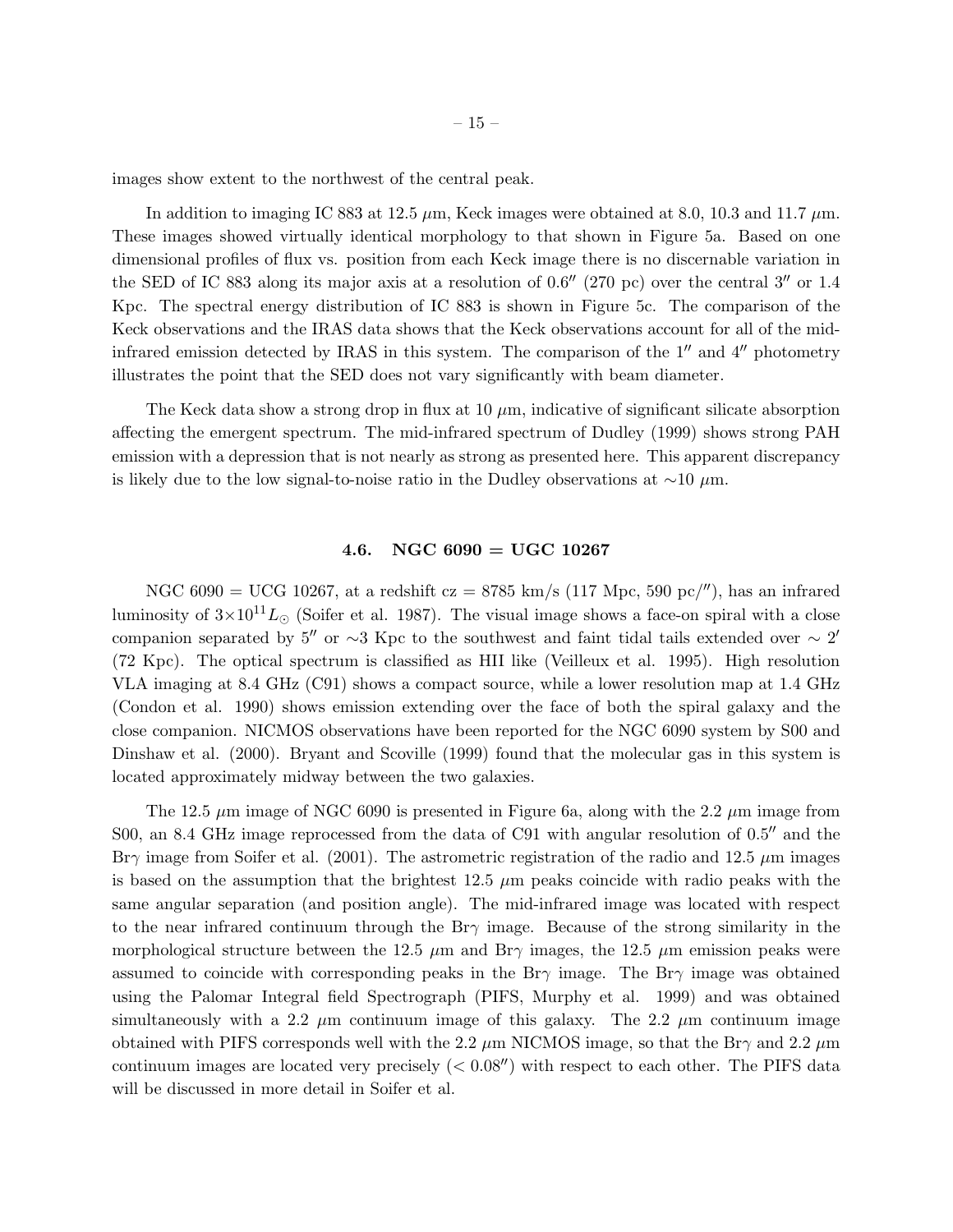In addition to the morphological similarities between the 12.5  $\mu$ m and Br $\gamma$  images there is a strong physical reason for expecting the emission to be spatially coincident; the currently ionzed gas traces the ionizing stars and the mid-infrared emission traces the dust heated by these (presumably) same stars.

With the *assumption* that the 12.5  $\mu$ m and Br $\gamma$  images coincide, a faint 12.5  $\mu$ m peak to the east of the brightest regions in the image, coincides with the 2.2  $\mu$ m nucleus in the face-on spiral NGC 6090. This is shown directly in Figure 6b, where the 12.5  $\mu$ m contours are overlaid on a grayscale of the 2.2  $\mu$ m image. The main emission at 12.5  $\mu$ m coincides with regions of blue, unresolved sources in the spiral arms in the face-on spiral galaxy as noted by S00. In addition, the faint 12.5  $\mu$ m emission  $\sim$ 3″ south and east of the bright 12.5  $\mu$ m emission is located on a minor peak (not the bright point source) in the nearby companion galaxy. This region is spatially coincident with additional blue unresolved sources in the companion galaxy (S00). The bright unresolved source in the companion galaxy does not coincide with any radio or mid-infrared emission, consistent with the suggestion that it is a foreground object. The brightest mid-infrared peaks are extended by ~ 1'', or 600 pc, while the whole 12.5  $\mu$ m emitting region in NGC 6090 is extended over  $4'' \times 2''$ , or  $2.4 \times 1.2$  kpc.

With the astrometric registrations as presented in Figure 6a, the agreement between the peaks of 8.4 GHz emission and  $12.5\mu$ m emission is quite good. Each peak of  $12.5\mu$ m emission corresponds to a peak of radio emission (with perhaps a  $0.2<sup>''</sup>$  discrepancy between the faint  $12.5\mu$ m peak to the southeast and the corresponding radio peak). In addition, there appears to be a radio peak at the position of the near infrared nucleus of NGC 6090.

In NGC 6090 the galaxy nucleus is at best a minor source of infrared luminosity. The current location of luminous star formation appears to be in the spiral arms of the face-on galaxy and the portions of the companion galaxy closest to the spiral. These regions are within spiral arms and close to the molecular gas which lies between the two galaxies (Bryant and Scoville, 1999). This suggests that the molecular gas remained behind after the passage of the two galaxies on a closely interacting trajectory, and the current star formation was triggered in the locations of closest approach in the two galaxies.

Figure 6c shows the spectral energy distributions of the peaks in NGC 6090, along with the large beam IRAS and 2MASS data. At 12  $\mu$ m approximately 50% of the flux density measured by IRAS is detected in the LWS images. The substantial difference between the  $12 \mu m$  flux density measured by IRAS and the integrated flux density measured at  $12.5 \mu m$  in the Keck image argues that there is significant diffuse mid-infrared emission in this system not detected in the ground-based imaging. Keck observations were obtained at 11.7, 12.5 and 17.9  $\mu$ m. The increased flux density at 11.7  $\mu$ m compared to that at 12.5  $\mu$ m as seen in Figure 6c suggests that there is strong PAH emission in this system. There is no published spectrum of NGC 6090 spanning this wavelength range.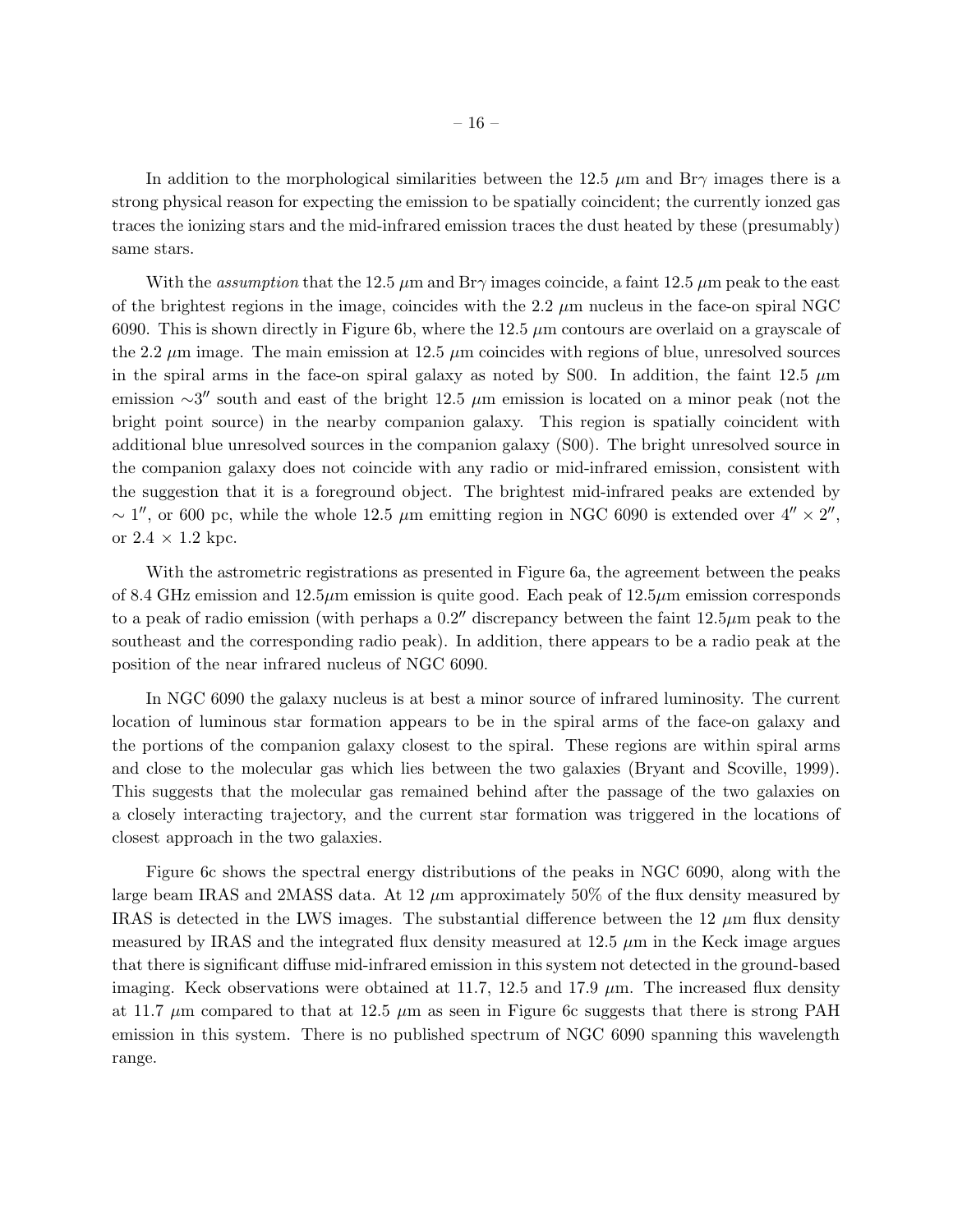### 4.7. Markarian 331= UGC 12812

Markarian 331 = UCG 12812, at a redshift  $cz = 5500 \text{ km/s}$  (73 Mpc, 370 pc/''), has an infrared luminosity of  $2.5 \times 10^{11} L_{\odot}$  (Soifer et al. 1987). The visual image shows a high surface brightness core with no obvious tidal tails. There are two galaxies of comparable brightness located within 2′ . The optical spectrum is classified as HII like (Veilleux et al. 1995), with a mid-infrared spectrum indicating a combination of PAH emission and silicate absorption (Dudley, 1999). High resolution VLA imaging at 8.4 GHz (C91) shows a bright central source surrounded by an elliptical ring of emission with dimensions  $3'' \times 2''$ .

Figure 7a shows the 12.5  $\mu$ m image of Markarian 331 along with images at 2.15  $\mu$ m (K<sub>s</sub>),  $3.4 \mu$ m and  $8.4 \text{ GHz}$ . A bright nucleus is seen at all wavelengths, as well as extended emission in an apparent disk or ring. In registering the images, it was assumed that the central peak was spatially coincident at all wavelengths.

At 8.4 GHz, the extended emission is distributed as a "ring" surrounding the bright nucleus. At 12.5  $\mu$ m there is a bright nucleus that is unresolved in the 0.3<sup> $\mu$ </sup> seeing, as well as emission that appears to have a similar structure as the radio ring. The 12.5  $\mu$ m emission appears to be distributed over the full disk of the system, extending over  $\sim 4''$  or 1.5 Kpc diameter, with a "barlike" structure extending from the nucleus to the northeast. The image of Markarian 331 obtained at 11.7  $\mu$ m is virtually identical to that at 12.5  $\mu$ m. At 8.4 GHz the emission is apparently confined to the nucleus and the ring. The latter effect may be a result of the very high resolution of the VLA image. The structure at 3.4  $\mu$ m appears quite similar to that at 12.5  $\mu$ m, showing a compact nucleus, a bar to the northeast and a disk. Figure 7b compares the images in the mid-infrared and radio directly, with an overlay of the 12.5  $\mu$ m contours on a grayscale 8.4 GHz image. The structures are quite similar, with the peaks in the radio image corresponding very closely to the features in the mid-infrared image.

Figure 7c plots the fluxes in this system, comparing the mid-infrared flux densities to the IRAS and 2MASS measurements. The ground-based data account for  $>80\%$  of the 12  $\mu$ m flux density measured by IRAS, showing that the central ∼Kpc accounts for nearly all the infrared luminosity in this system. The similarity of the images at 11.7 and 12.5  $\mu$ m shows that there is little evidence for variation in the spectral distribution of the infrared emission over the nuclear region. Roche et al. (1991) show that there is a strong PAH feature in the 10  $\mu$ m spectrum of this galaxy, as well as strong silicate absorption.

#### 5. Discussion

The galaxies observed in this study were selected to be highly luminous, active star forming galaxies that are bright in the 12  $\mu$ m IRAS band. The mid-infrared observations reported here generally account for well more than half of the total 12  $\mu$ m flux density as measured by IRAS.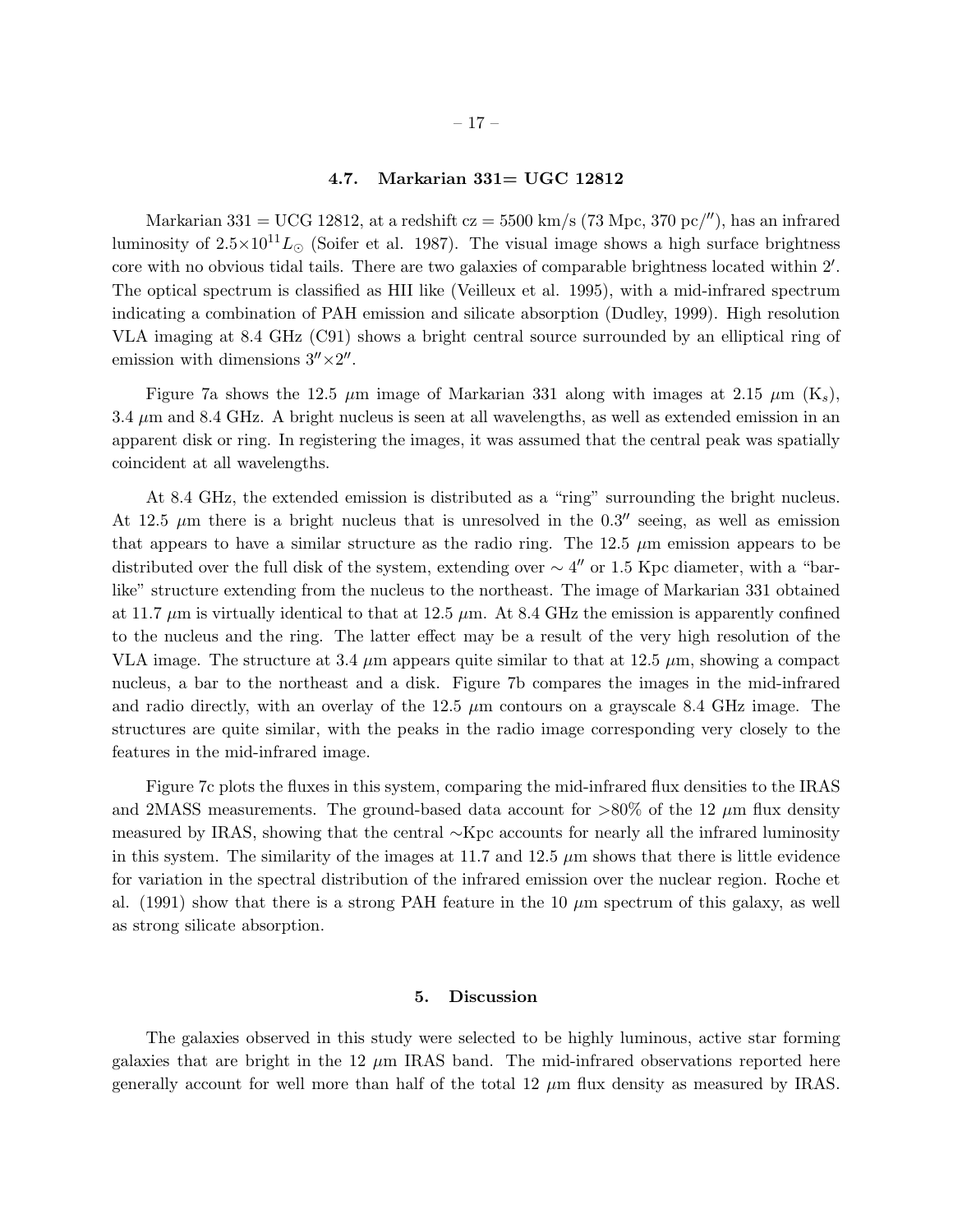This is seen in the figures of SEDs of the observed galaxies, where the observed mid-infrared fluxes are plotted with the IRAS fluxes. Only in NGC 6090 and VV114 is the 12.5  $\mu$ m flux observed here less than half the IRAS 12  $\mu$ m flux. In the remaining five systems, the the compact structures observed in the Keck images account for 80–100% of the total 12  $\mu$ m flux density from the system. Thus our first conclusion is that star formation in these systems is not occuring over the entire disk of the galaxy, but is confined to relatively compact regions having sizes of  $\sim$ 100 pc up to  $\sim$  1 Kpc.

The mid-infrared emission in these systems, as characterized by the  $12.5 \mu m$  images presented in Figures 1–7, is far more compact than the overall distribution of near infrared light in these systems. This can be seen by comparing the 12.5  $\mu$ m images of Figures 1a – 7a with the corresponding large field 2.2  $\mu$ m NICMOS images from S00. The sizes of the mid-infrared sources are typically  $\sim 0.3'' - 2''$ , while the galaxy sizes seen in the NICMOS images (S00) are typically 10′′–30′′. The significantly smaller mid-infrared sizes compared to the near infrared sizes of these sources is shown directly in Figure 8, where we present the curves-of-growth of the 12.5  $\mu$ m flux as a function of beam radius, compared to those at 2.2  $\mu$ m and 1.1 (or 1.2)  $\mu$ m for the galaxies in the sample. The 12.5  $\mu$ m flux vs. beam size was determined from the images in Figures 1a – 7a, with the normalization to 100% provided by the IRAS measured total flux density at 12  $\mu$ m. The origin for the measurement beams was the location of peak  $12.5 \mu m$  brightness as identified in the galaxy images of Figures  $1a - 7a$ .

The corresponding curves-of-growth at 1.1 and 2.2  $\mu$ m were determined from NICMOS images for VV114, NGC 2623, IC 883, NGC 6090 (from S00) NGC 1614 (from Alonso-Herrero et al. 2000b) and NGC 3690/ IC 694 (from Alonso-Herrero et al. 2000a) and from Palomar J and  $K_s$  imaging data for Markarian 331. The large beam normalizations for these data were based on the total J and K magnitudes of these galaxies as measured in the 2MASS database (T. Jarrett, private communication). For the 1.1 and 2.2  $\mu$ m curves-of-growth, the origin for the measurement beams was the same as for the 12.5  $\mu$ m beams, as shown in Figures 1a – 7a.

Figure 8 shows that for the galaxies where the ground-based  $12.5 \mu m$  images account for the bulk of the total 12  $\mu$ m flux of the galaxy, the radii of the regions producing 50% of the flux at 12.5  $\mu$ m are <100 pc to ~300 pc, while the equivalent radii at 1.2 and 2.2  $\mu$ m are 1 to >2 Kpc. Noticeably different from this general characteristic are VV114 and NGC 6090, where a substantial fraction ( $\sim$ 60%)of the 12  $\mu$ m light is not detected in the ground-based observation, and is presumably extended, low surface brightness emission distributed over the galaxies. For both VV114E and NGC 6090 the curves-of-growth at 2.2 and 12.5  $\mu$ m are quite similar.

The  $2.2 \mu m$  light distribution is, in principle, relatively insensitive to dust extinction, although this is not the case for very dusty environments in the galaxies. To the extent that older stellar populations dominate the near infrared light in these galaxies, the 2.2  $\mu$ m light traces the mass distribution of that population.

The 12  $\mu$ m emission traces the current sites of luminous star formation. If the star forming regions within these galaxies are local examples of distant, dusty star forming galaxies, the global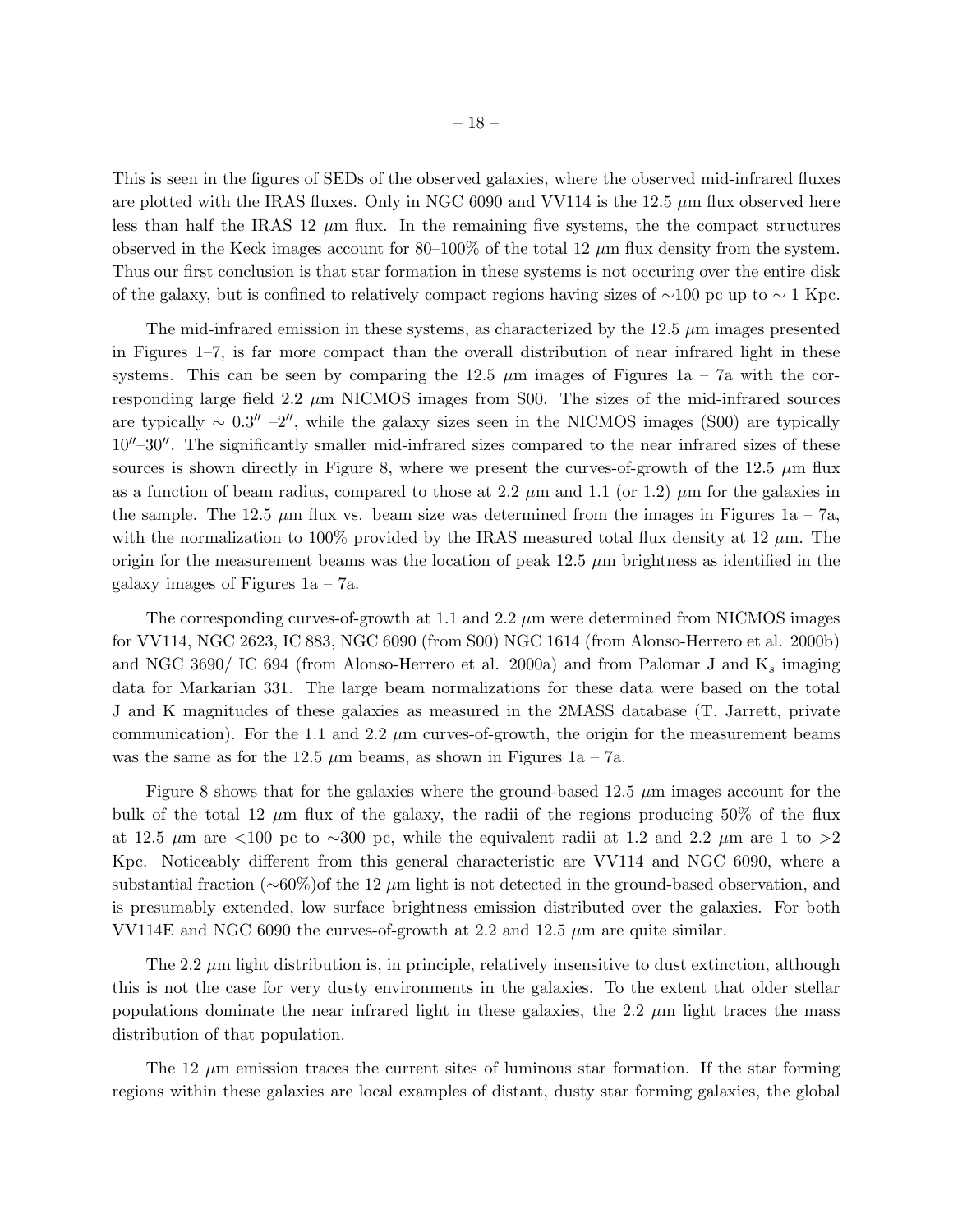SEDs of the distant star-forming galaxies would be more like those of the starburst regions within these galaxies, rather than like the SEDs of the whole galaxies, which have major contributions in the near infrared from stars not associated with the current starburst. The difference between the global SEDs and the SEDs of the star forming regions is illustrated quantitatively in the figures by the comparison of the integrated SEDs with the small aperture SEDs of the individual 12.5  $\mu$ m sources in the galaxies. In all the galaxies, the SED of the individual star forming regions shows a significant increase in ratio of 12.5  $\mu$ m to 2.2  $\mu$ m flux in the small beams, compared to the integrated light of the galaxies. Typically this ratio is larger by a factor of two in the star forming region as compared to the integrated light for the galaxy, but it ranges to nearly an an order of magnitude for the reddest source (C') in NGC 3690. For distant star forming galaxies, such as those seen in SCUBA submillimeter surveys (e.g. Eales et al. 2000), SIRTF observations will be required to obtain the equivalent observations to those presented here.

Presumably the 12.5  $\mu$ m emission is tracing the far infrared emission associated with the same star formation complexes. If the fraction of the total infrared luminosity emitted by the individual regions in these galaxies is similar to the fraction of the  $12.5 \mu m$  flux density compared to the total 12 μm flux density measured by IRAS, these regions produce from  $\sim 10^{10}$ L<sub>☉</sub> to  $\sim 4 \times 10^{11}$ L<sub>☉</sub> within a few hundred pc. While not as luminous as the ULIRGs, the star formation rates are still prodigious by comparison to normal galaxies like the Milky Way. The star formation rates are from 0.7 to 30  $M_{\odot}/yr$ , based on the conservative luminosity/star formation rate conversion of Scoville and Young (1983) or Scoville and Soifer (1990). If the conversion from luminosity to star formation rate is a factor of several greater than this, as is the case for models that account for the formation of stars with mass  $\langle 1 \text{ M}_{\odot}$  (cf. Kennicutt, 1998), the total star formation rates go up accordingly.

Since the mid-infrared sources trace the high luminosity regions in these galaxies, these data provide direct evidence of the physical characteristics of the regions in which the starburst luminosity is being generated. Table 3 presents a summary of the sizes, brightness temperatures, and color temperatures of the mid-infrared sources. The inferred brightness temperature at 60  $\mu$ m is calculated assuming the same angular size as measured at  $12.5 \mu m$ , and assuming the same fraction of the total 60  $\mu$ m flux density (as determined from the IRAS data) emerges from the region as is observed for the source at 12  $\mu$ m. In physical sizes, the detected sources range from  $< 110$  pc to almost 1 Kpc. In a few cases it is not physically possible for the bulk of the luminosity to emerge from sources of the sizes inferred from the  $12.5 \mu m$  images, since the brightness temperature at  $60 \mu m$  is larger than the color temperature of the source (here we assume that the color temperature is the global color temperature, determined from the IRAS 60 and 100  $\mu$ m flux densities). In these cases the far infrared source size must be larger than the observed 12.5  $\mu$ m source size. The minimum source sizes necesary for equal color and brightness temperatures at 60  $\mu$ m are also given in Table 3, and generally are close to, or slightly larger than, the upper limits on sources sizes determined from the 12.5  $\mu$ m Keck observations.

With these estimates of the physical sizes of the emitting regions determined, we can compare the derived surface brightnesses with those of both lower and higher luminosity sources. Table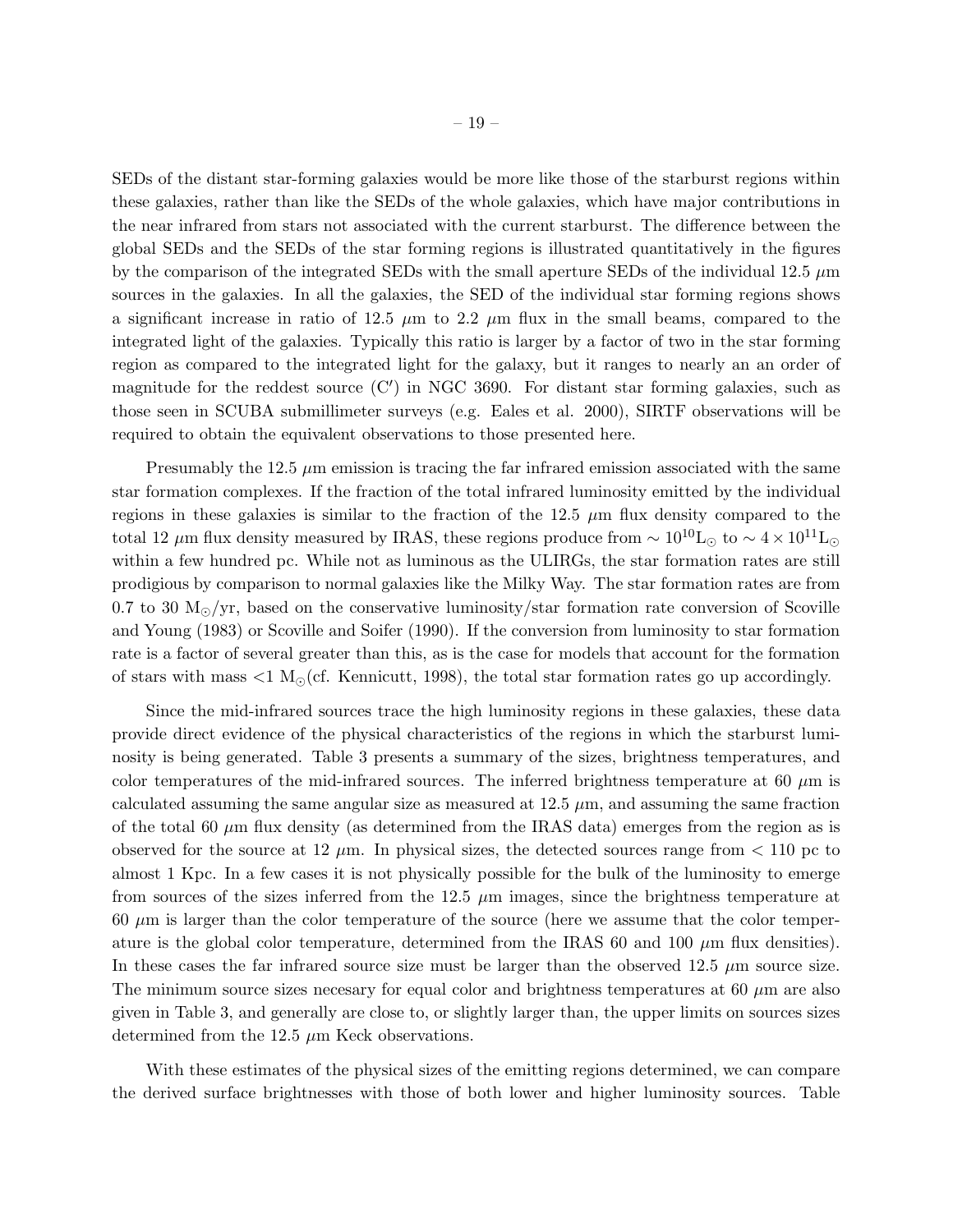3 includes the surface brightnessess in  $L_{\odot}$ /Kpc<sup>2</sup> derived from the FWHM estimated source sizes (corrected for the PSF size) and the fraction of the total luminosity of the source inferred from the 12.5  $\mu$ m measured flux density for that source. As can be seen from Table 3, these values range from  $2 \times 10^{11}$  to  $\sim 2 \times 10^{13}$ L<sub>⊙</sub>/Kpc<sup>2</sup>. By comparison, the infrared surface brightnesses in the ULIRGs observed by Soifer et al. (2000) range from  $1 \times 10^{12}$  to  $\sim 6 \times 10^{13}$  L<sub>⊙</sub>/Kpc<sup>2</sup>. In physical size, the starburst regions range from  $\sim 120$  pc (in VV114E<sub>NE</sub>) to  $\sim 1.2$  Kpc (in Markarian 331), while the corresponding sizes of starburst regions in ULIRGs are quite similar, ranging from 140 pc in Arp 220 to 1.6 Kpc in IRAS 17208-0014. Thus, while the apparent physical sizes are similar to those found in ULIRGs, the apparent surface brightnesses of star formation are lower by factors of 3–10 or more. The difference in luminosities between the luminous starburst galaxies and the ULIRGS appears to be in the luminosity generated in a given volume rather than in the volume in which the luminosity is generated.

The core of Orion, with a luminosity of  $2 \times 10^5$  L<sub>⊙</sub> over 0.3 pc (Werner et al. 1976), has an apparent surface brightness of  $3 \times 10^{12}$  L<sub>☉</sub>/Kpc<sup>2</sup>, while the apparent face-on surface brightness of the starburst region in M82 is  $\sim 2 \times 10^{11}$ L<sub>⊙</sub>/ Kpc<sup>2</sup> (Soifer et al. 2000). Previous work (Meuer et al. 1997) has shown that in normal galaxies, the surface brightness of star formation reaches an upper limit of ~  $2 \times 10^{11}$ L⊙/Kpc<sup>2</sup> globally averaged over entire galaxies, with peak surface brightnesses of clusters of size ~10 pc of ~  $5 \times 10^{13}$ L⊙/Kpc<sup>2</sup>. Thus the starburst regions in these systems appear extraordinary in comparison with normal galaxies, but not with respect to the highest density star forming environments within galaxies.

Table 4 summarizes the surface brightnesses of nearby starburst systems, the starburst regions in the galaxies in this sample, and the starburst regions in ULIRGs from Soifer et al. (2000). We can see clearly here that while there is significant scatter, there appears to be a natural progression in surface brightness in the galaxies, with increasing surface brightness accompanying increasing luminosity. Table 4 shows that in these luminous starburst galaxies environments equivalent to the core of Orion extend over hundreds of parsecs.

Turner, Beck & Ho (2000) and Gorjian, Turner & Beck (2001) have recently shown that in the nearby dwarf galaxy NGC 5253 star formation that produces  $\sim 2 \times 10^9$ L<sub>⊙</sub> is occurring in a region  $\sim$  2 pc in size, i.e. in a "super starcluster". The observations described here cannot rule out the possibility that much of the luminosity in the starburst galaxies studied here emerges from regions of similar size, although the most luminous systems in this sample would require clusters of ∼100 such "super starclusters" in regions of order ∼200 pc in diameter.

In about half of the galaxies in this sample the luminosity appears to be generated in nuclear starbursts. In NGC 1614 and Markarian 331, a substantial fraction of the infrared luminosity is generated in a ring surrounding the nucleus. NGC 6090 presents the greatest exception to the nuclear starburst picture for high luminosity systems. Here the luminosity appears to be generated where the molecular gas remains from the recent interaction between the two galaxies. This might be the best example for a starburst triggered by cloud-cloud collisions in the galaxies disks.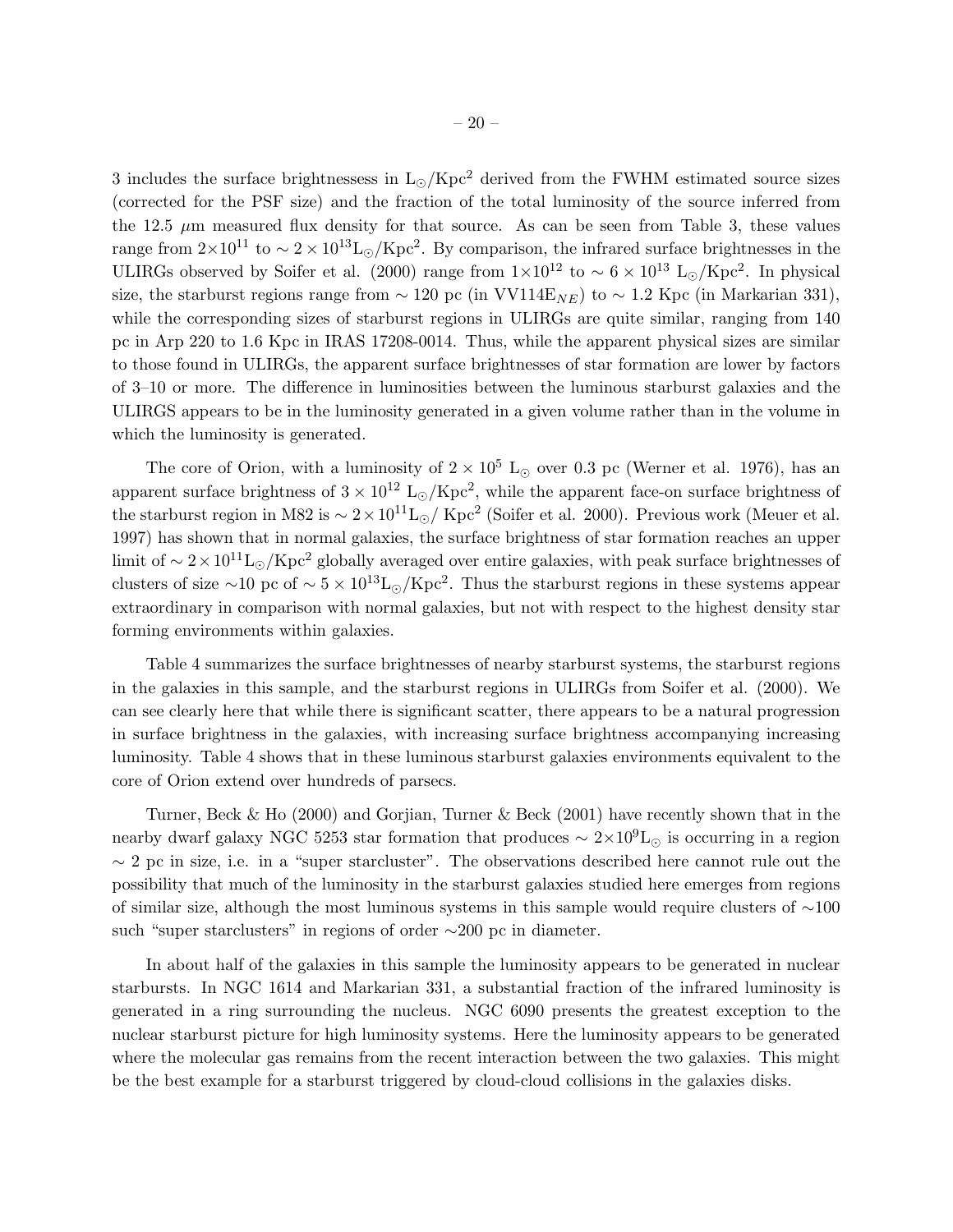The mid-infrared and radio emission generally trace each other quite well. Differences at the 100 pc scale are seen in  $VV114E_{SW}$  and in the more extended emission in NGC 6090 and IC 883. It is most likely that the differences in the diffuse emission is a lack of sensitivity to low surface brightness emission in the 8.4 Ghz data.

### 6. Summary and Conclusions

We have obtained mid-infrared diffraction limited imaging of seven starburst galaxies with the Keck Telescopes. These observations have shown

1 - A substantial fraction, usually more than 50%, of the mid-infrared luminosity in these systems is generated in regions ranging in size from ∼100 pc to 1 Kpc,

2 - Nuclear starbursts generally dominate the starburst activity in these galaxies.

3 - In some cases, most notably NGC 6090, substantial infrared luminosity is generated in regions away from the galaxy nuclei, and is more likely associated with the region of physical interaction between two galaxies.

4 - The radio emission in starburst galaxies is a good tracer of the current location of compact star-formationing regions.

5 - Mid-infared emission is much more compact than is near infrared emission in these galaxies. If the starburst regions in these galaxies are prototypes for starforming galaxies at high redshift, the energy output of such galaxies should be dominated by the mid and far-infrared energy output more than is the case in the integrated light emerging from nearby starburst galaxies.

#### 7. Acknowledgments

We thank J. Aycock, T. Stickel, G. Wirth, R. Campbell and Lee Armus for assistance with the observations. Barbara Jones, Rick Puetter and the Keck team brought the Long Wavelength Spectrograph (LWS) into service, enabling many of these observations. We thank Marcia Rieke and Susan Neff for providing data for NGC 3690, NGC 6090 and NGC 1614. Vassilis Charmandaris provided advice about ISO observations of VV 114. Joe Mazzarella provided us with data from NED, Tom Jarrett provided us with data from 2MASS, and Aaron Evans provided images from NICMOS. We also thank an anonymous referee for critical comments on this paper.

The W. M. Keck Observatory is operated as a scientific partnership between the California Institute of Technology, the University of California and the National Aeronautics and Space Administration. It was made possible by the generous financial support of the W. M. Keck Foundation. This research has made use of the NASA/IPAC Extragalactic Database which is operated by the Jet Propulsion Laboratory, Caltech under contract with NASA.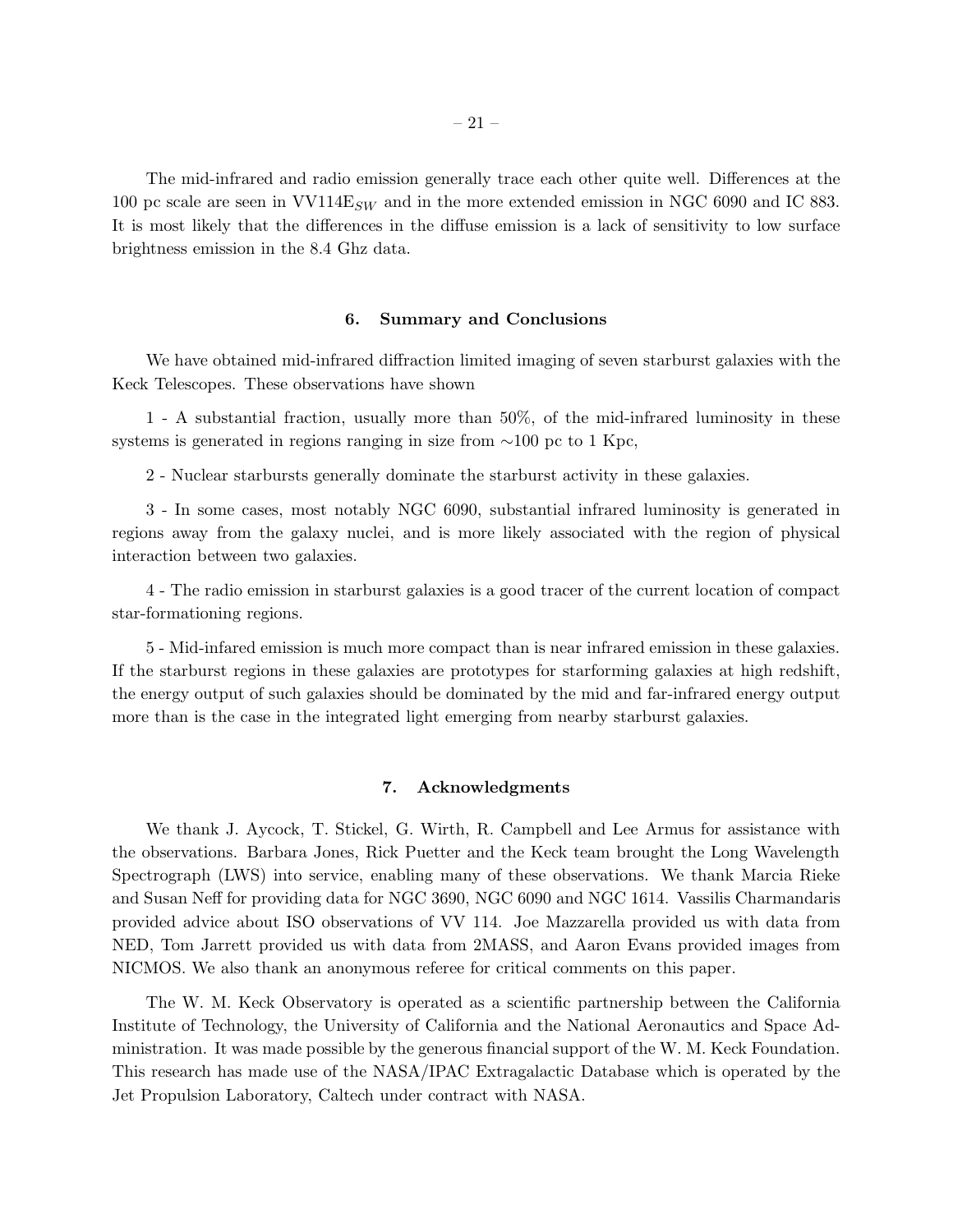B.T.S, G.N., K.M. and E.E. are supported by grants from the NSF and NASA. B.T.S. and S.S are supported by the SIRTF Science Center at Caltech. SIRTF is carried out at the Jet Propulsion Laboratory. N.Z.S. was supported by NASA grant NAG5-3042. This work was carried out in part (M.R.) at the Jet Propulsion Laboratory, operated by the California Institute of Technology, under an agreement with NASA. The development of MIRLIN was suported by NASA's Office of Space Science. The National Radio Astronomy Observatory (J.J.C.) is a facility of the National Science Foundation operated under cooperative agreement by Associated Universities, Inc. This research has made use of the NASA/IPAC Extragalactic Database (NED), which is operated by the Jet Propulsion Laboratory, California Institute of Technology, under contract with NASA.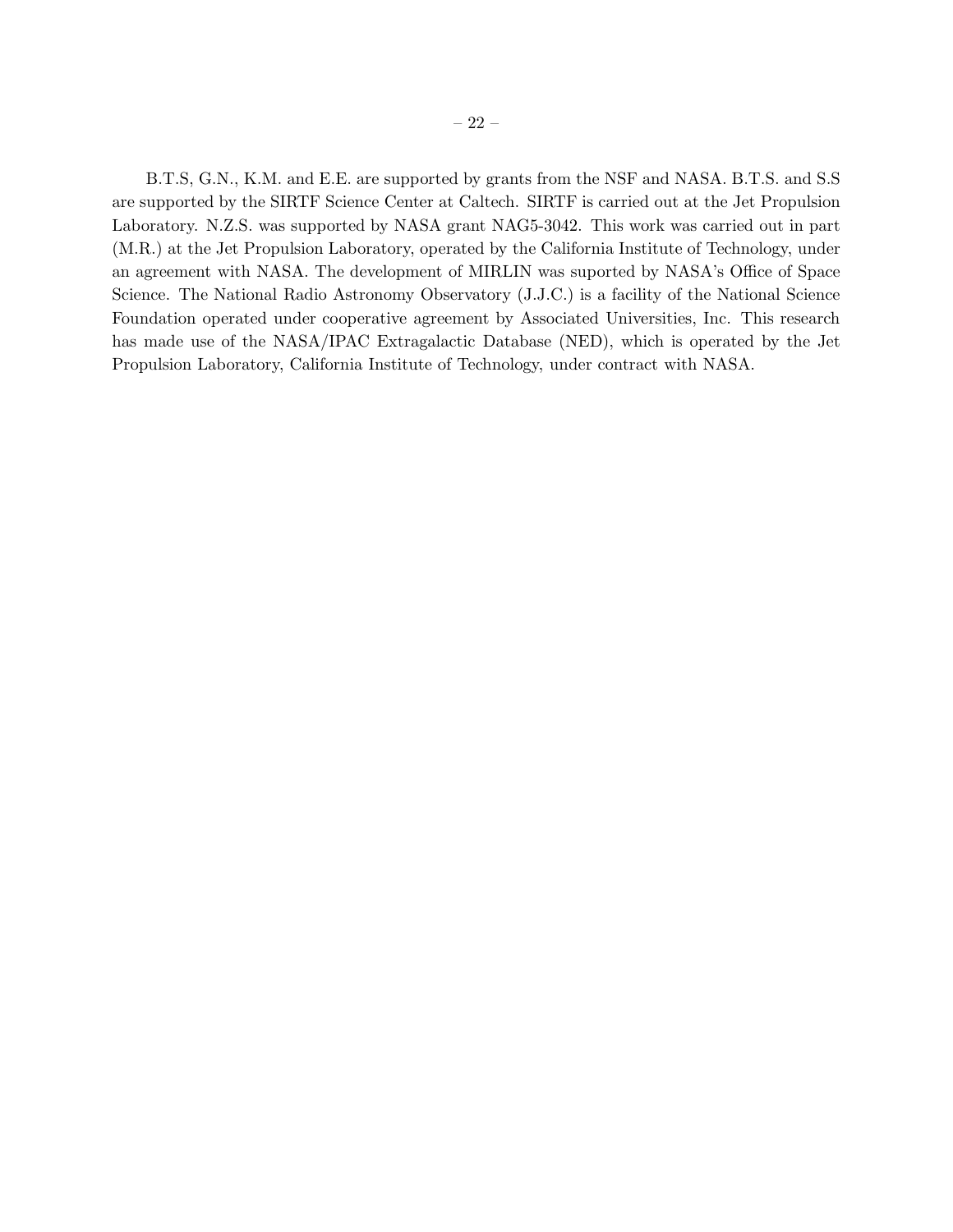Fig. 1.—

Figure 1a A montage of contour plots is presented of the VV114E at 2.2  $\mu$ m, 3.2  $\mu$ m, 12.5  $\mu$ m and 8.4 GHz. In this, and all subsequent figures, north is up and east to the left, and the FWHM size of the point spread function is shown separately in the panel for each wavelength as the hatched circle. In this, and all subsequent figures, contour levels are spaced by a factor of 1.34. The first contour is set to 90% of the peak brightness so that the third contour down represents 50% of the peak brightness. In this, and all subsequent figures, unless otherwise indicated the 2.2 /mum images are from S00, while the radio images are from C91. In this, and all subsequent figures that display contour plots of the galaxies, the horizontal bar in one panel represents 500 pc at the galaxy. In Figure 1a the origin is chosen to be at the location of the northeast peak in the 2.2  $\mu$ m image. The astrometric registration of the images at the different wavelengths is discussed in the text. The locations of the brightest peaks in the 2.2  $\mu$ m image are indicated by a + and  $\times$  in the same location in each panel.

Figure 1b A contour map of VV114E at 12.5  $\mu$ m overlaid on the corresponding grayscale image of 8.4 GHz emission in the left panel. An overlay of the 3.2  $\mu$ m emission contours on the corresponding grayscale image of 8.4 GHz emission is presented in the center panel. An overlay of the 12.5  $\mu$ m emission contours on the corresponding grayscale image of the 2.2  $\mu$ m emission is presented in the right panel. In these, and all subsequent gray scale images, the wavelength of the contoured image is given in the lower left corner and that of the gray scale image in the lower right.

Figure 1c A contour map of the full VV114 field at 3.2  $\mu$ m overlaid on a gray scale image of the same region at 2.2  $\mu$ m.

Figure 1d The spectral energy distributions for (top panel) all of VV114, VV114E, VV114E<sub>NE</sub> and  $VV114E_{SW}$  and (bottom panel) all of VV114 repeated and VV114W. The data are plotted as flux per octave,  $\nu f_{\nu}$ , vs. wavelength. In the top panel the integrated fluxes, taken from the IRAS and 2MASS data are shown as filled circles, along with photometry in a a 4′′ diameter beam centered on VV114E (filled squares). In addition, photometry in 1′′ diameter beams centered on VV114E<sub>SW</sub> ( $\times$ ) and VV114E<sub>NE</sub>(+) as indicated in figure 1a is also shown as open squares. In this, and all subsequent SEDs, the beam diameter for the photometry is indicated next to the identifying symbol. In this and the subsequent SEDs, the photometric points made with the same beam size are joined together with straight lines intended only to guide the eye. They are not intended to indicate the absence of significant structure between the data points presented, e.g., due to PAH emission or silicate absorption. The mid-infrared photometry is from data presented here. The 2.2  $\mu$ m data are from the NICMOS imaging of S00, while the 3.2  $\mu$ m data are from NIRC. In the bottom panel the integrated fluxes are repeated, as well as the measured emission for VV114W in a 4′′ diameter beam centered on the western peak shown in Figure 1c.

Fig. 2.—

Figure 2a A montage of contour plots of NGC 1614 at  $P\alpha(1.87 \mu m)$ , 2.2  $\mu$ m, 12.5  $\mu$ m, and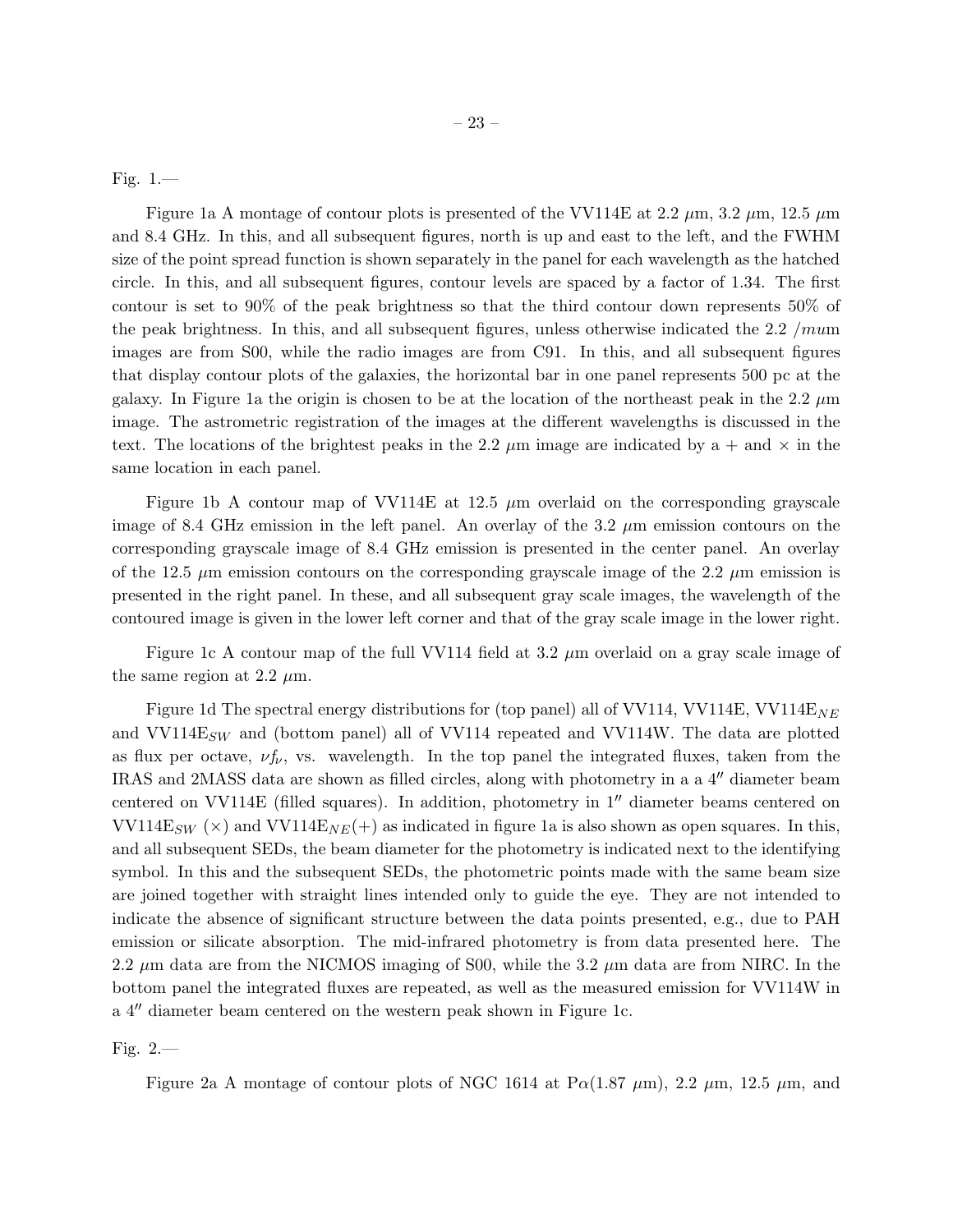4.8 GHz is presented. The origin is chosen to be at the peak emission in the 2.2  $\mu$ m image. The astrometric registration of the images at the different wavelengths is discussed in the text. The location of the center in each image is indicated by  $a + in$  each panel. The 2.2  $\mu$ m broadband and the 1.87  $\mu$ m P $\alpha$  NICMOS images are from Alonso-Herrero et al. (2000b).

Figure 2b A contour map of NGC 1614 at 12.5  $\mu$ m is overlaid on the corresponding grayscale image of P $\alpha$  emission in the left panel. An overlay of the 12.5  $\mu$ m emission contours on the corresponding grayscale image of 4.8 GHz emission is presented in the right panel.

Figure 2c The spectral energy distribution of NGC 1614 is shown. The filled circles represent the integrated fluxes taken from IRAS and 2MASS data. The aperture photometry in a 4′′ diameter beam is represented by filled squares, the photometry in a 2′′ diamater beam is represented by open circles. The 2<sup> $\prime\prime$ </sup> diameter was set to include the ring of emission seen in Figure 2b. The 2.2  $\mu$ m photometric data are from the NICMOS image on NGC 1614 (Alonso-Herrero et al., 2000b) and Carico et al. (1988).

# Fig.  $3$ .

Figure 3a A montage of contour plots is presented of NGC 2623 at 2.2  $\mu$ m, 12.5  $\mu$ m, and 8.4 GHz. The origin is chosen to be at the peak emission in the 2.2  $\mu$ m image. The astrometric registration of the images at the different wavelengths is discussed in the text. The location of the center in each image is indicated by  $a + in$  each panel.

Figure 3b A contour map of NGC 2623 at 12.5  $\mu$ m is overlaid on the corresponding grayscale image of 8.4 GHz emission.

Figure 3c The spectral energy distribution of NGC 2623 is shown. The filled circles represent the integrated fluxes taken from IRAS and 2MASS data. The aperture photometry in a 4′′ diameter beam is represented by filled squares, the photometry in a 1′′ diamater beam is represented by open circles. The  $2.2\mu$ m photometric data are scaled from (S00).

# Fig. 4.—

Figure 4a A montage of contour plots is presented of NGC 3690/IC 694 at 2.2  $\mu$ m, 3.2  $\mu$ m, 12.5  $\mu$ m and 8.4 GHz. The positions of sources A, B1, B2, C and C' as determined at 2.2  $\mu$ m are indicated in each panel. The astrometric registration of the images at the different wavelengths is discussed in the text. The 2.2  $\mu$ m image is from Alonso-Herrero et al. (2000a) and the 3.2  $\mu$ m image is from NIRC.

Figure 4b A montage of contour plots of NGC 3690 at 2.2  $\mu$ m, 3.2  $\mu$ m, 12.5  $\mu$ m and 8.4 GHz is given. This is an expanded scale of the western portion of Figure 4a, showing in more detail the sources in NGC 3690, but otherwise the same as in Figure 4a.

Figure 4c A contour map of NGC 3690 at 12.5  $\mu$ m overlaid on the corresponding grayscale image of 8.4 GHz emission is shown.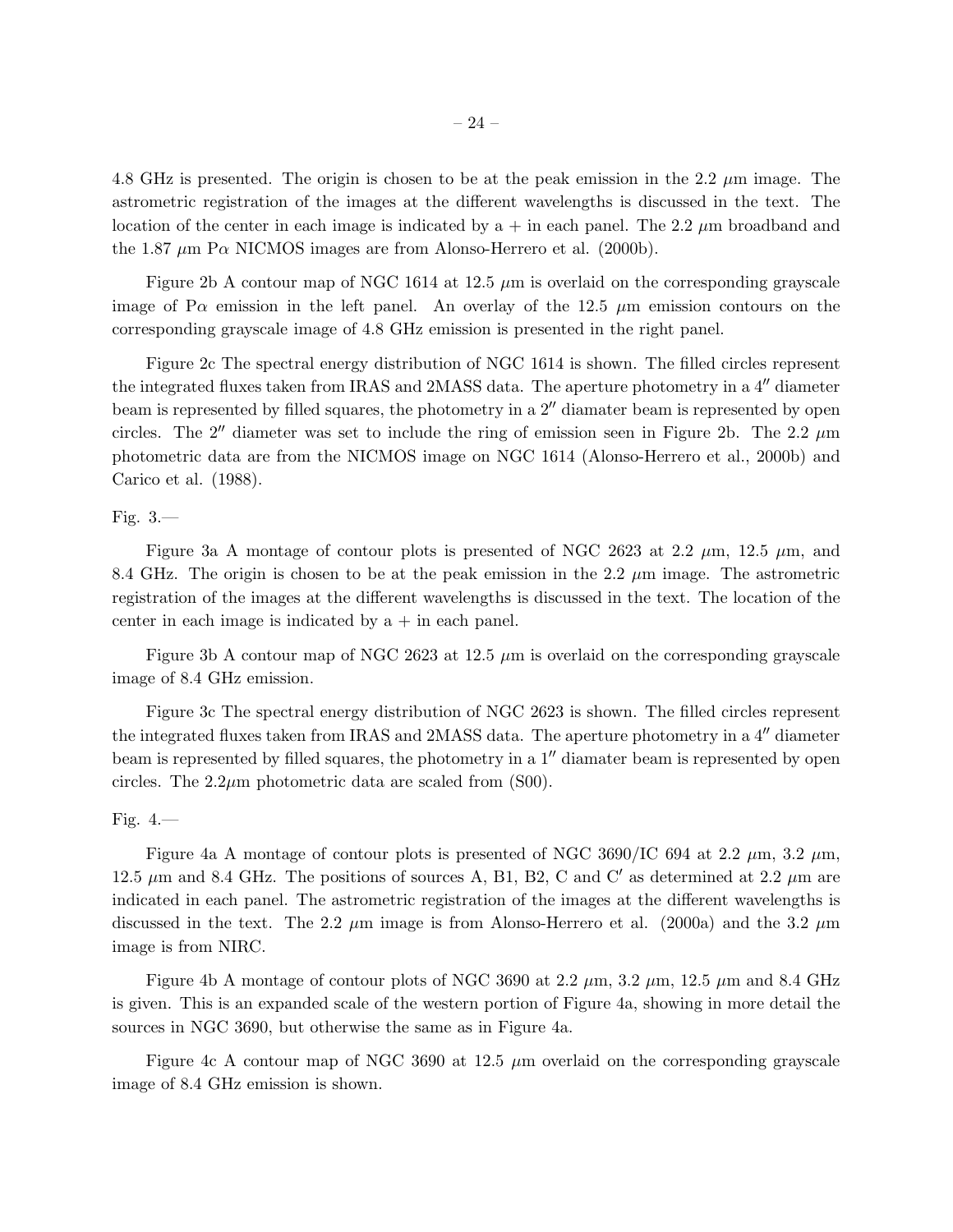Figure 4d Grayscale images of NGC 3690/IC 694 at 3.2  $\mu$ m and in the [FeII] 1.644  $\mu$ m emission line + continuum (from Alonso-Herrero et al. 2000a) are shown. Both images has been stretched to enhance the low level emission.

Figure 4e The spectral energy distributions of sources in NGC 3690 / IC 694 are presented. The integrated fluxes are represented by filled circles, and are taken from IRAS and 2MASS data. The filled squares represent photometry in a 2.5′′ diameter beam centered on sources A, B1, C and C′ and a 2′′ diameter beam centered on source B2 as shown in Figures 4a and 4b. The filled triangles represent the sum of the photometric points for the individual sources using a 4′′ beam for sources A, B1, C, and C' and a  $2''$  beam for B2. The 3.2  $\mu$ m data are from NIRC, while the 2.2  $\mu$ m data for the small beams are from NICMOS (Alonso-Herrero et al. 2000a).

Figure 4f The spectral energy distributions of individual sources in NGC 3690 / IC 694. The filled triangles represent the sum of all the photometric points for the individual sources, and are presented for reference in each panel. In the top panel are data for source A in 1<sup>"</sup> (filled squares) and 2.5<sup> $\prime\prime$ </sup> (open squares) diameter beams. The middle panel presents data for sources B1 (1′′diameter beam - open squares, 2.5′′diameter beam - filled squares) and B2 (1′′diameter beam - open squares, 2′′diameter beam - filled stars). The bottom panel presents data for sources C (1"diameter beam - open squares, 2.5" diameter beam - filled squares) and C' (1"diameter beam open squares, 2.5′′diameter beam - filled squares). The data sources are as in Figure 4e.

# Fig. 5.—

Figure 5a A montage of contour plots is presented of IC 883 at 2.2  $\mu$ m, 12.5  $\mu$ m and 8.4 GHz. The origin is chosen to be at the peak emission in the 2.2  $\mu$ m image. The astrometric registration of the images at the different wavelengths is discussed in the text. The location of the two brightest peaks at 2.2  $\mu$ m are indicated in each image by a + and  $*$  at the same relative location in each panel.

Figure 5b An overlay of the 12.5  $\mu$ m emission contours of IC 883 on the corresponding grayscale image at 2.2  $\mu$ m is presented in the left panel. A contour map at 12.5  $\mu$ m is overlaid on the corresponding grayscale image of 8.4 GHz emission in the right panel.

Figure 5c The spectral energy distribution of IC 883 is shown. The filled circles represent the integrated fluxes taken from IRAS and 2MASS data. The aperture photometry in a 4′′ diameter beam is represented by filled squares, the photometry in a 1′′ diamater beam is represented by open circles. The 2.2  $\mu$ m photometric data are scaled from the NICMOS image (S00).

# Fig.  $6$ .

Figure 6a A montage of contour plots is presented of NGC 6090 at Br $\gamma$  (2.16  $\mu$ m), 2.2  $\mu$ m, 12.5  $\mu$ m, and 8.4 GHz. The origin is chosen to be at the nucleus of the face-on spiral galaxy in the 2.2  $\mu$ m image, and is indicated by a + in each panel. The astrometric registration of the images at the different wavelengths is discussed in the text. The location of a secondary peak at 2.2  $\mu$ m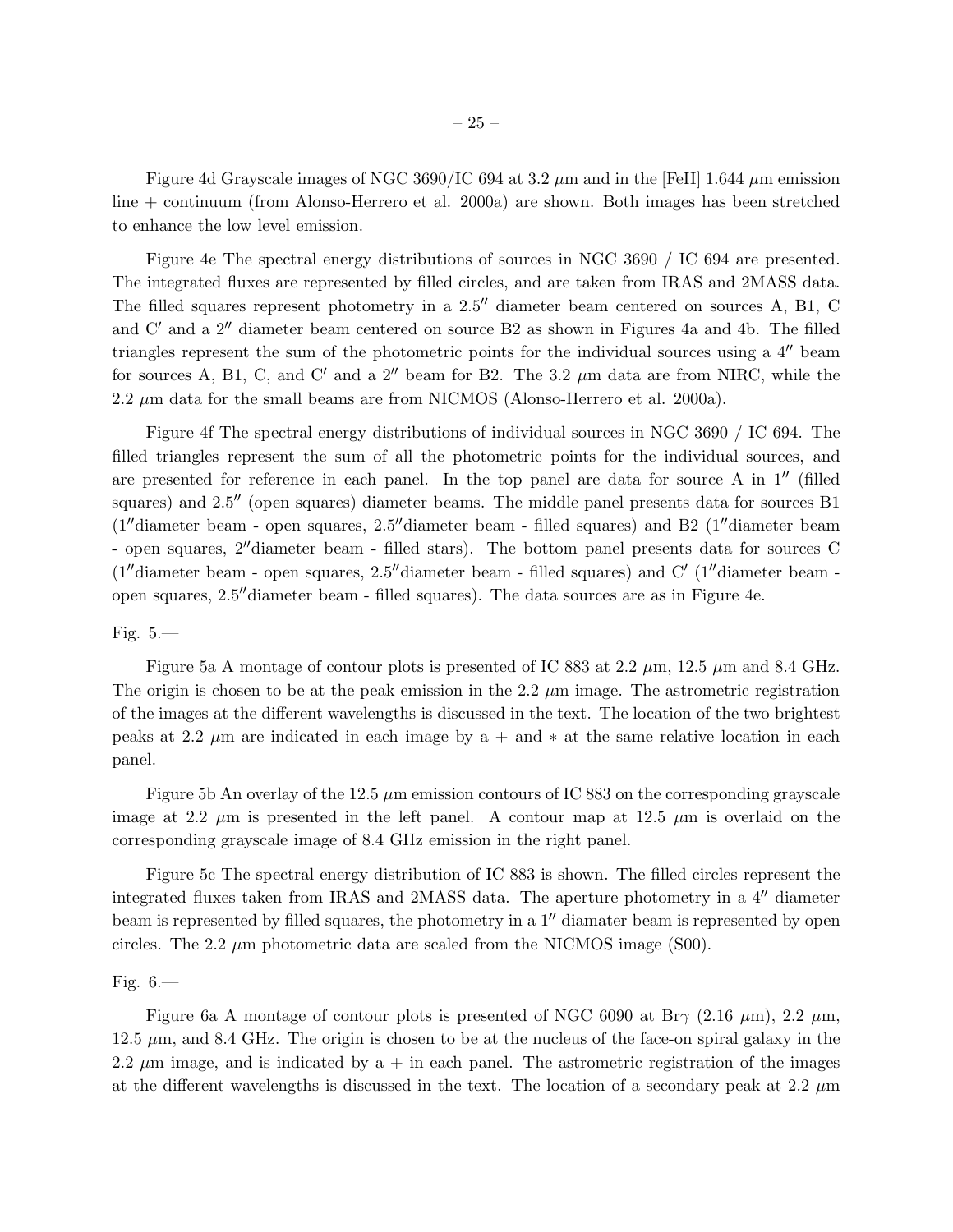is indicated by a ∗ in each panel. The location of the secondary peak in the 8.4 GHz emission is indicated by a  $\times$  in each panel. The Br $\gamma$  image was obtained using the Palomar Integral field Spectrograph (PIFS, Murphy et al. 1999).

Figure 6b A contour map of NGC 6090 at 12.5  $\mu$ m is overlaid on the corresponding grayscale image at 2.2  $\mu$ m (left) and 8.4 GHz image (right).

Figure 6c The spectral energy distributions of the sources in NGC 6090 are shown. The filled circles represent the integrated fluxes taken from IRAS and 2MASS data. The filled squares represent photometry in a 6′′ diameter beam centered on the eastern source. The open squares and open triangles represent photometry in a 1.5′′ diameter beam centered on the southern and northern components of the eastern source. The open circles and filled squares marked with a W present photometry in 1.5<sup> $\prime\prime$ </sup> and 4<sup> $\prime\prime$ </sup> diameter beams centered on the western source. The 2.2  $\mu$ m photometric data are scaled from the NICMOS image (S00).

# Fig. 7.—

Figure 7a A montage of contour plots is presented of Markarian 331 at 2.15  $\mu$ m, 3.4  $\mu$ m, 12.5  $\mu$ m and 8.4 GHz. The origin is chosen to be at the bright nucleus in each panel and is indicated by a  $+$  in each panel. The 2.15  $\mu$ m and 3.4  $\mu$ m images are from the 200-inch Hale Telescope.

Figure 7b A contour map of Markarian 331 at  $12.5 \mu m$  is overlaid on the corresponding grayscale image of 8.4 GHz emission.

Figure 7c The spectral energy distribution of sources in Markarian 331 are shown. The filled circles represent the integrated fluxes taken from IRAS and 2MASS data. The aperture photometry in a  $4''$  diameter beam is represented by filled squares, the photometry in a  $1.5''$  diamater beam centered on the nucleus is represented by open circles. The photometry in the annulus between the 1.5′′ diamater and 4′′ diameter is shown as open squares.

# Fig. 8.—

A montage of the normalized curves-of-growth (included flux density vs. beam size) is shown for the galaxies in this sample at 12.5  $\mu$ m (solid line), 2.2  $\mu$ m (dashed line) and 1.1  $\mu$ m (or 1.2  $\mu$ m in the case of Markarian 331, dotted line). The normalization to 1.0 is taken from the IRAS 12  $\mu$ m flux density for the 12.5  $\mu$ m curve and the integrated magnitudes of these galaxies at 2.2 and 1.2  $\mu$ m from the 2MASS all sky survey (Jarrett, private communication). The physical scale for each galaxy was taken from the data in Table 1. No correction has been applied for the PSF size, so that in some cases, e.g., NGC 3690 A and B and NGC 2623, the profile reflects the curve of growth of the PSF. In all cases the centers of the beams for the curves-of-growth are at the peak surface brightness at 12.5  $\mu$ m as shown in figures 1a – 7a. The same location is taken for the center of the beams at all wavelengths. In the case of NGC 3690 the center location of NGC 3690 B is taken as the location of source B1. The effects of the 4'' chopping amplitude are seen in the 12.5  $\mu$ m curves for NGC 1614, NGC 2623, and IC 883.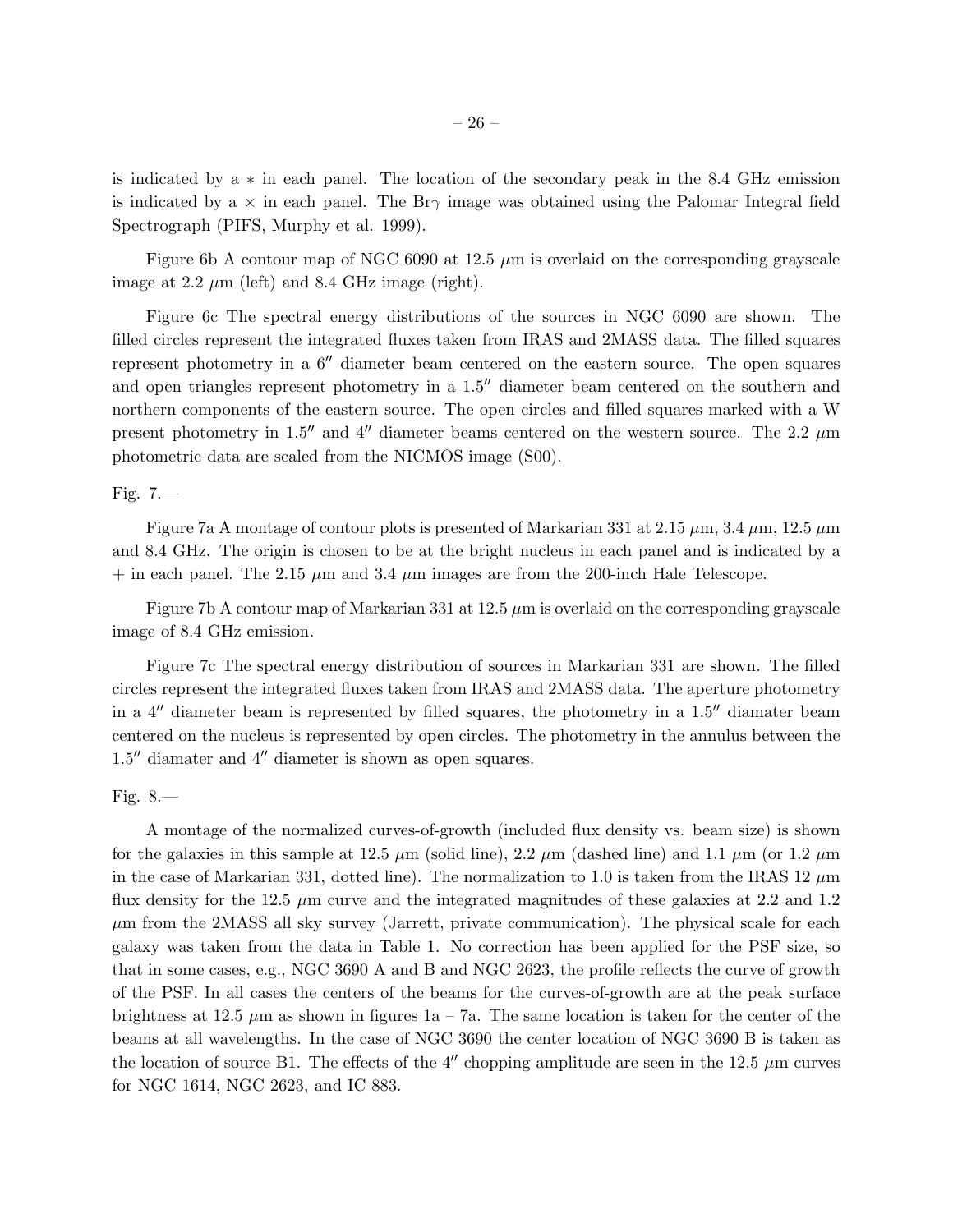#### REFERENCES

- Alonso–Herrero, A., Rieke, G.H., Rieke, M.J. and Scoville, N.Z. 2000a, ApJ, 532, 845
- Alonso–Herrero, A., Engelbracht, C.W., Rieke, M.J., Rieke, G.H. and Quillen, A.C. 2000b, astro-ph 0008317
- Arp, H. 1966, ApJS, 14, 1
- Beichman, C.A., Neugebauer, G., Habing, H.J., Clegg, P.E. and Chester, T.J. eds.1989, Infared Astronomical Satellite (IRAS) Catalog and Atlases, Explanatory Supplement, 2nd Edition, Washington DC, US Government Printing Office
- Carico, D.P., Sanders, D.B., Soifer, B.T., Elias, J.H.,
- Condon, J. J., Helou, G., Sanders, D.B. and Soifer, B.T. 1990, ApJS, 73, 359
- Condon, J. J., Huang, Z. P., Yin, Q. F., Thuan, T. X., 1991, ApJ, 378, 65(C91)
- Dale, D.A., Helou, G., Contursi, A., Silbermann, N.A. and Sonali, K.2000, astro-ph 0011014
- Doyon, R., Nadeau, D, Joseph, R.D., Goldader, J.D., Sanders, D.B. and Rowlands, N. 1995, ApJ, 450, 111
- Dinshaw, N. Evans, A.S., Epps, H., Scoville, N.Z. and Rieke, M.J. 1999, ApJ, 525, 702
- Dudley, C.C., 1999, MNRAS, 307, 553
- Frayer, D.T., Ivison, R.J., Smail, I., Yun, M.S. and Armus, L. 1999, AJ, 118, 139
- Gehrz, R.D., Sramek, R.A. and Weedman, D.W. 1983, ApJ, 267, 551
- Gorjian, V., Turner, J.L. and Beck, S.C. 2001, astro-ph 0103101
- Harper, D.A. and Low, F.J. 1973, ApJ, 182, L89
- Hauser, M.G. et al. 1998, ApJ, 508, 25
- Jones, B. and Puetter, R.C. 1993, Proc. SPIE, 1946, 610
- Keto, E. et al. 1997, ApJ, 485, 598
- Kennicutt, R.C. 1998, ApJ, 498, 541
- Kim, D.-C., Sanders, D.B., Veilleux, S., Mazzarella, J.M. and Soifer, B.T. 1995, ApJS, 98, 129
- Kleinmann, D.E. and Low, F.J. 1970, ApJ, 161, L203
- Knop, R.A., Soifer, B.T., Graham, J.R., Matthews, K., Sanders, D.B.and Scoville, N.Z. 1994, AJ, 107, 920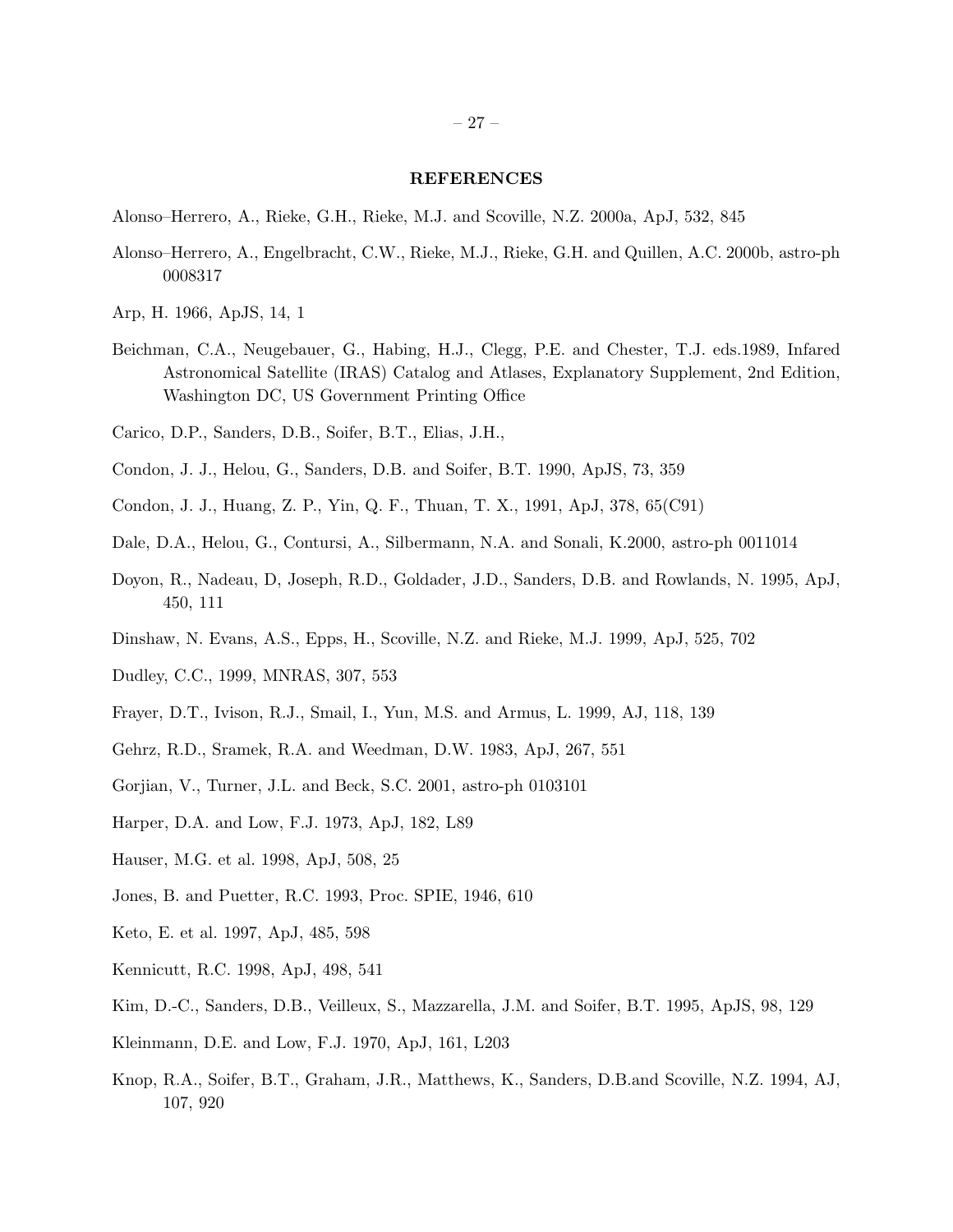- Laurent, O., Mirabel, I.F., Charmandaris, V., Gallais, P., Madden, S.C., Sauvage, M., Vigroux, L. and Cesarsky, C. 2000, A&A, 359, 887
- Li, A. and Draine, B.T. 2000, astro-ph 0011319
- Matthews, K. and Soifer, B.T. 1994, *Infrared Astronomy with Arrays: the Next Generation*, I. McLean ed. (Dordrecht: Kluwer Academic Pub.), P.239
- Meurer, G.R., Heckman, T.M., Lehnert, M.D., Leitherer, C. and Lowenthal, J. 1997, AJ, 114, 54
- Miles, J. W., Houck, J. R., Hayward, T. L., Ashby, M. L. N., 1996, ApJ, 465, 191
- Murphy, T.W, Soifer, B.T., Matthews, K. 1999, PASP, 111, 1176
- Neff, S.G., Hutchings, J.B., Stanford, S.A. and Unger, S.W. 1990, AJ, 99, 1088
- Persson, S.E., Murphy, D.C., Krzeminski, W., Roth, M. and Rieke, M.J. 1998, AJ, 116, 2475
- Puget, J.L., Abergel, A., Bernard, J.P., Boulanger, F., Desert, F.X. and Hartmann, D. 1996, A&A, 308, L5
- Ressler, M. E.,Werner, M. W., Van Cleve, J. and Choa, H., 1994, Experimental Astronomy, 3, 277
- Rieke, G.H. and Low, F.J. 1972, ApJ, 176, L95
- Roche, P.F., Aitken, D.K., Smith, C.H. and Ward, M.J., 1991,MNRAS, 248, 606
- Sanders, D.B. and Mirabel, I.F. 1996, Ann. Rev. Astron & Astrophys., 34, 749
- Sanders, D.B., Soifer, B.T., Elias, J.H., Madore, B.F., Matthews, K., Neugebauser, G. and Scoville, N.Z. 1988, ApJ, 325, 74
- Sargent, A.I. and Scoville, N.Z. 1991, ApJ, 366, L1
- Satyapal, S., Watson, D.M., Forrest, W.J., Pipher, J.L., Fischer, J, Greenhouse, M.A., Smith, H.A. and Woodward, C.E. 1999, ApJ, 516, 704
- Scoville, N.Z.and Young, J.S. 1983, ApJ, 265, 148
- Scoville, N.Z. and Soifer, B.T. 1990, *Massive Stars in Starbursts* ed. C. Leitherer, N. Walborn, T. Heckman and C. Norman (Cambridge: Cambridge Univ. Press) P. 233
- Scoville, N. Z., Evans, A. S., Thompson, R., Rieke, M., Hines, D.C., Low, F.J., Dinshaw, N., Surace, J.A. and Armus, L.. S00, 2000, AJ, 119, 991
- Soifer, B. T., Boehmer, L., Neugebauer, G. and Sanders, D.B. 1989, AJ, 98, 766
- Soifer, B. T., Neugebauer, G., Matthews, K., Egami, E., Becklin, E.E., Weinberger, A.J., Ressler, M., Werner, M.W., Evans, A.S., Scoville, N.Z., Surace, J.A., and Condon, J.J. 2000, AJ, 119, 509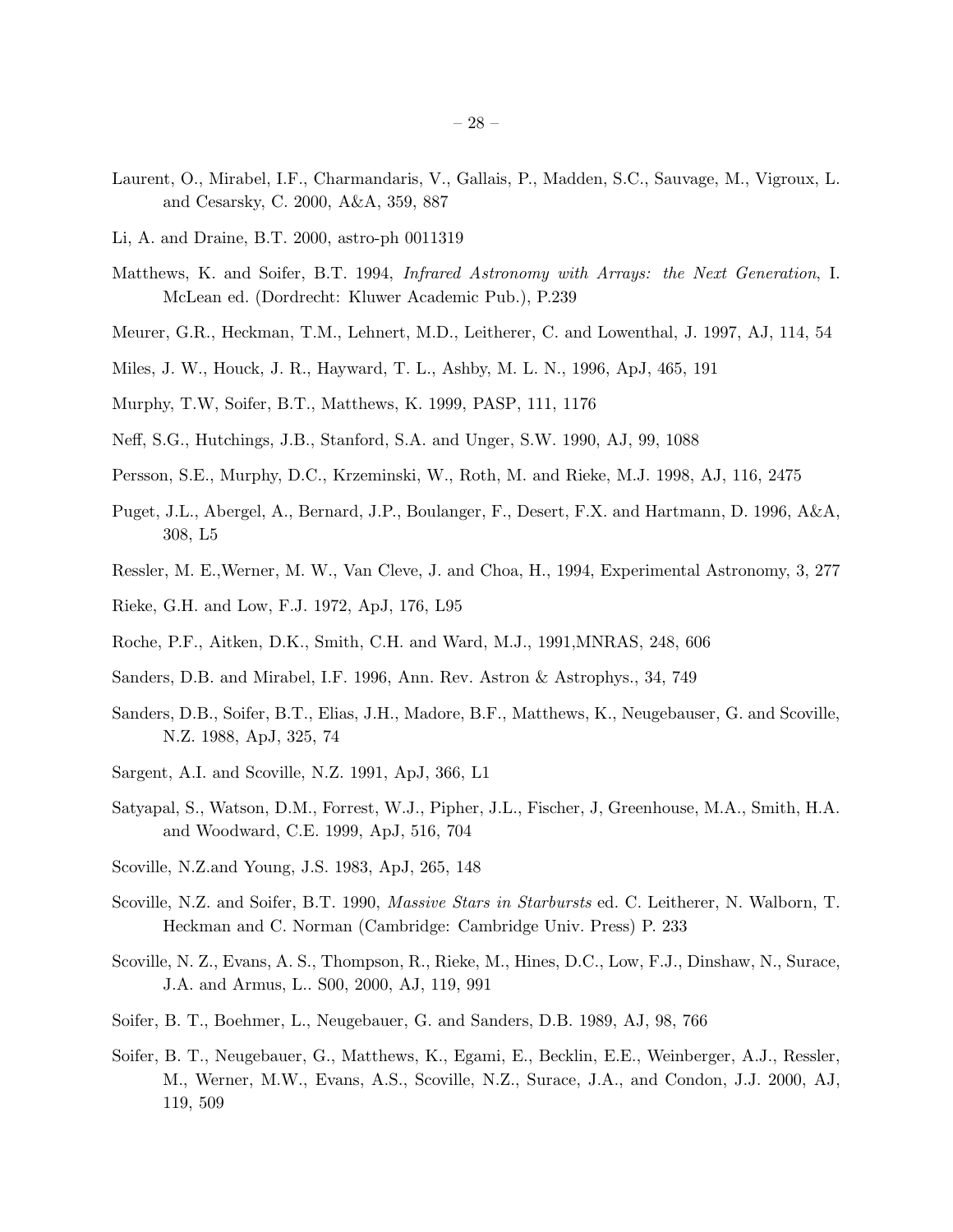- Soifer, B. T. et al. 2001, in preparation
- Soifer, B. T., Sanders, D. B., Madore, B. F., Neugebauer, G., Danielson, G. E., Elias, J. H., Lonsdale, C. J., and Rice, W. L., 1987, ApJ, 320, 238
- Sugai, H, Davies, R.I., Malkan, M.A., McLean, I.S., Usuda, T. and Ward, M.J. 1999, ApJ, 527, 778
- Turner, J.L., Beck, S.C. and Ho, P.T.P. 2000, ApJ, L109
- Veilleux, S., Kim, D.-C., Sanders, D.B., Mazzarella, J.M. and Soifer, B.T. 1995, ApJS, 98, 171
- Veilleux, S., Sanders, D.B., and Kim, D.-C. 1999, ApJ, 522, 139
- Wynn-Williams, C.G., Eales, S.A., Becklin, E.E., Hodapp, K.-W., Joseph, R.D., McLean, I.S., Simons, D.A. and Wright, G.S. 1991, ApJ, 377, 426
- Werner, M.W., Gatley, I., Becklin, E.E., Harper, D.A., Loewenstein, R.F., Telesco, C.M. and Thronson, H.A. 1976, ApJ, 204, 402
- Yun, M.S., Scoville, N.Z. and Knop, R.A. 1994, ApJ, 430, L109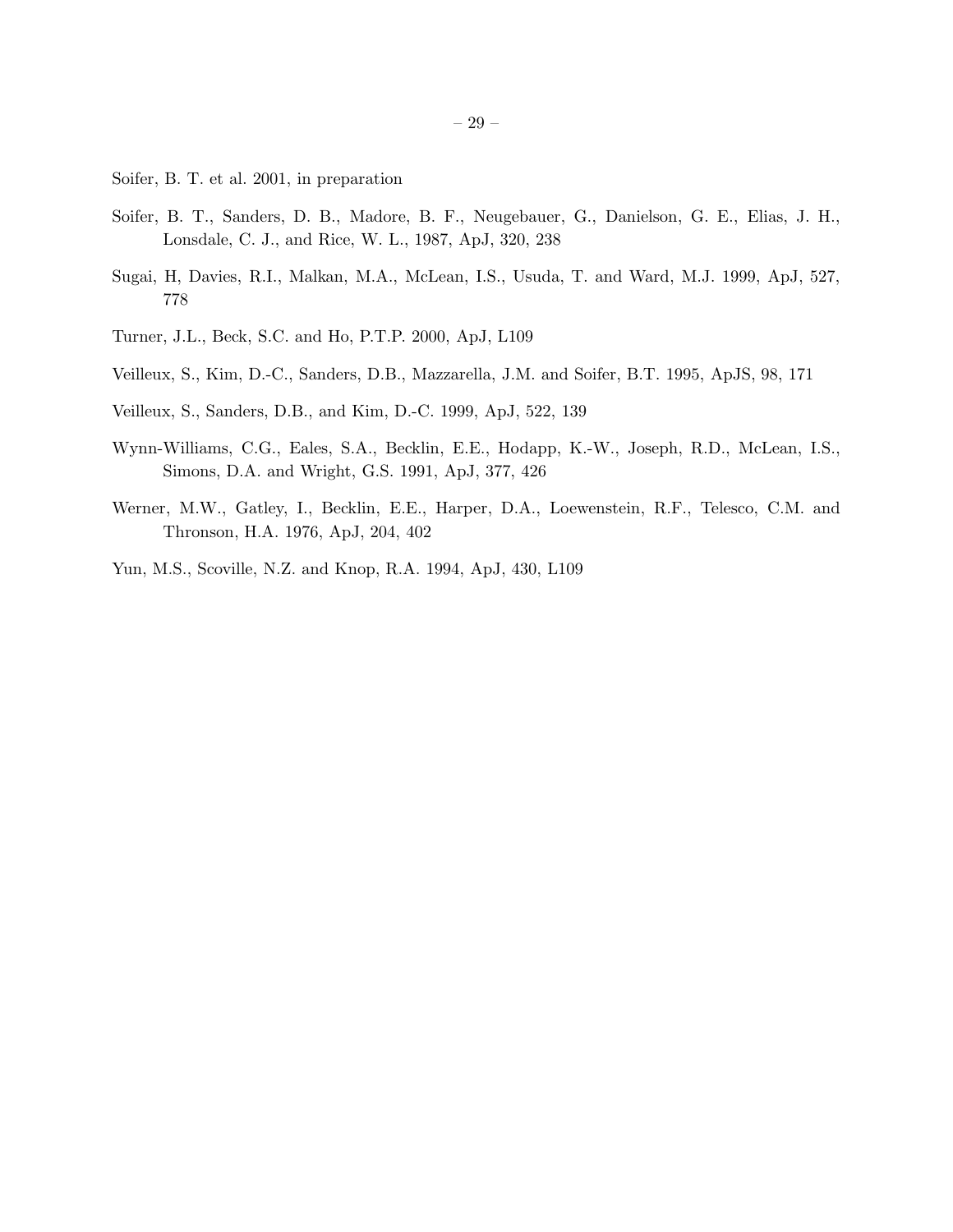Table 1

Table 1: Basic Properties of Observed Galaxies

| Name                     | z      | log L                | $logM_{H_2}$      | Spectrum        | linear scale |
|--------------------------|--------|----------------------|-------------------|-----------------|--------------|
|                          |        | $L_{bol}[L_{\odot}]$ | $\rm [M_{\odot}]$ | opt/ir          | $pc/$ "      |
| $VV 114 = Arp 236$       | 0.0200 | 11.62                | 10.44             | HII/PAH         | 400          |
| NGC $1614 =$ Arp 186     | 0.0159 | 11.62                | 10.03             | $\text{HII}/$   | 320          |
| NGC $2623 =$ Arp 243     | 0.0185 | 11.54                | 9.77              | $\ldots$ /PAH   | 370          |
| NGC 3690/IC694 = Arp 299 | 0.0104 | 11.91                | 10.06             | HII/PAH+Sil     | 210          |
| IC $883 =$ Arp 193       | 0.0233 | 11.51                | 9.87              | LINER/PAH       | 470          |
| NGC $6090 = Mrk 496$     | 0.0293 | 11.51                | 10.15             | HII/            | 590          |
| $UGC 12812 = Mrk 331$    | 0.0185 | 11.41                | 10.11             | $HI/IPAH + SiI$ | 370          |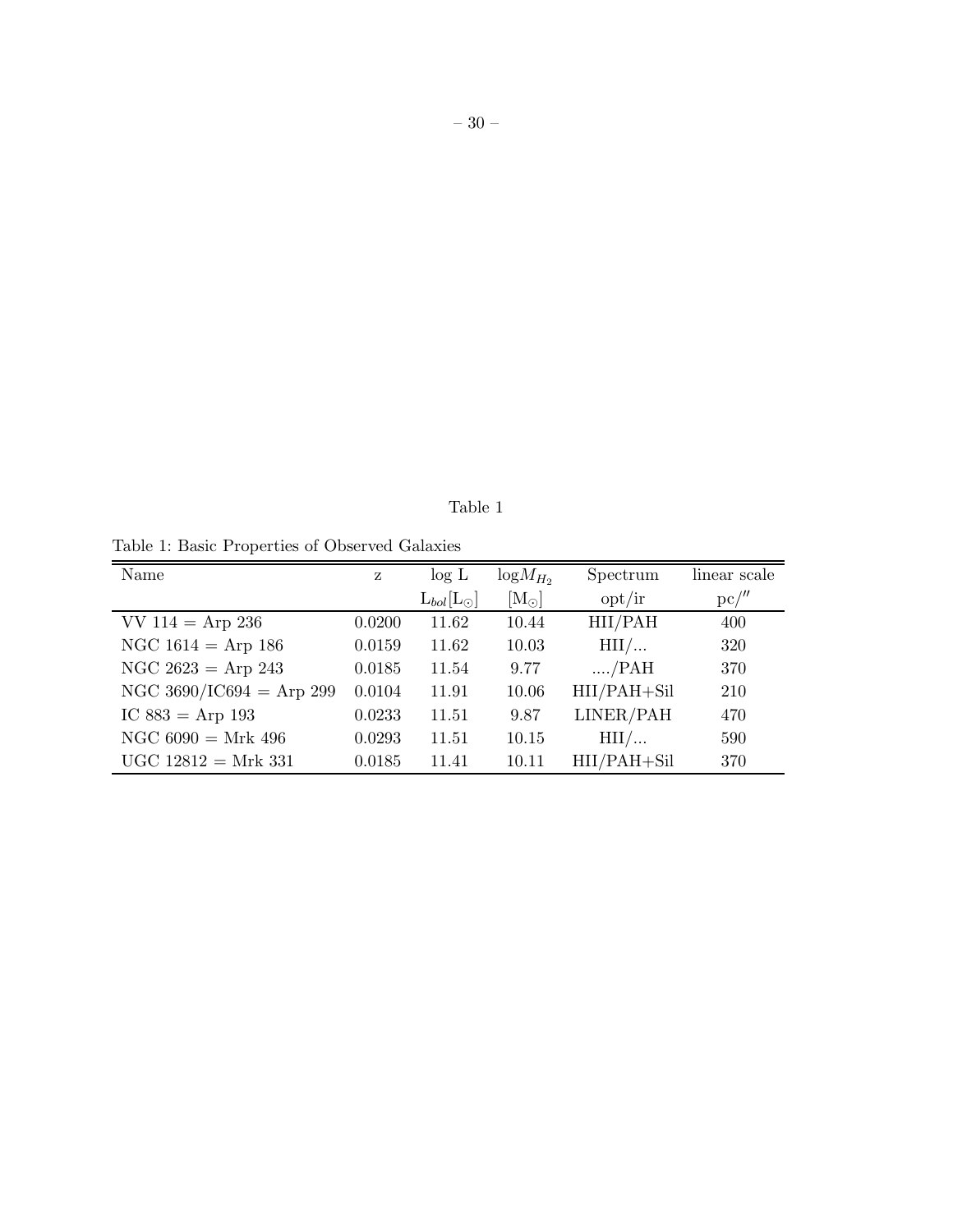### Table 2

Table 2: Keck Mid-Infrared Flux Densities for Starburst Galaxies<sup>a</sup>

| Object                    | $7.9 \mu m$  | $8.8 \mu m$             | $9.7 \mu m$          | $10.3 \mu m$ | $11.7 \mu m$ | $12.5\mu m$  | $12 \mu m^b$ | $17.9 \mu m$ |
|---------------------------|--------------|-------------------------|----------------------|--------------|--------------|--------------|--------------|--------------|
|                           | [mJy]        | [mJy]                   | [mJy]                | [mJy]        | [mJy]        | [mJy]        | [mJy]        | [mJy]        |
| VV114E                    | 457          | 245                     | $52 + 21$            | $70 + 10$    | 237          | 338          | 1100         | $452 + 61$   |
| NGC $1614c$               | .            | $\cdots$                | $\cdots$             | $\cdots$     | 1030         | 1220         | 1400         | $\cdots$     |
| NGC 2623                  | $\cdots$     | .                       | $\cdots$             | $\cdots$     | 151          | 201          | 240          | .            |
| NGC 3690 sum <sup>d</sup> | $\cdots$     | $\cdots$                | $\cdots$             | $\cdots$     | 2390         | 4030         | 3900         | 12650        |
| IC 883                    | $335 \pm 34$ | $\cdot$ $\cdot$ $\cdot$ | $\cdots$             | $34 + 11$    | 130          | $301 \pm 46$ | <b>260</b>   | $\cdots$     |
| NGC 6090 sum <sup>e</sup> | $\cdots$     | $\cdots$                | $\cdots$             | $\cdots$     | 167          | 134          | 290          | $356 + 40$   |
| Mrk 331                   | $\cdots$     | $\cdots$                | $\ddot{\phantom{0}}$ | $\cdots$     | 280          | 403          | 510          | 685          |

<sup>a</sup>The Keck flux densities are in a 4′′ diameter circular beam unless otherwise noted. The uncertainties are omitted from the table unless the statistical uncertainty in the photometry, based on the noise in the sky, exceeds 10%. The uncertainties quoted are statistical only; photometric uncertainties are on the order of  $\pm 10\%$ .

<sup>&</sup>lt;sup>b</sup>The 12  $\mu$ m flux densities are from the IRAS data for these objects. The effective beam size is 2' for the IRAS measurements. The uncertainties in the IRAS data are 5-10%.

<sup>&</sup>lt;sup>c</sup>At 24.5  $\mu$ m a flux density of 7.0 Jy was measured

 $d$ The flux densities are the sum of the flux densities measured in four separate  $4''$  diameter beams centered on NGC 3690 A, NGC 3690 B1, NGC 3690 C, and NGC 3690 C', and a 2" diameter circular beam centered at NGC 3690 B2.

<sup>&</sup>lt;sup>e</sup>The flux densities in a 6<sup>"</sup> diameter beam centered on NGC 6090E<sub>S</sub> and a 4<sup>"</sup> beam centered on NGC 6090W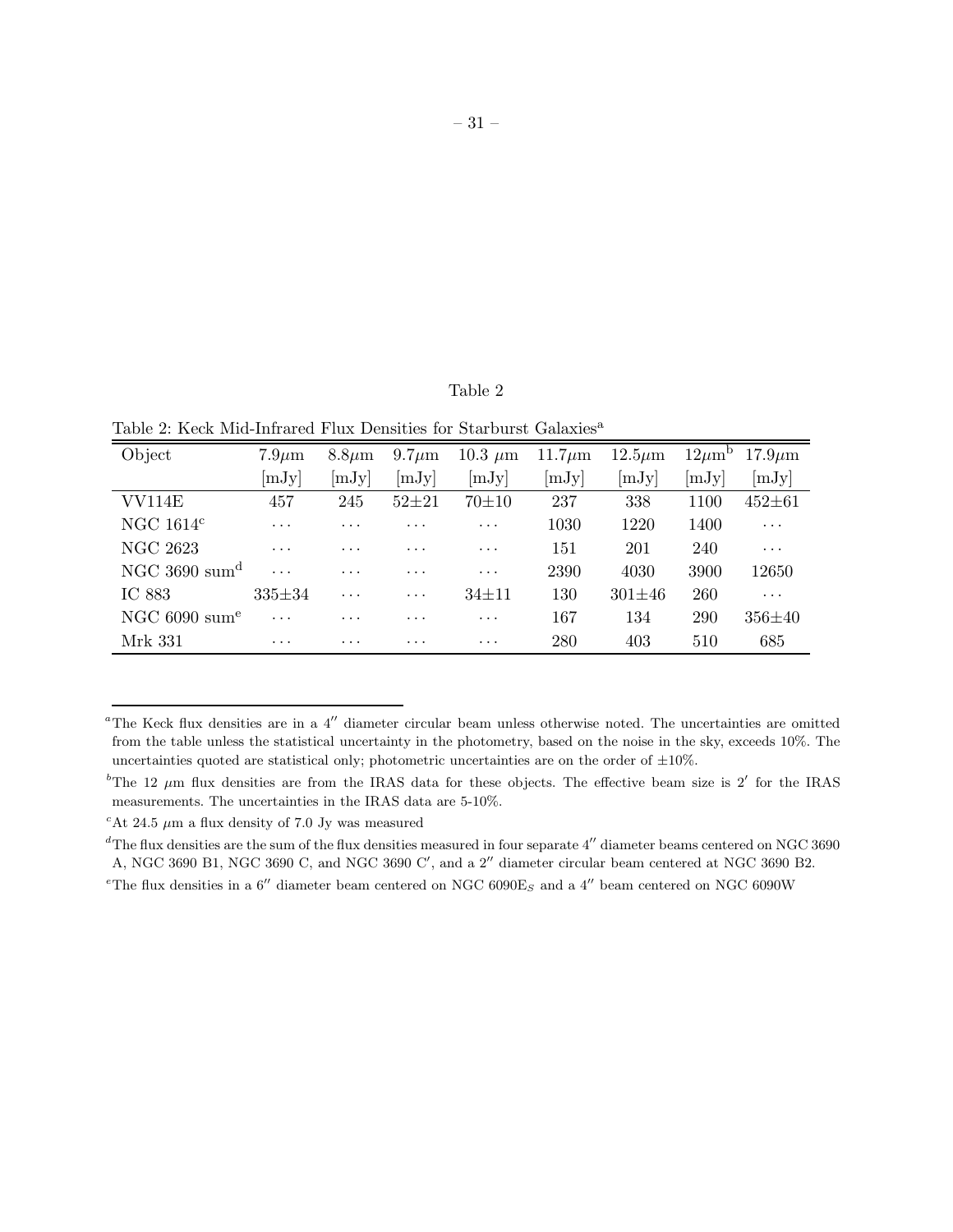# Table 3

Table 3: Sizes and surface brightnesses in Starburst Galaxies

| Object             |                    | size of mid-ir source | $f_{12.5\mu m}(Keck)$<br>$f_{12\mu m}(IRAS)$ | $T_b(12\mu m)$ | $T_b(60\mu m)$ | $T_c(60\mu m)$ | $L_{ir}[L_{\odot}]$  | $\frac{L}{4}$ [L <sub>O</sub> Kpc <sup>-2</sup> ] |
|--------------------|--------------------|-----------------------|----------------------------------------------|----------------|----------------|----------------|----------------------|---------------------------------------------------|
|                    | $^{\prime\prime}$  | pc                    |                                              | Κ              | K              | Κ              |                      |                                                   |
| VV114E sw          | 0.37               | 150                   | 0.30                                         | 94             | 57             | 54             | $1.2 \times 10^{11}$ |                                                   |
|                    | > 0.41             | >165                  | 0.30                                         | 92             | 54             | 54             | $1.2 \times 10^{11}$ | $< 5.6 \times 10^{12}$                            |
| VV114E ne          | 0.29               | 120                   | 0.12                                         | 91             | 51             | 54             | $5.0 \times 10^{10}$ | $4 \times 10^{12}$                                |
| <b>NGC 1614</b>    | 1.70               | 550                   | 0.87                                         | 84             | 41             | 62             | $3.6 \times 10^{11}$ | $1.5 \times 10^{12}$                              |
| <b>NGC 2623</b>    | $0.7 \times < 0.3$ | $260 \times < 110$    | 0.85                                         | > 89           | >65            | 64             | $3.0 \times 10^{11}$ |                                                   |
|                    | > 0.52             | >192                  | 0.85                                         | 88             | 64             | 64             | $3.0 \times 10^{11}$ | $< 1.0 \times 10^{13}$                            |
| <b>NGC 3690 A</b>  | < 0.60             | < 125                 | 0.32                                         | >100           | 69             | 66             | $2.6 \times 10^{11}$ |                                                   |
|                    | > 0.65             | >137                  | 0.32                                         | 98             | 66             | 66             | $2.6 \times 10^{11}$ | $< 1.8 \times 10^{13}$                            |
| NGC 3690 C'        | < 0.60             | $<125$                | 0.04                                         | >85            | >44            | 66             | $3.2 \times 10^{10}$ | $> 2.6 \times 10^{12}$                            |
| NGC 3690 C         | 1.1                | 230                   | 0.12                                         | 79             | 42             | 66             | $1.0 \times 10^{11}$ | $2.4 \times 10^{12}$                              |
| NGC 3690 B1        | < 0.60             | < 125                 | 0.51                                         | >104           | > 80           | 66             | $4.0 \times 10^{11}$ |                                                   |
|                    | > 0.84             | >176                  | 0.51                                         | 98             | 66             | 66             | $4.0 \times 10^{11}$ | $< 1.6 \times 10^{13}$                            |
| NGC 3690 B2        | < 0.6              | < 125                 | 0.015                                        | >78            | >37            | 66             | $1.2 \times 10^{10}$ | $>1.0\times10^{12}$                               |
| IC 883             | $1.5 \times 0.4$   | $700 \times 190$      | 1.00                                         | 84             | 20             | 46             | $3.2 \times 10^{11}$ | $2.0 \times 10^{12}$                              |
| <b>NGC 6090E S</b> | $1.5 \times 1.0$   | $890\times590$        | 0.30                                         | 73             | 30             | 51             | $9.7\times10^{10}$   | $2.4\times10^{11}$                                |
| NGC 6090E $N$      | 1.0                | 590                   | 0.12                                         | 71             | 28             | 51             | $3.9 \times 10^{10}$ | $1.4 \times 10^{11}$                              |
| <b>NGC 6090W</b>   | ${<}0.6$           | $<$ 350               | 0.04                                         | 71             | >29            | 51             | $1.3 \times 10^{10}$ | $> 1.3 \times 10^{11}$                            |
| Mrk 331 n          | (< 0.6)            | < 225                 | $0.2\,$                                      | > 81           | >41            | 58             | $5 \times 10^{10}$   | $>1.3\times10^{12}$                               |
| Mrk 331 r          | $4 \times 2.7$     | $1500 \times 1000$    | 0.63                                         | 71             | 30             | 58             | $1.6 \times 10^{11}$ | $1.4 \times 10^{11}$                              |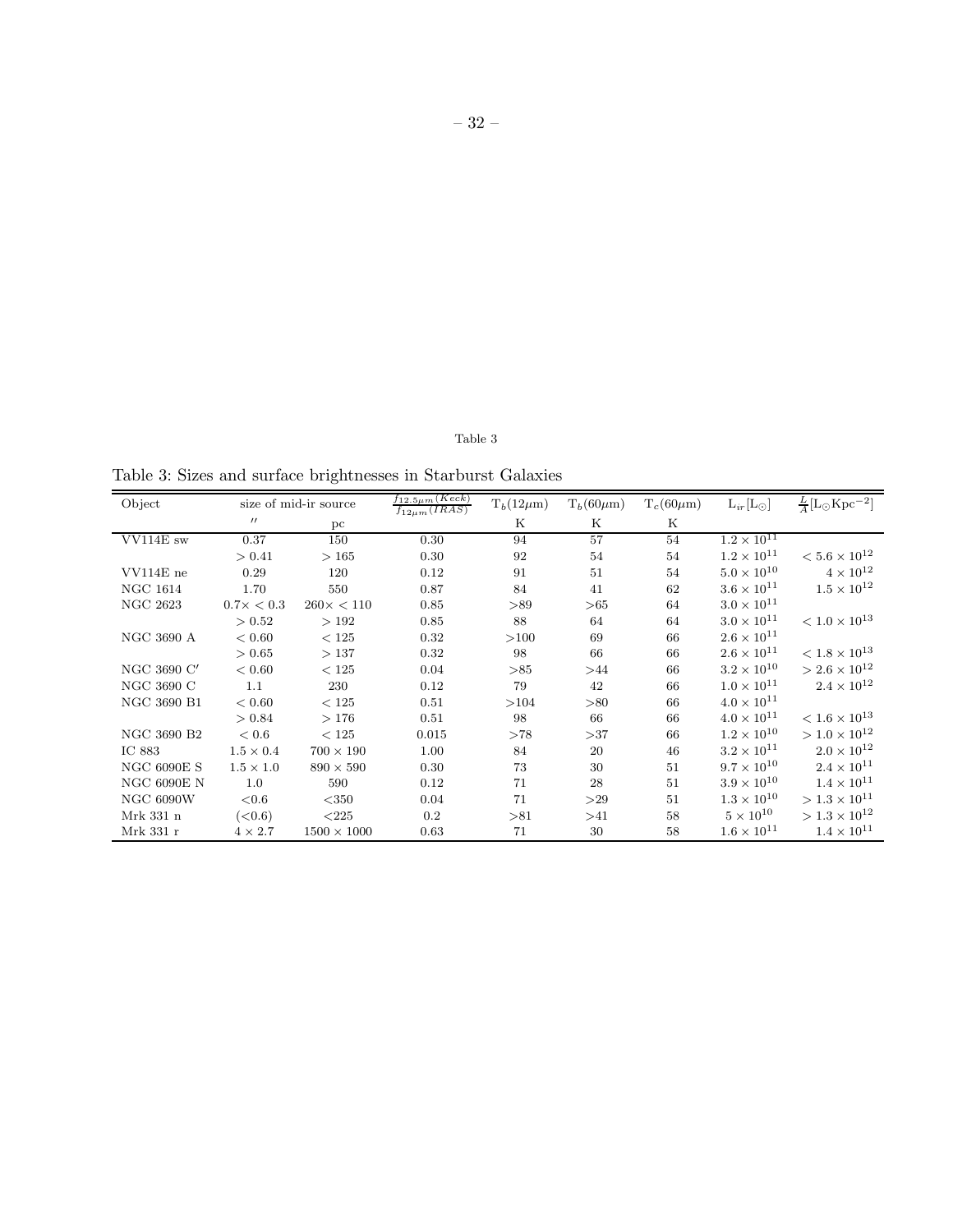Table 4: Surface Brightnesses of Infrared Starburst Galaxies

| Object           | <b>Type</b>       | Infrared Luminosity           | Surface Brightness         |
|------------------|-------------------|-------------------------------|----------------------------|
|                  |                   | $L_{bol}[L_{\odot}]$          | $[L_{\odot} \rm Kpc^{-2}]$ |
| <b>ORION</b>     | <b>HII</b> Region | $1\times10^6$                 | $2 \times 10^{12}$         |
| M 82             | Local Starburst   | $3 \times 10^{10}$            | $2 \times 10^{11}$         |
| <b>NGC 6090</b>  | Starburst         | $3 \times 10^{1\overline{1}}$ | $2 \times 10^{11}$         |
| <b>NGC 1614</b>  | Starburst         | $4 \times 10^{11}$            | $1.5 \times 10^{12}$       |
| Mrk 331          | Starburst         | $2.5 \times 10^{11}$          | $\sim 2\times 10^{12}$     |
| IC 883           | Starburst         | $3 \ \times 10^{11}$          | $2 \ \times 10^{12}$       |
| VV 114           | Starburst         | $4 \times 10^{11}$            | $\sim 5 \times 10^{12}$    |
| NGC 2623         | Starburst         | $3$ $\times 10^{11}$          | $\sim 10^{13}$             |
| <b>NGC 3690</b>  | Starburst         | $8 \times 10^{11}$            | $\sim 10^{13}$             |
| <b>IRAS17208</b> | <b>ULIRG</b>      | $3 \times 10^{12}$            | $1.2 \times 10^{12}$       |
| Mrk 273          | <b>ULIRG</b>      | $1.3{\times}10^{12}$          | $>2.2\times10^{13}$        |
| <b>IRAS08572</b> | ULIRG             | $1.3 \times 10^{12}$          | $>2.8\times10^{13}$        |
| Arp $220$        | ULIRG             | $1.5 \times 10^{12}$          | $6.0 \times 10^{13}$       |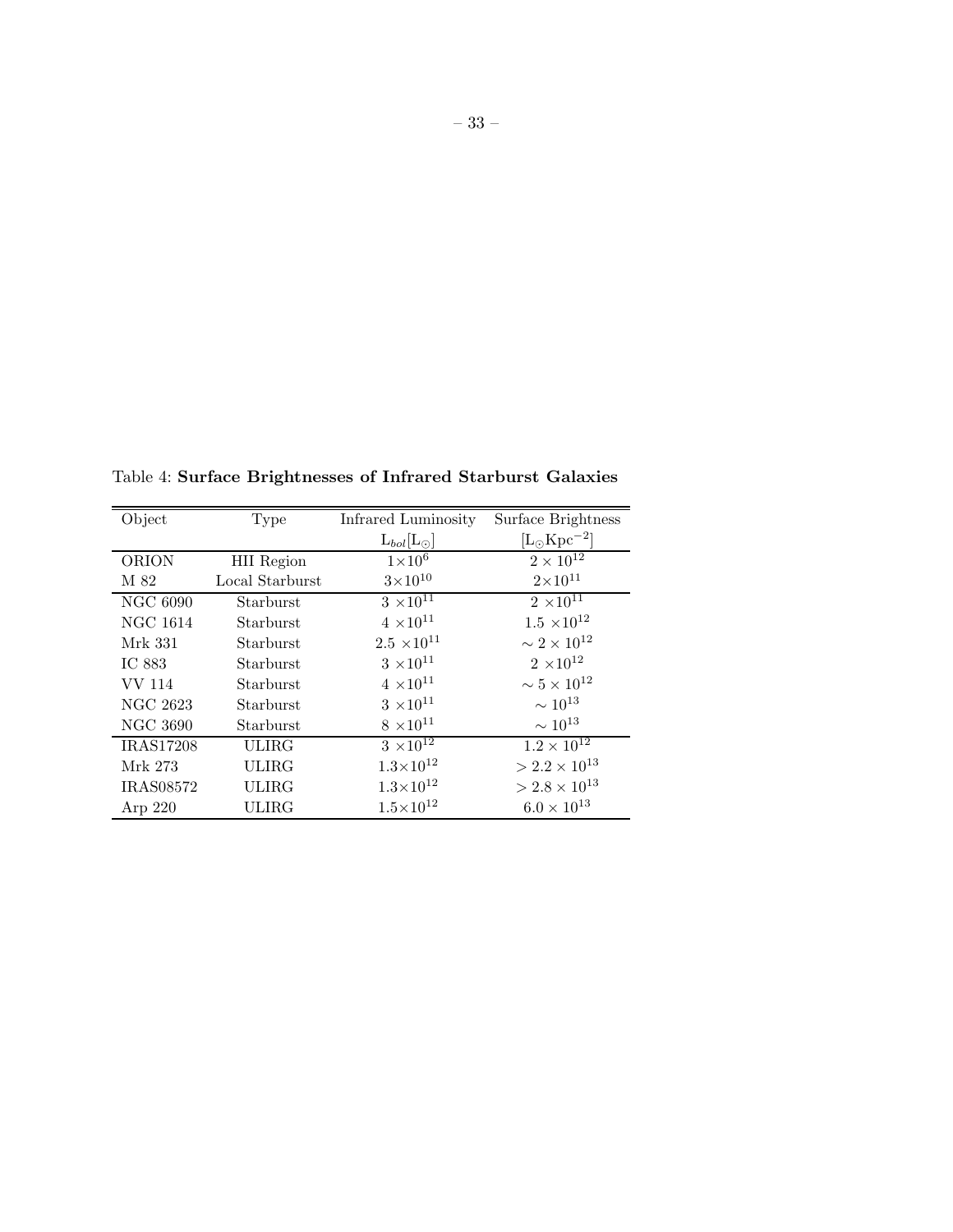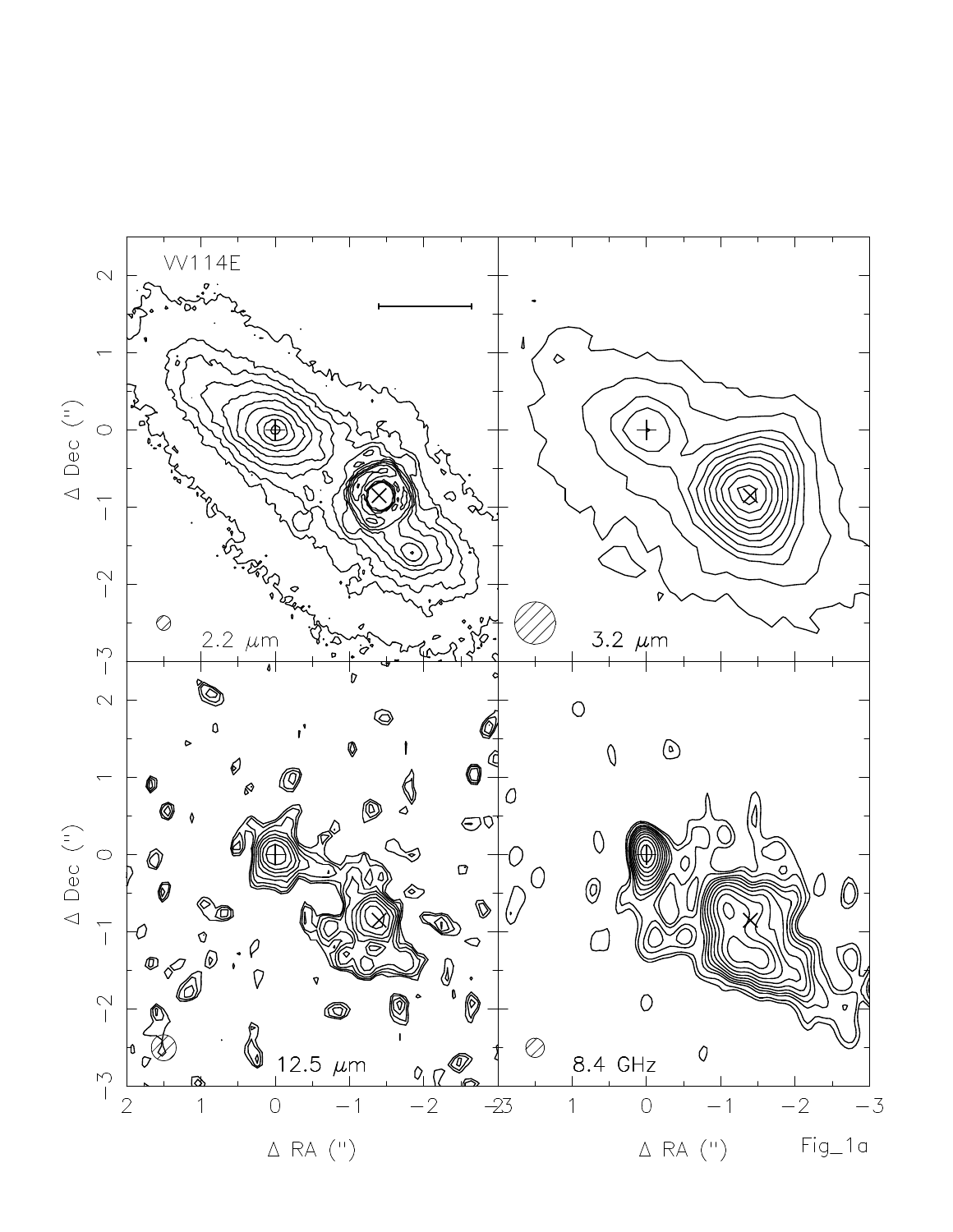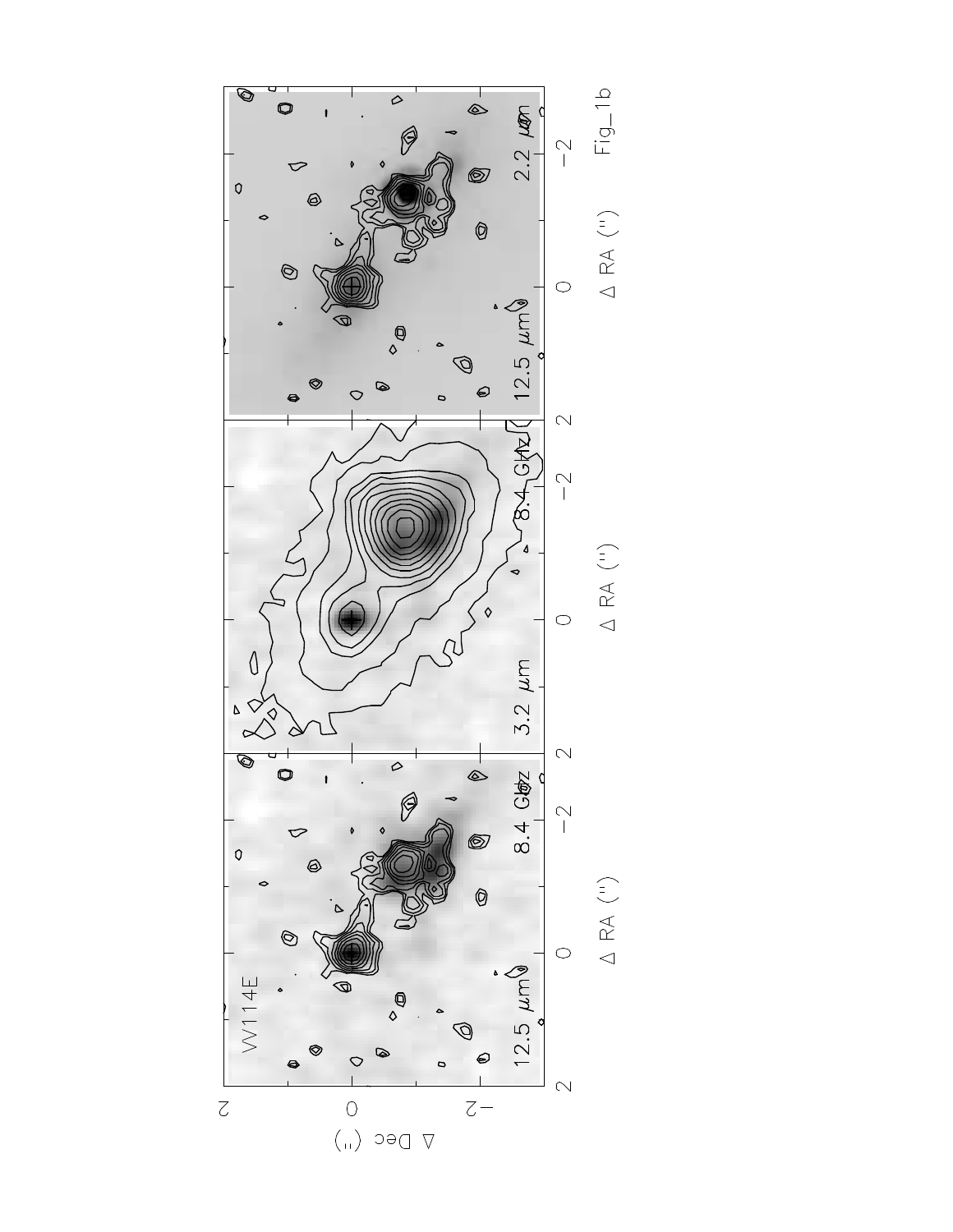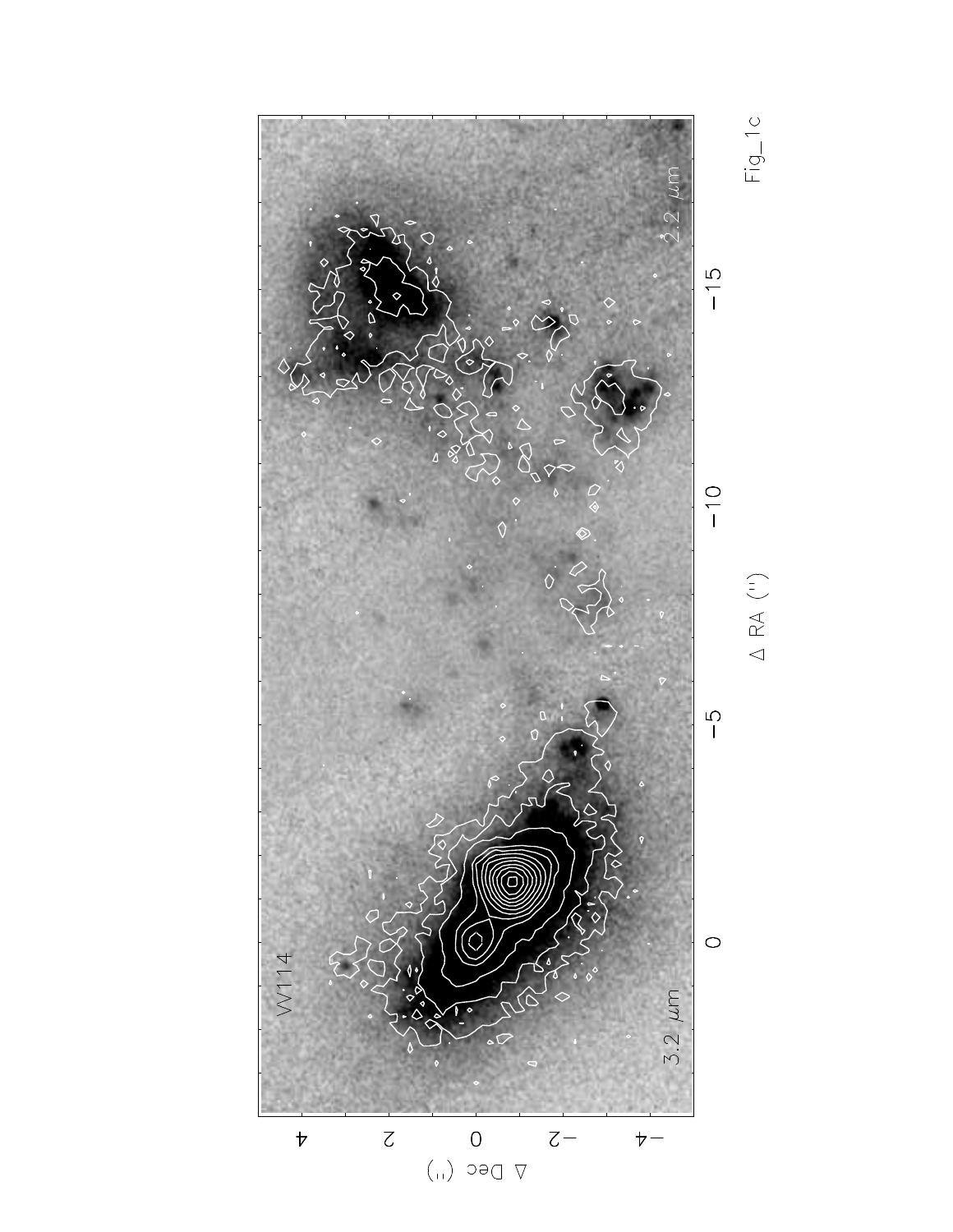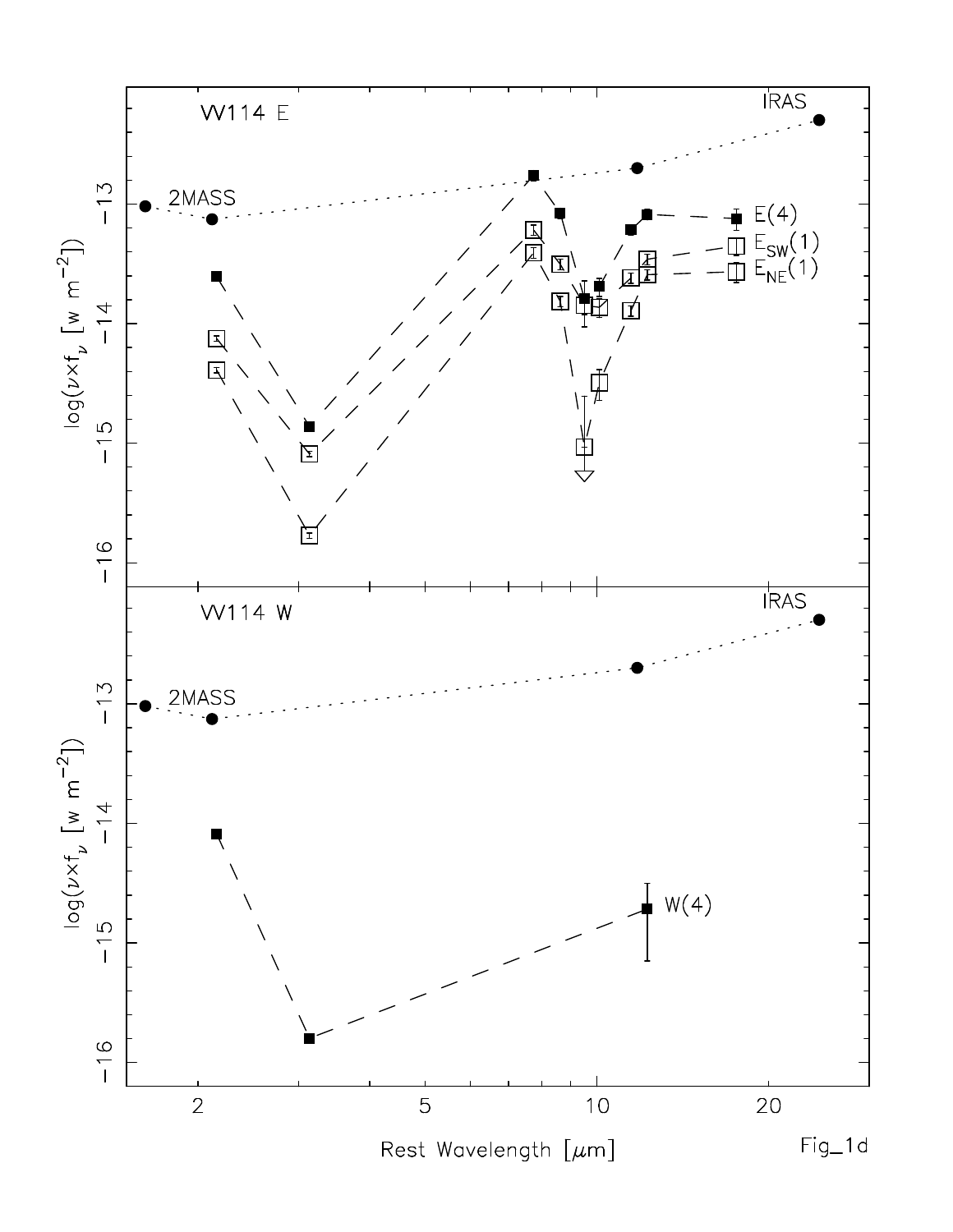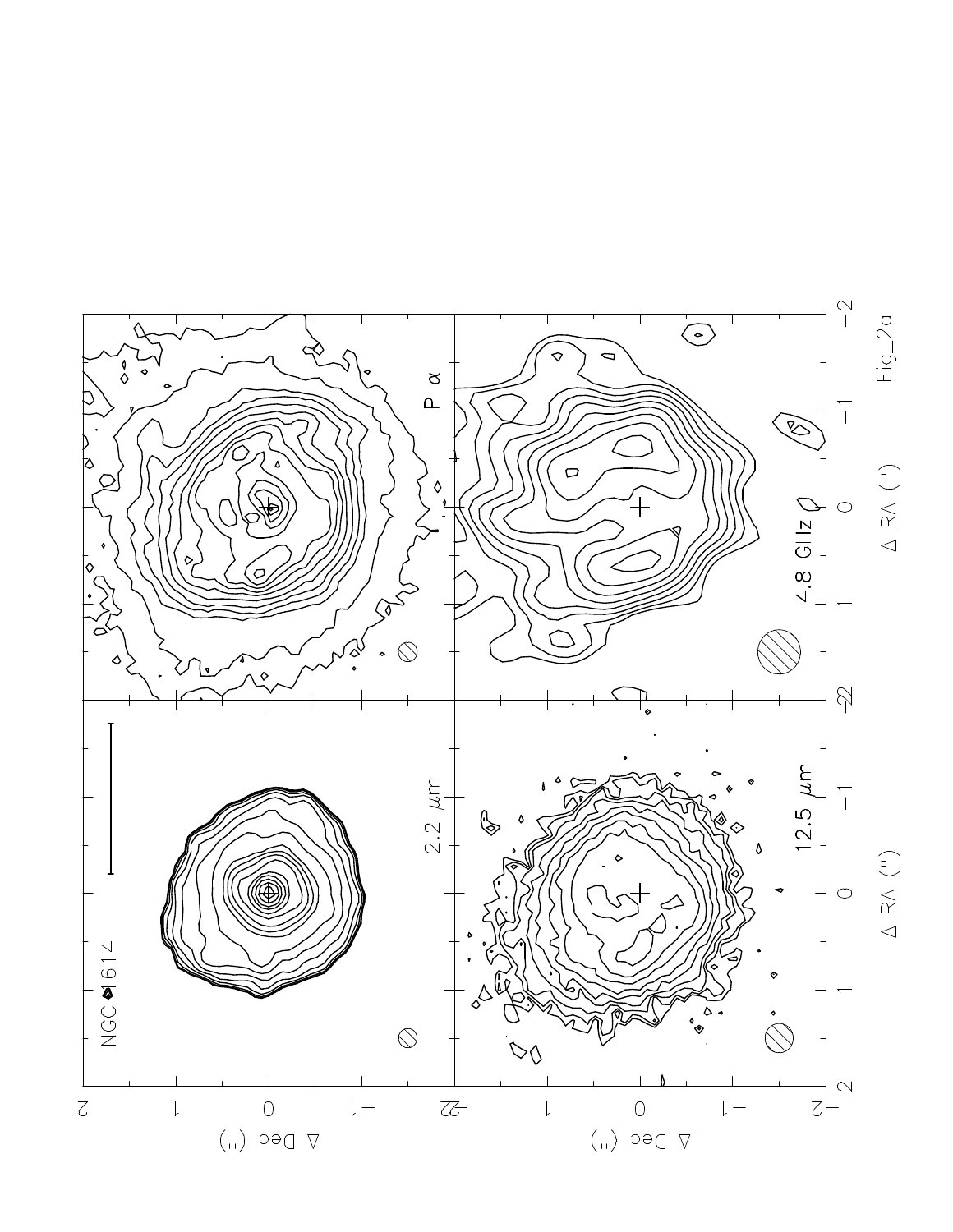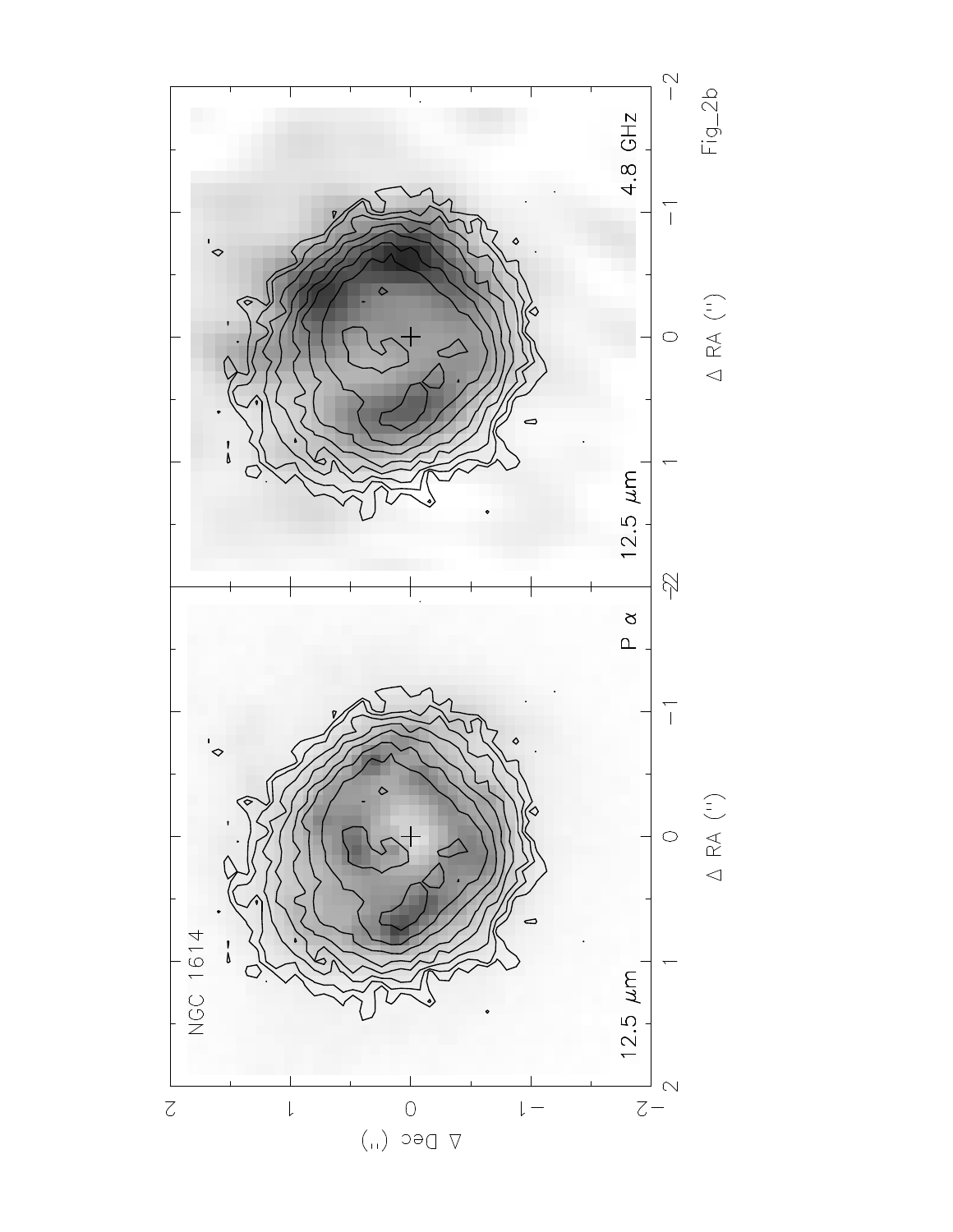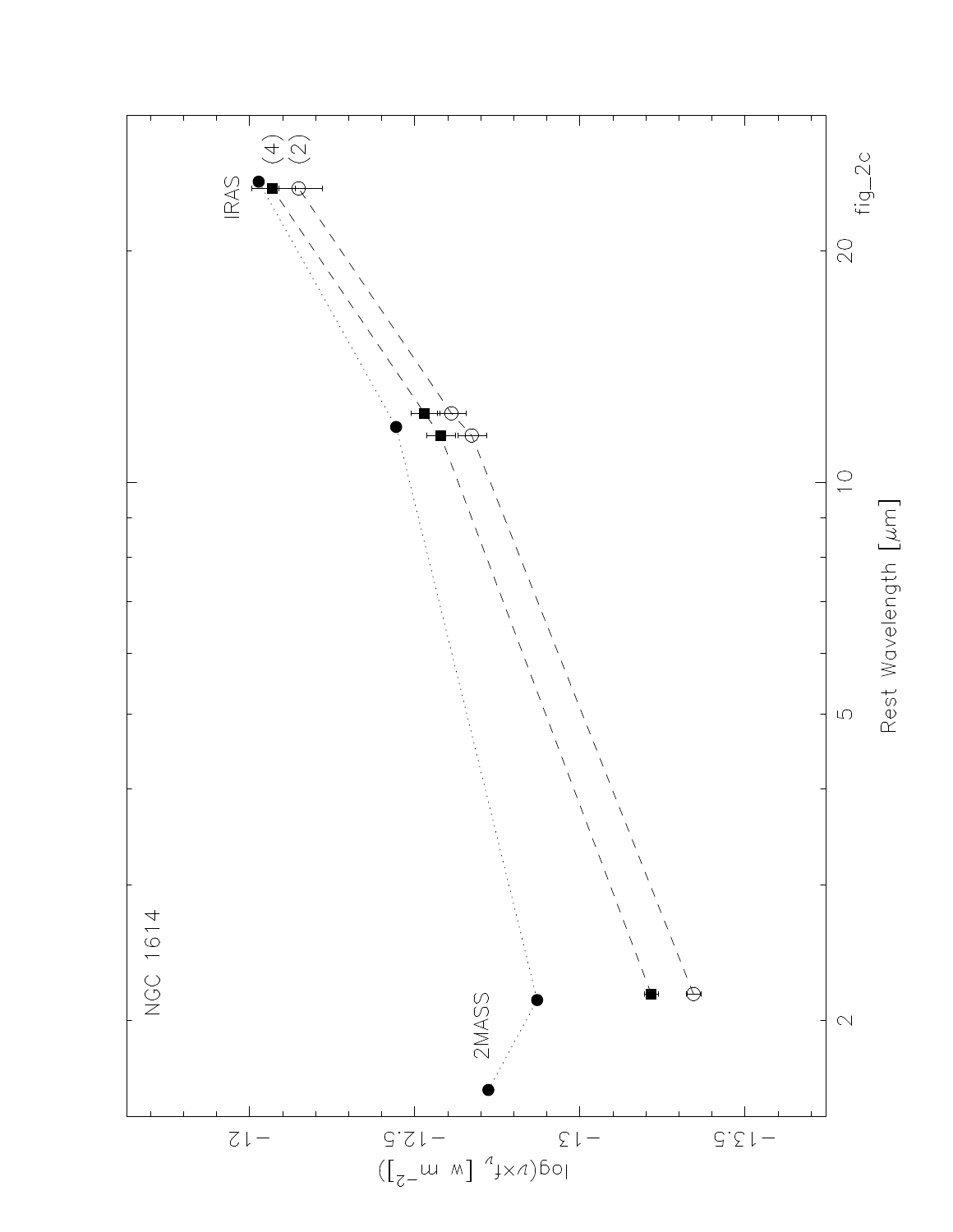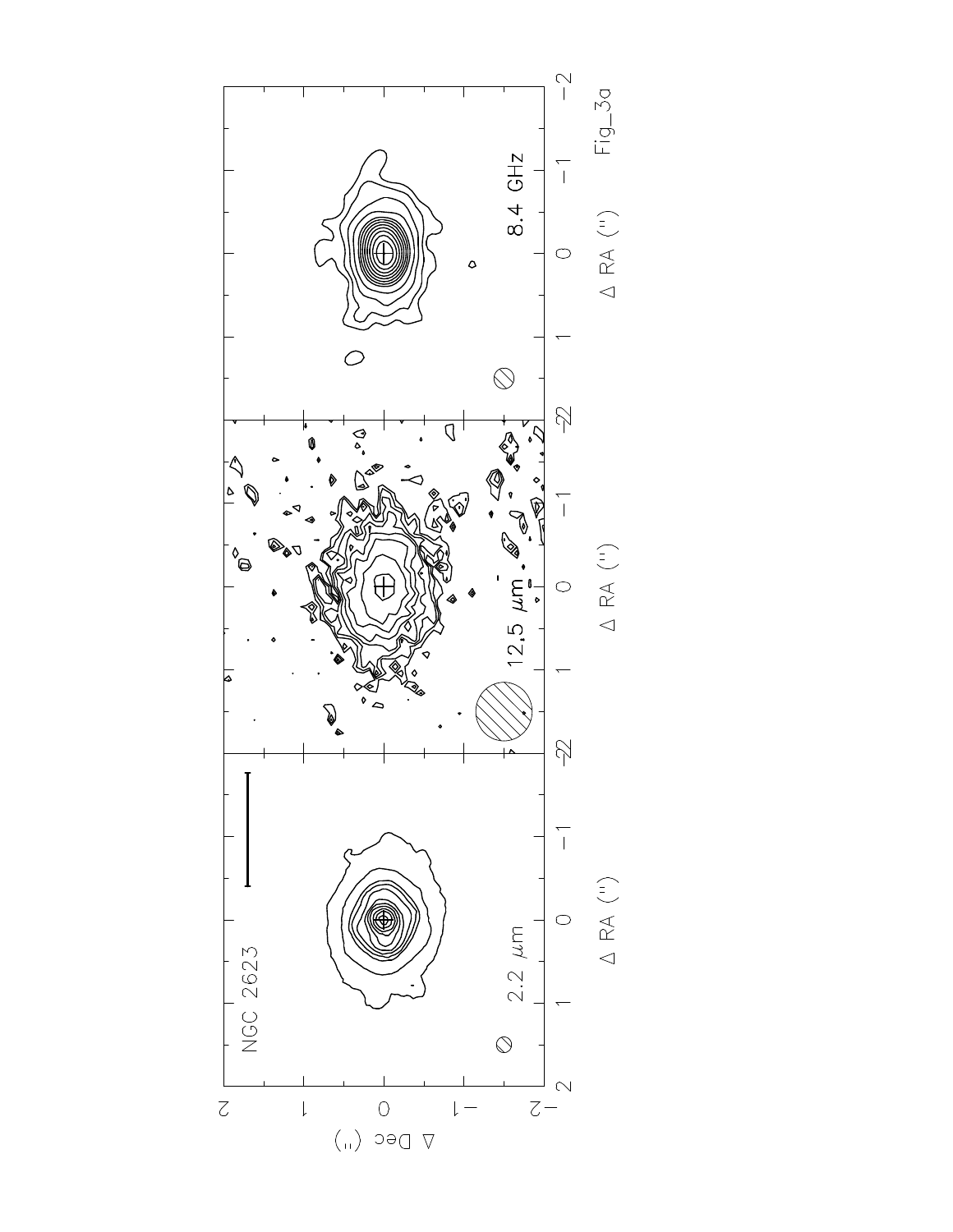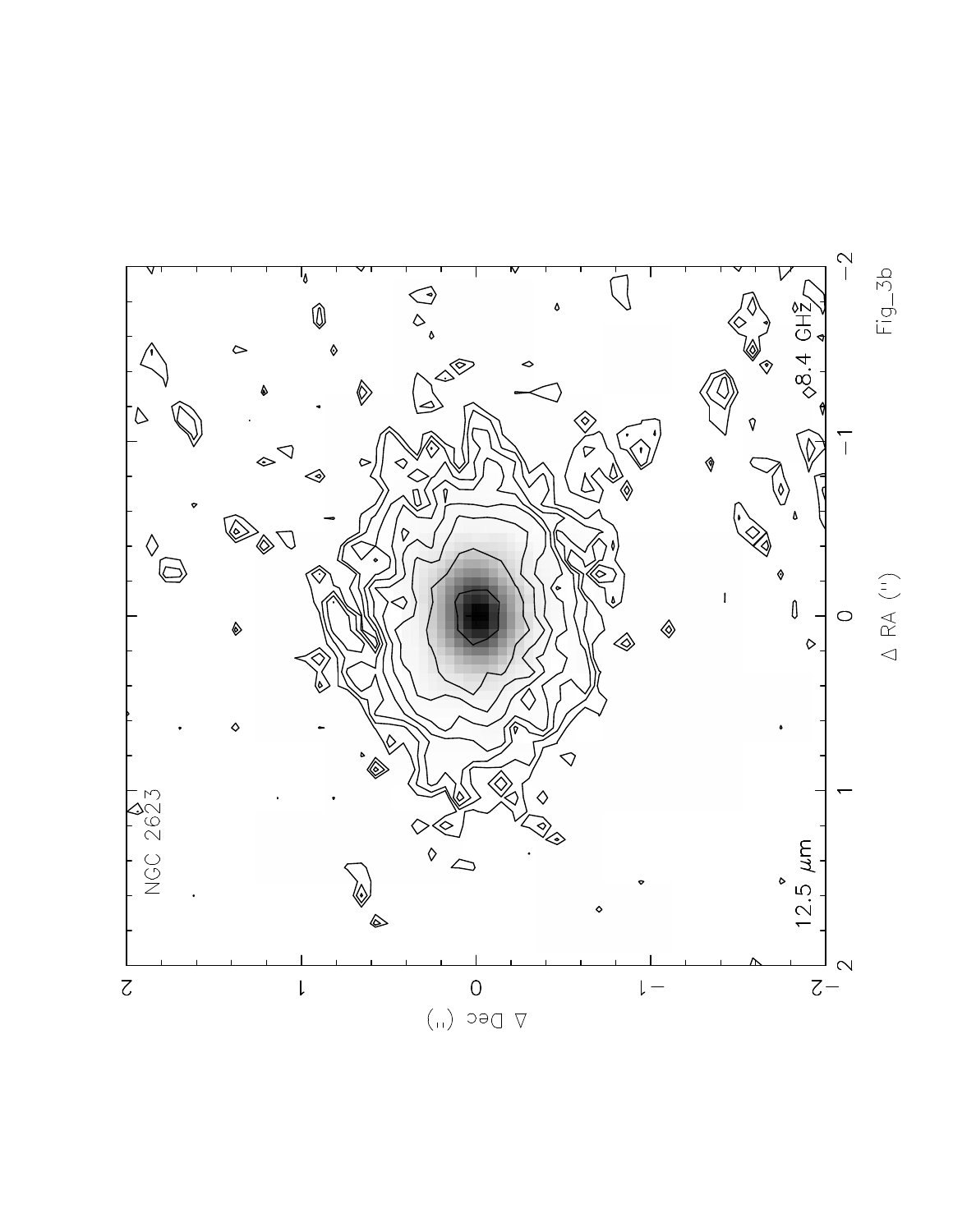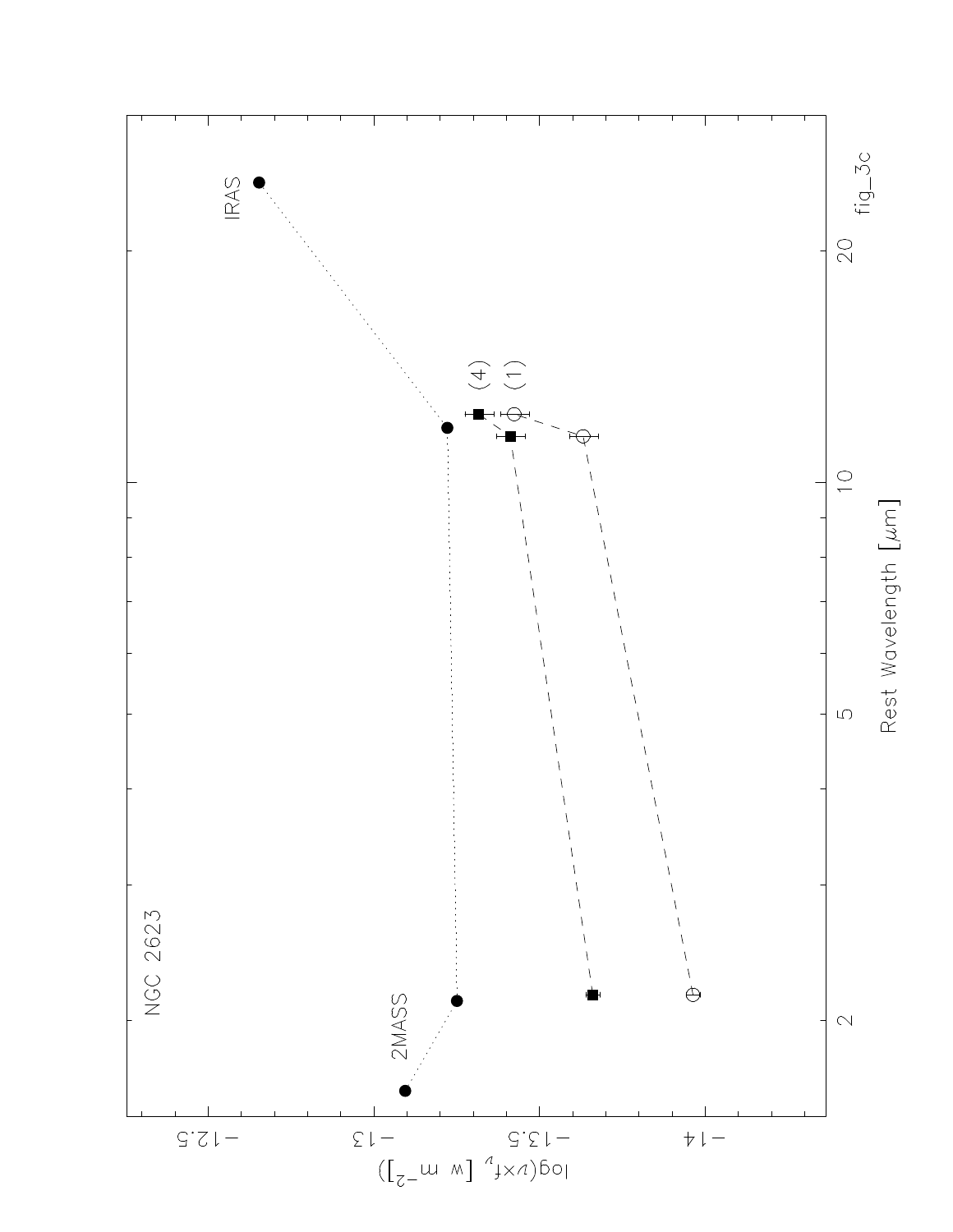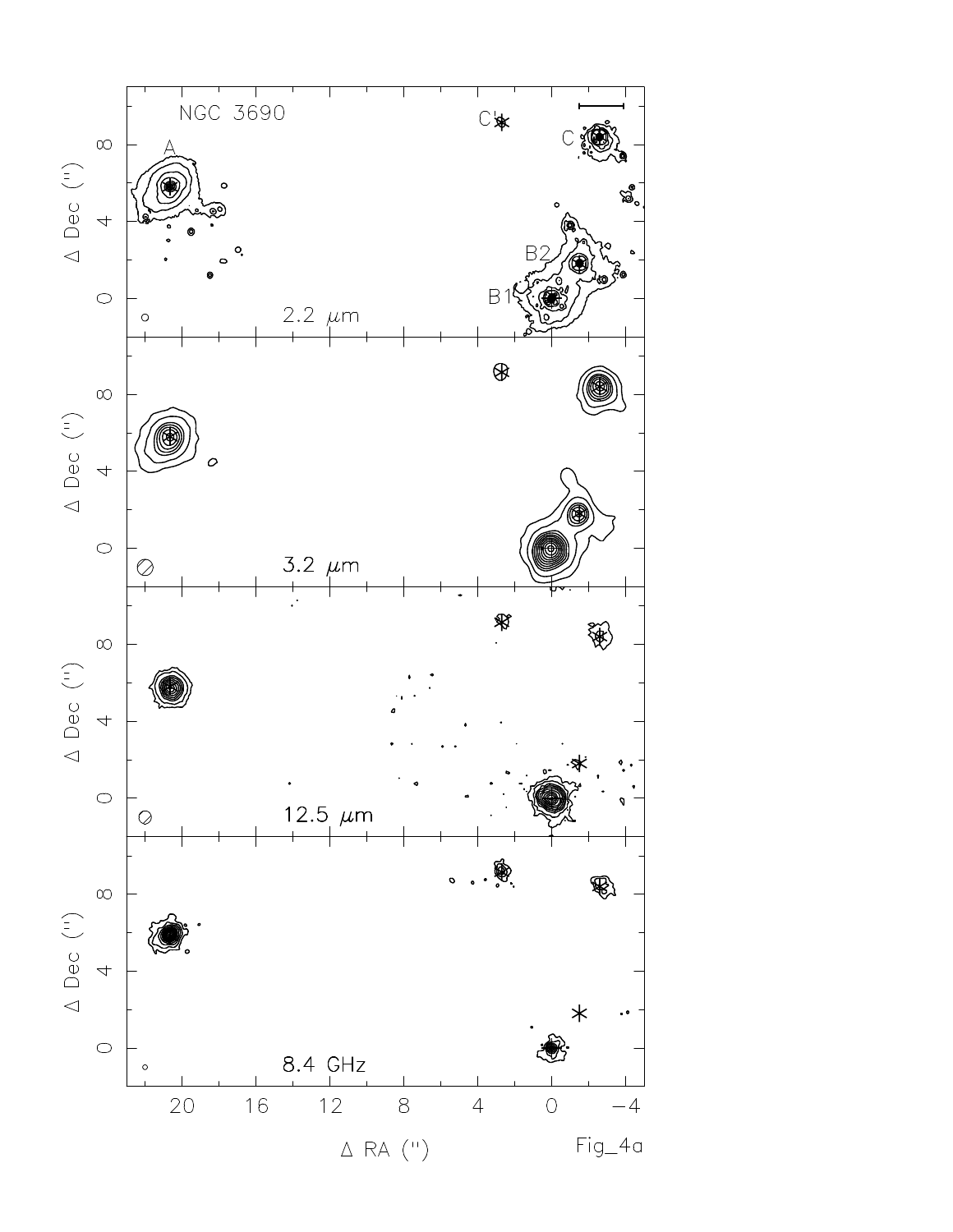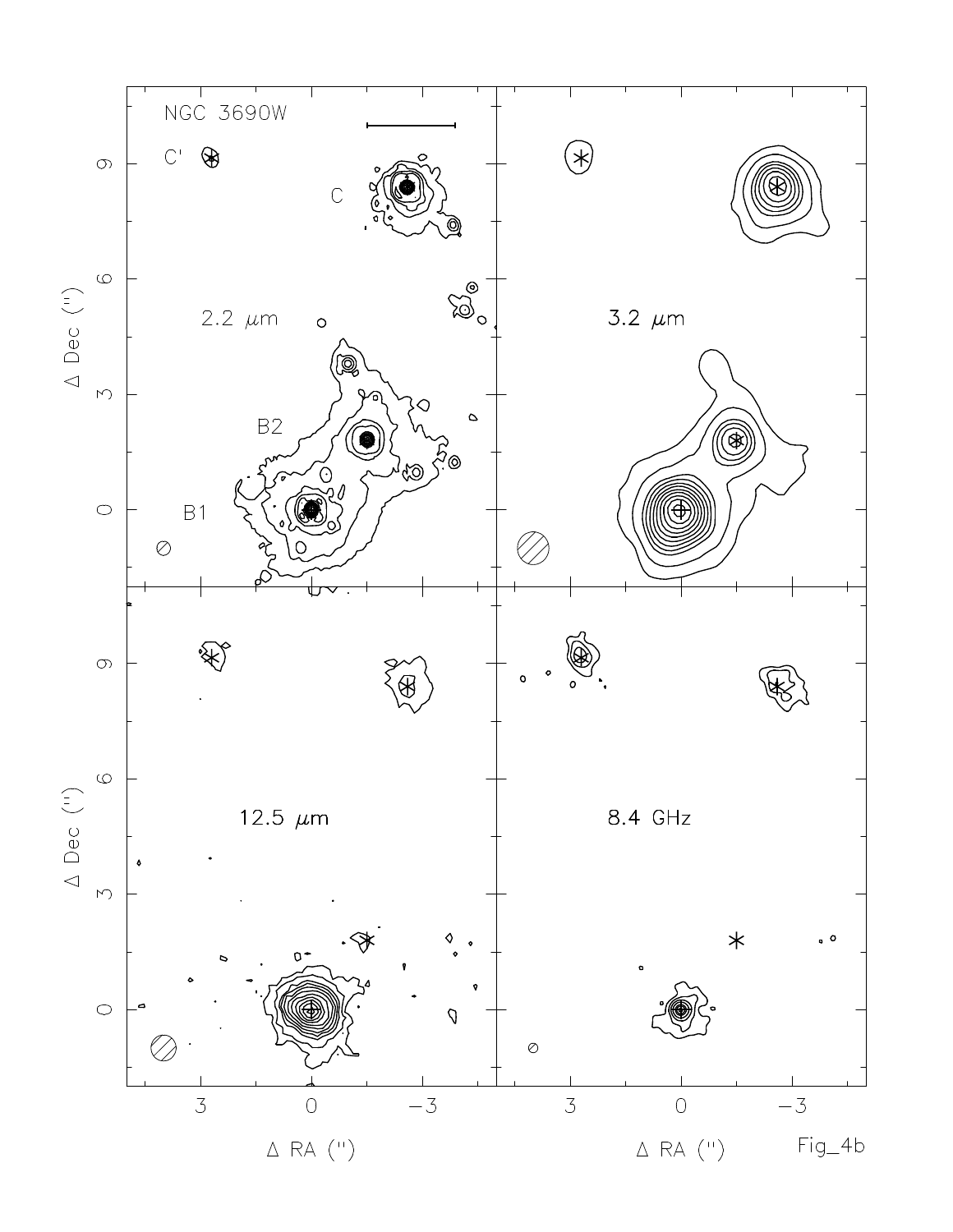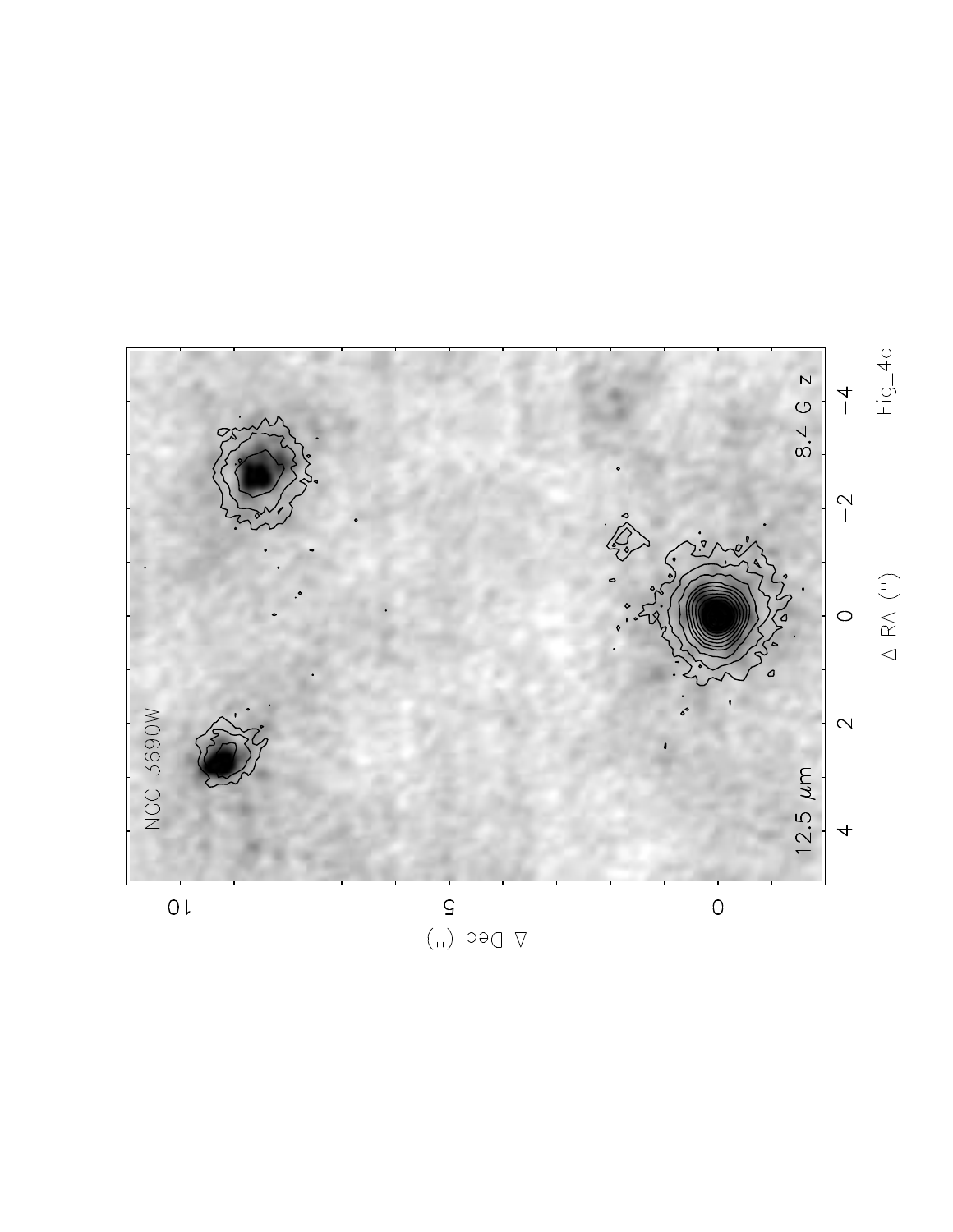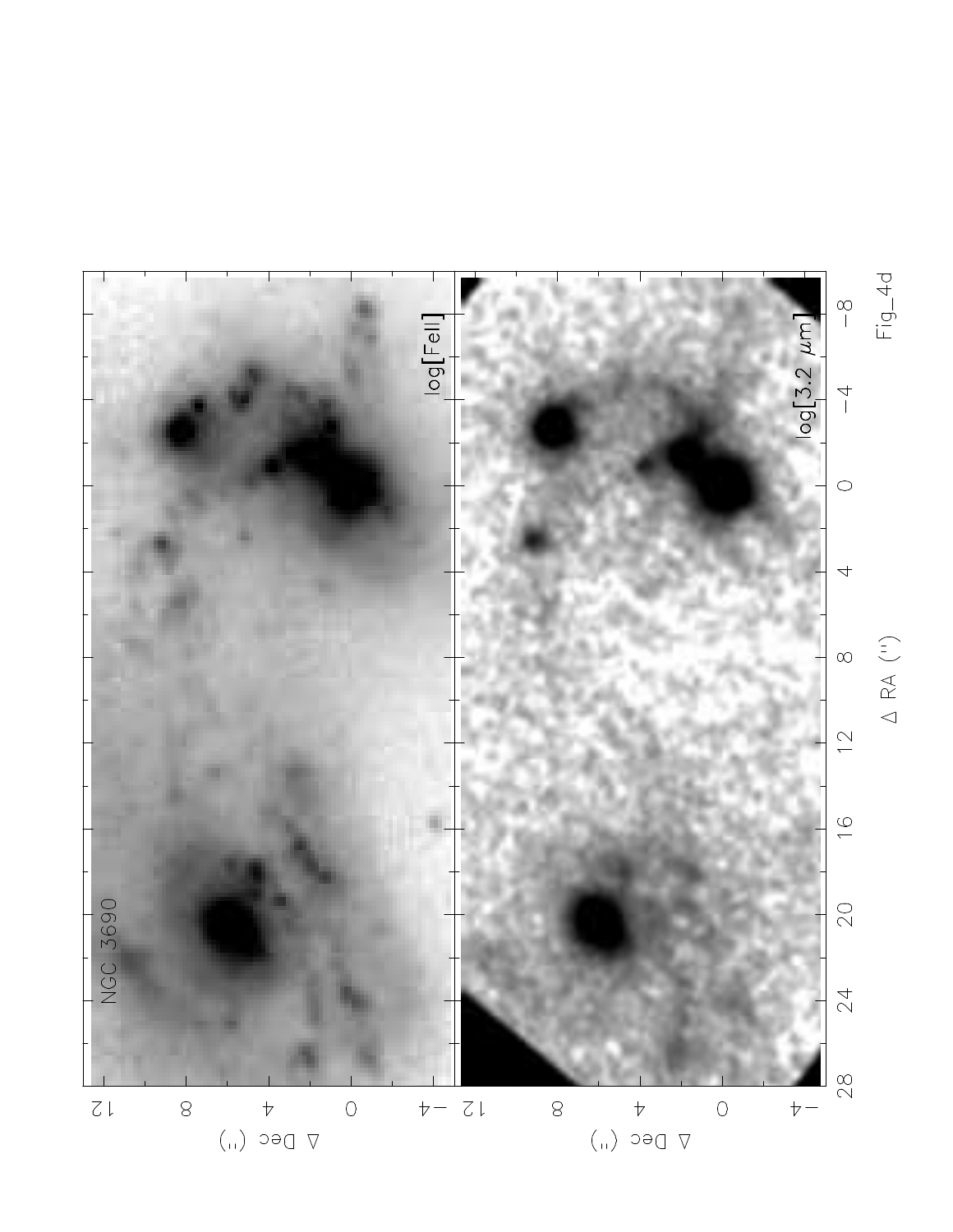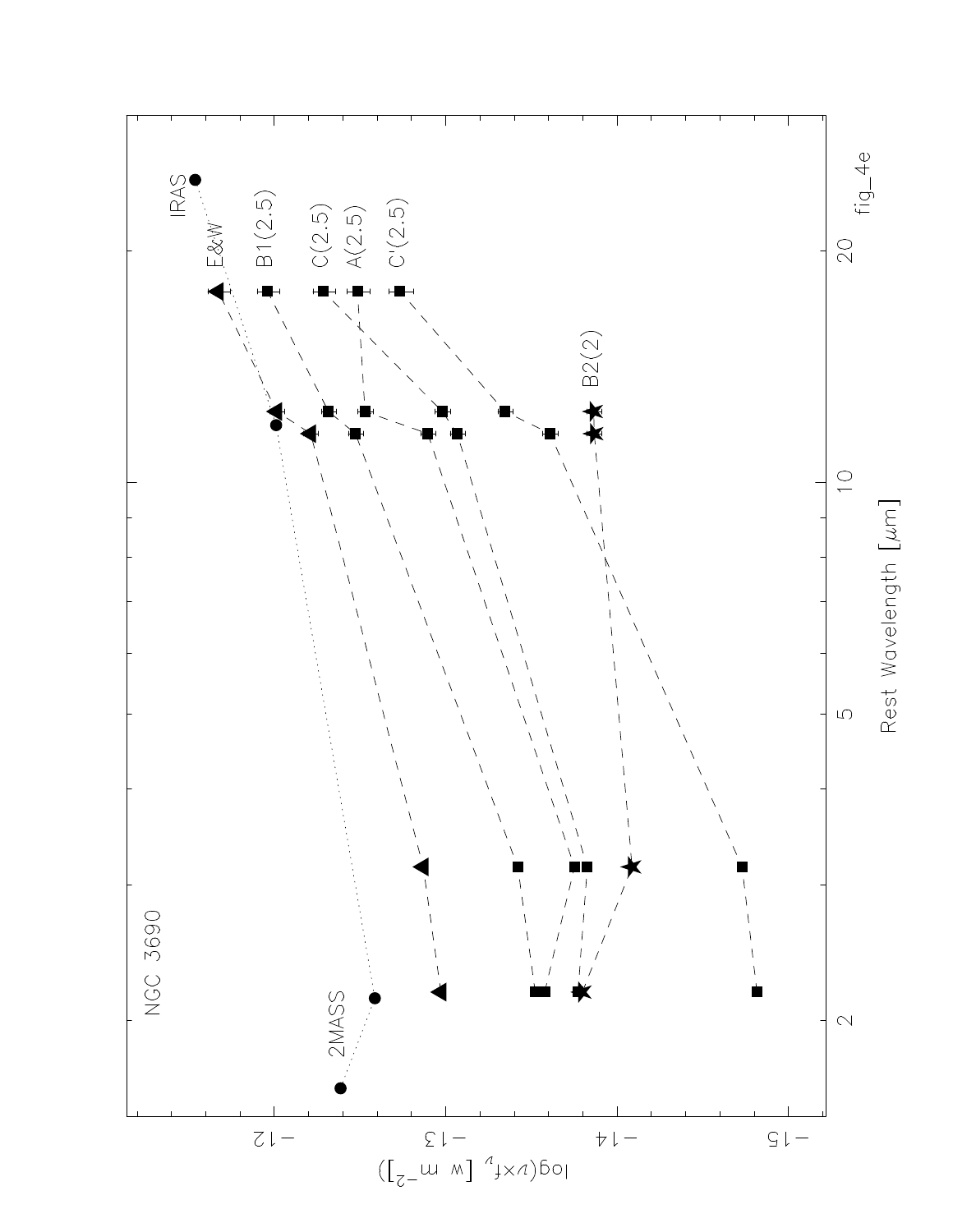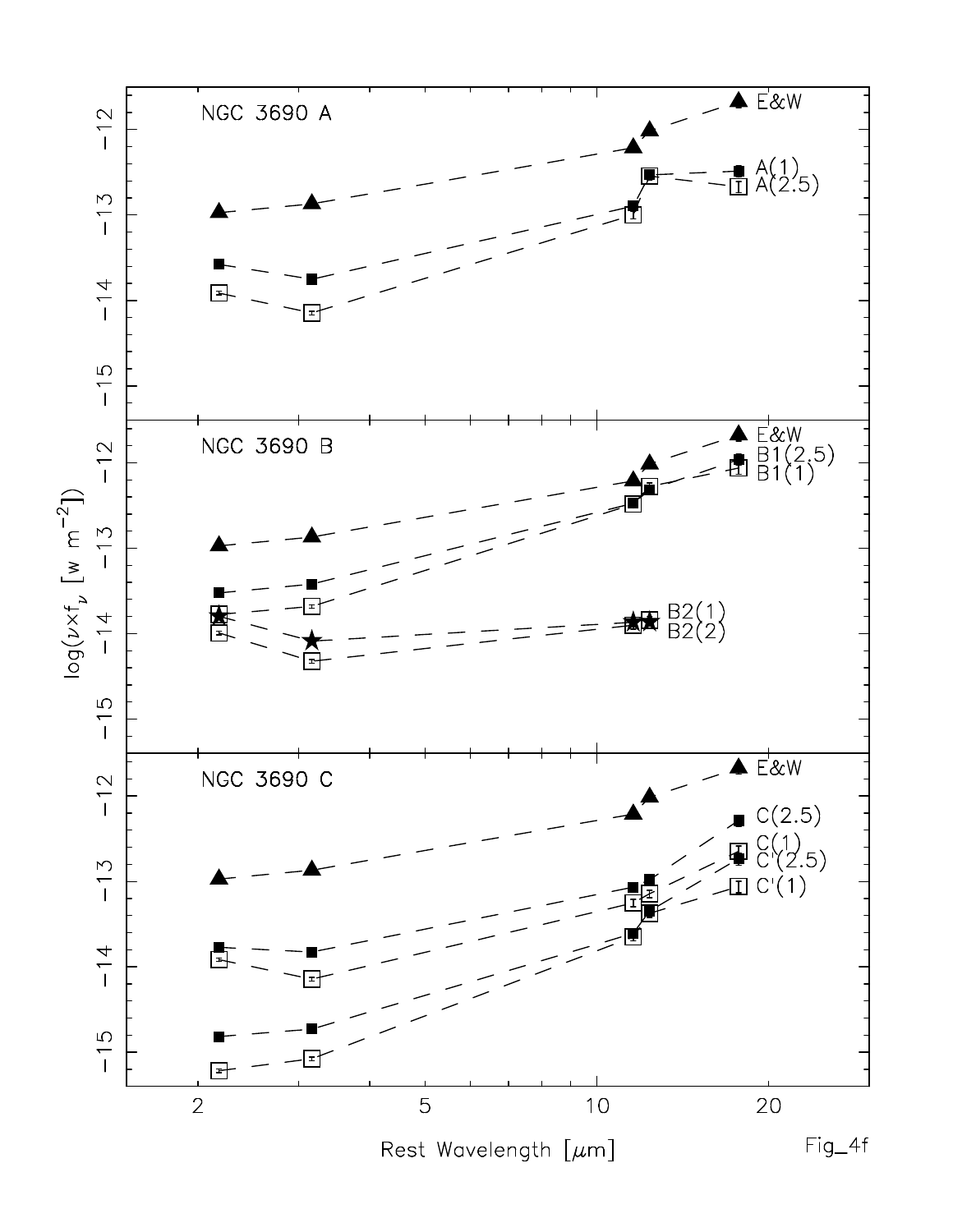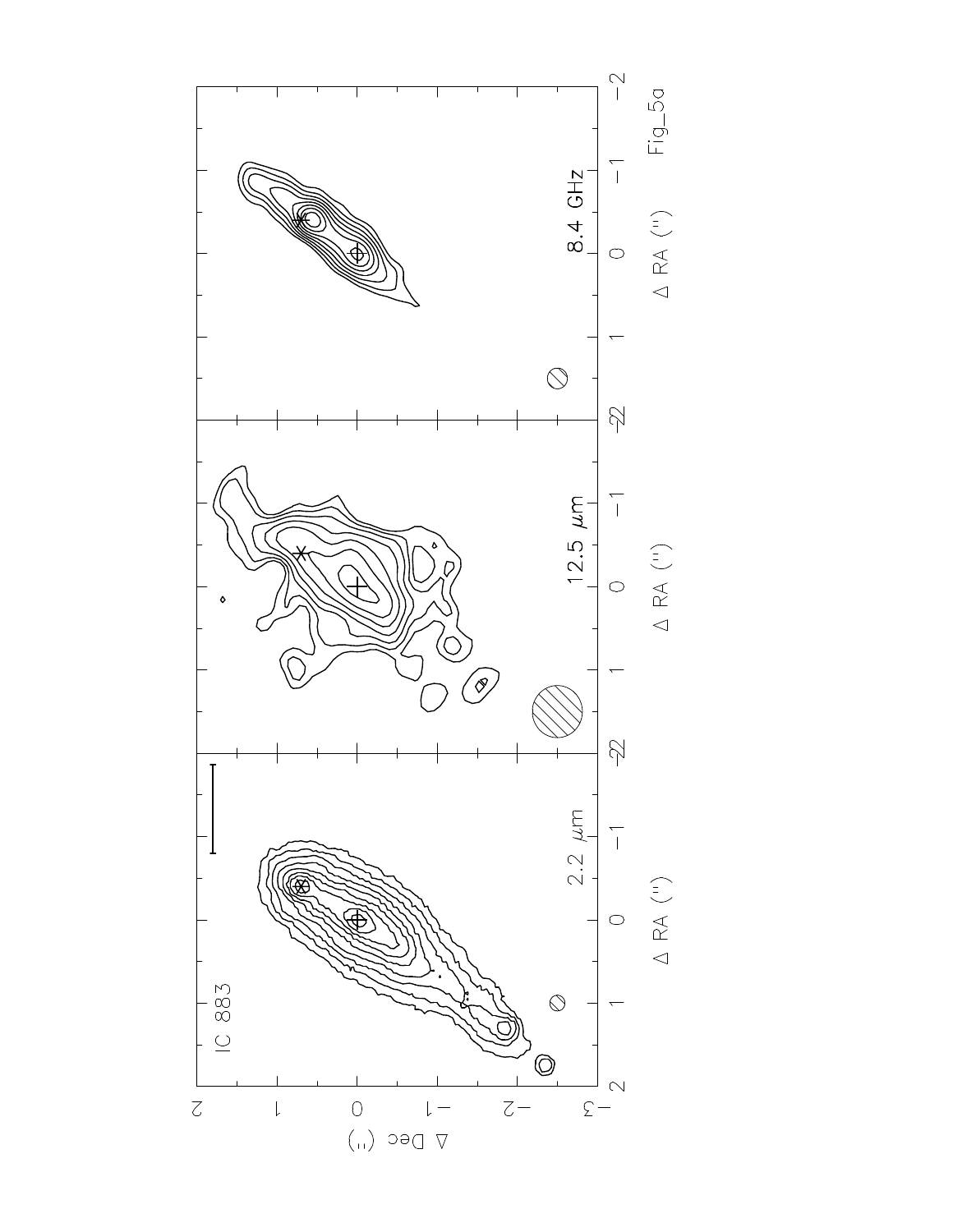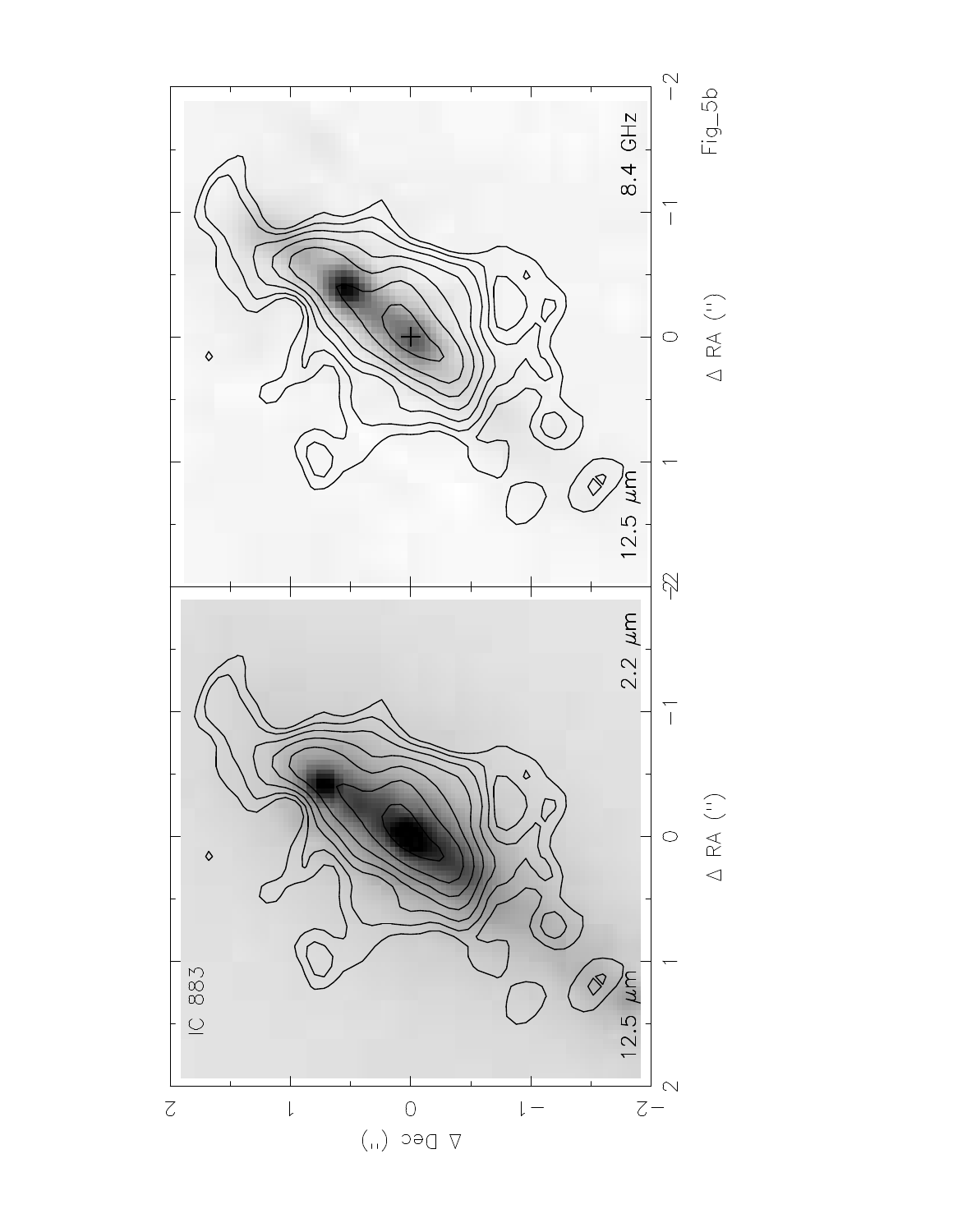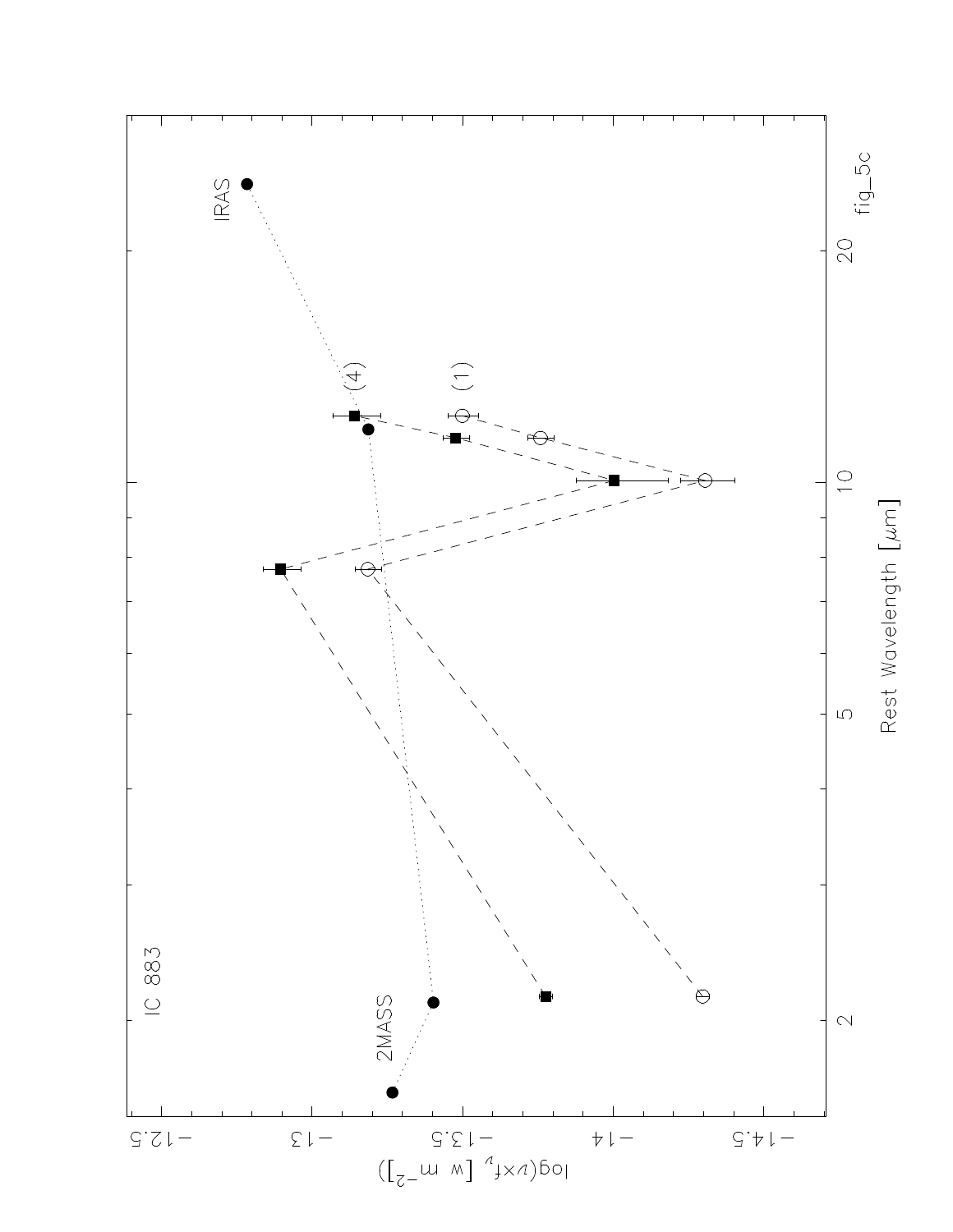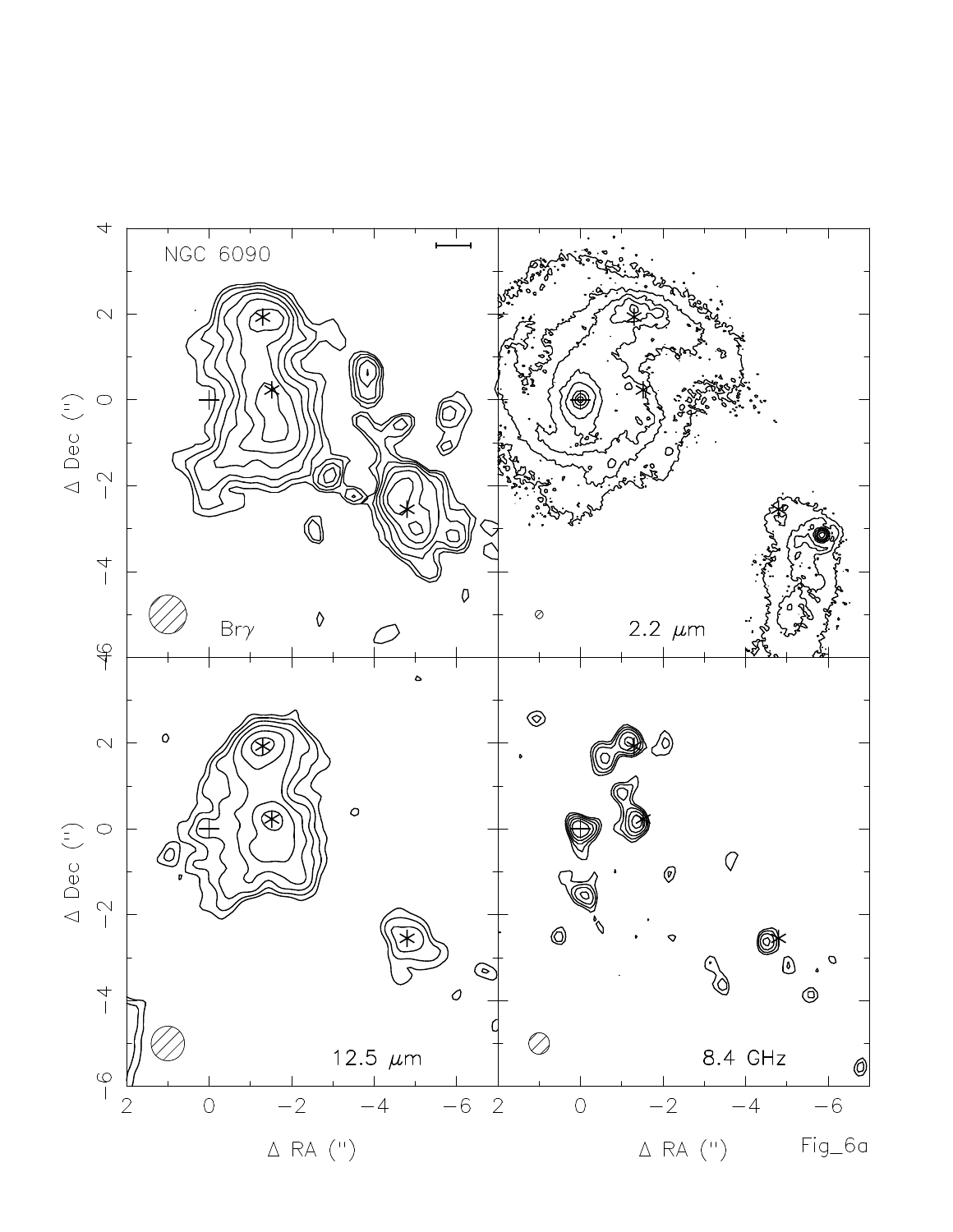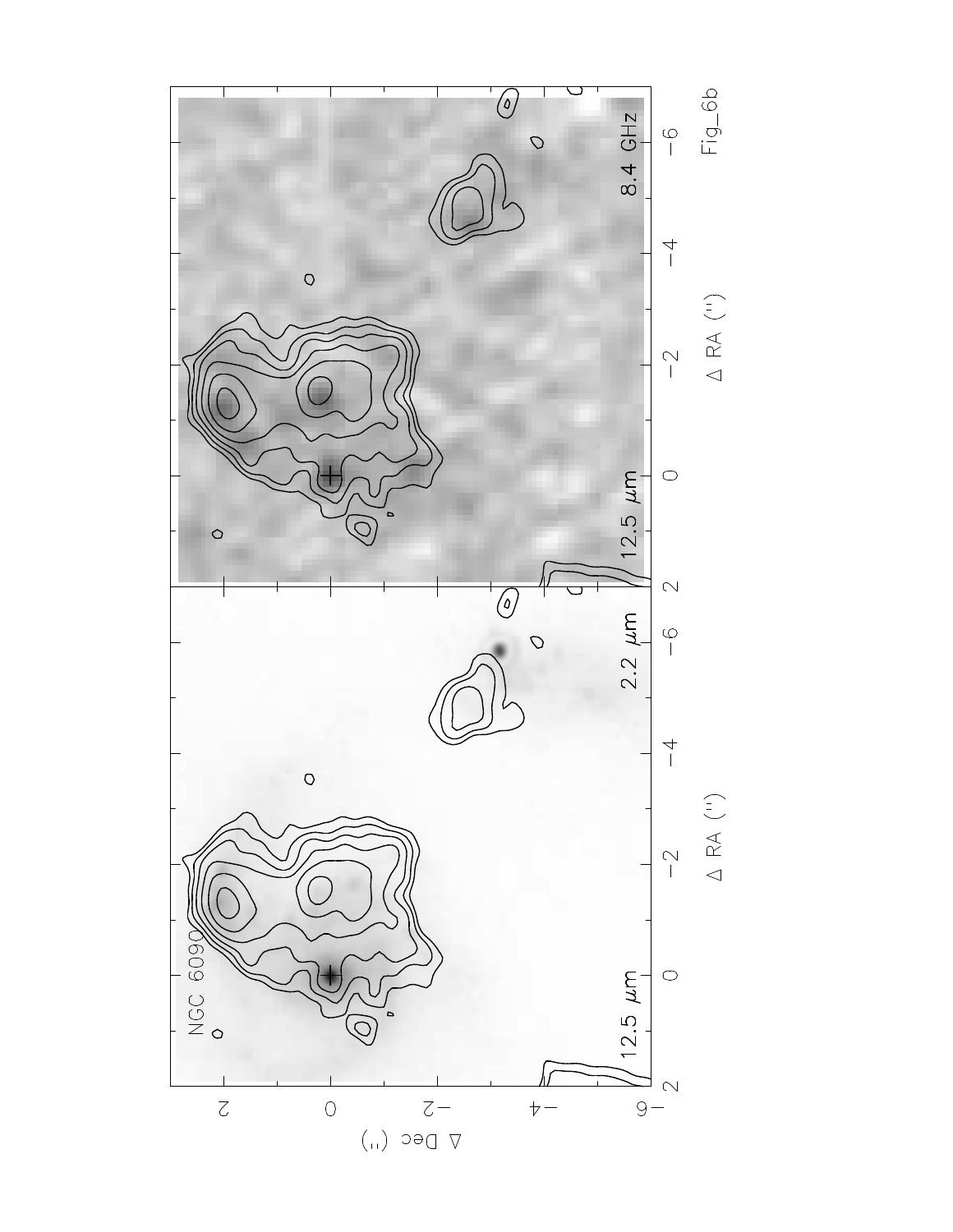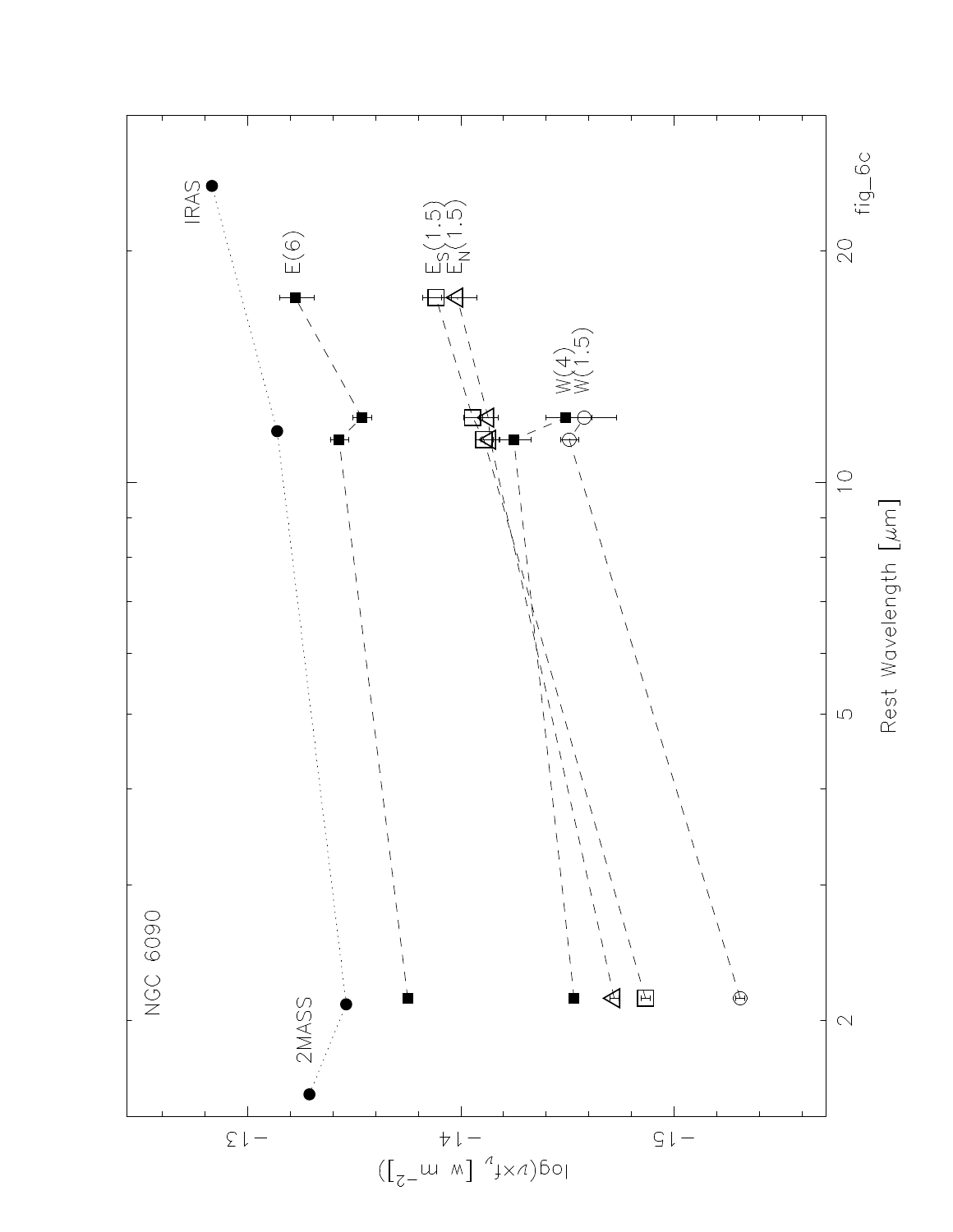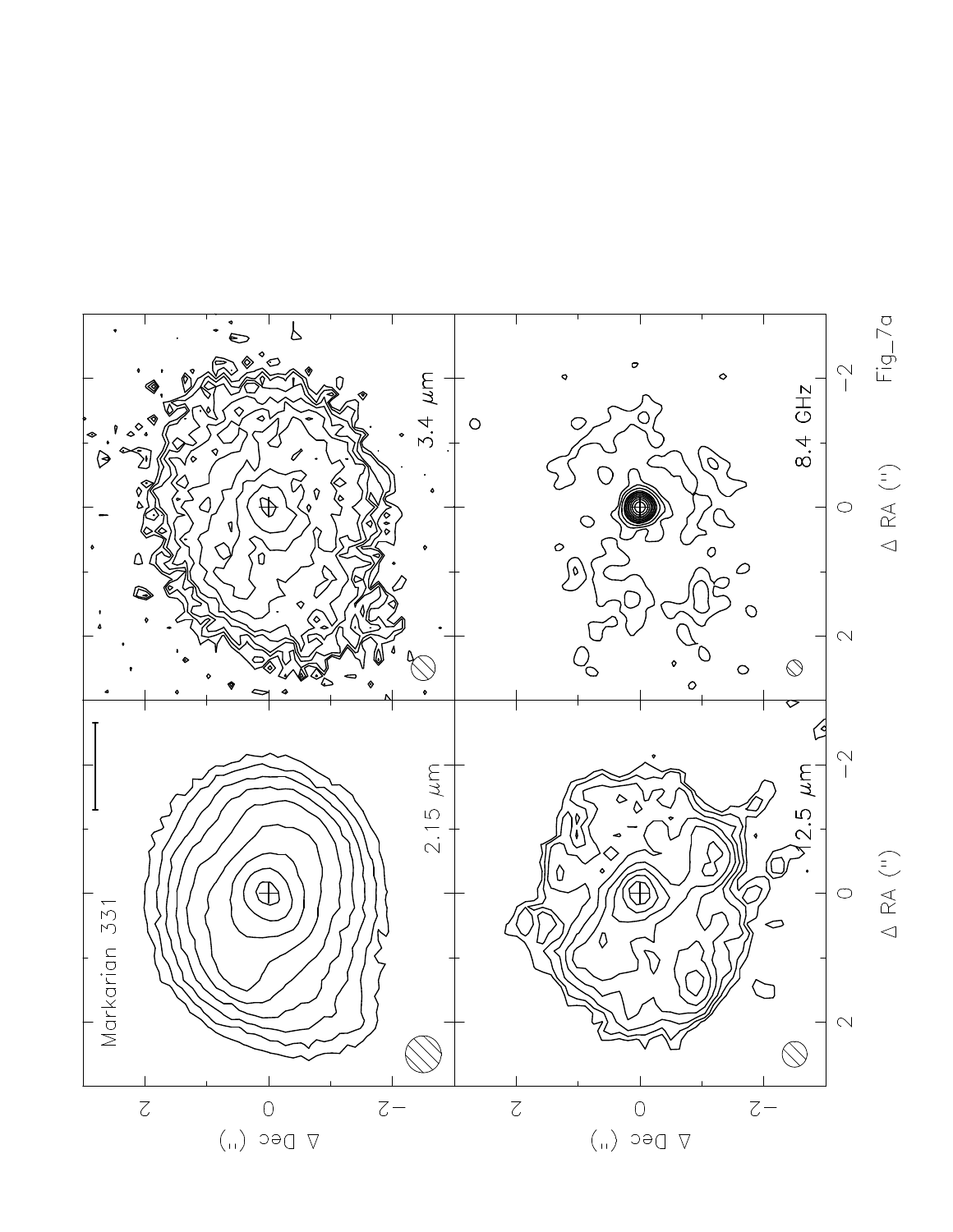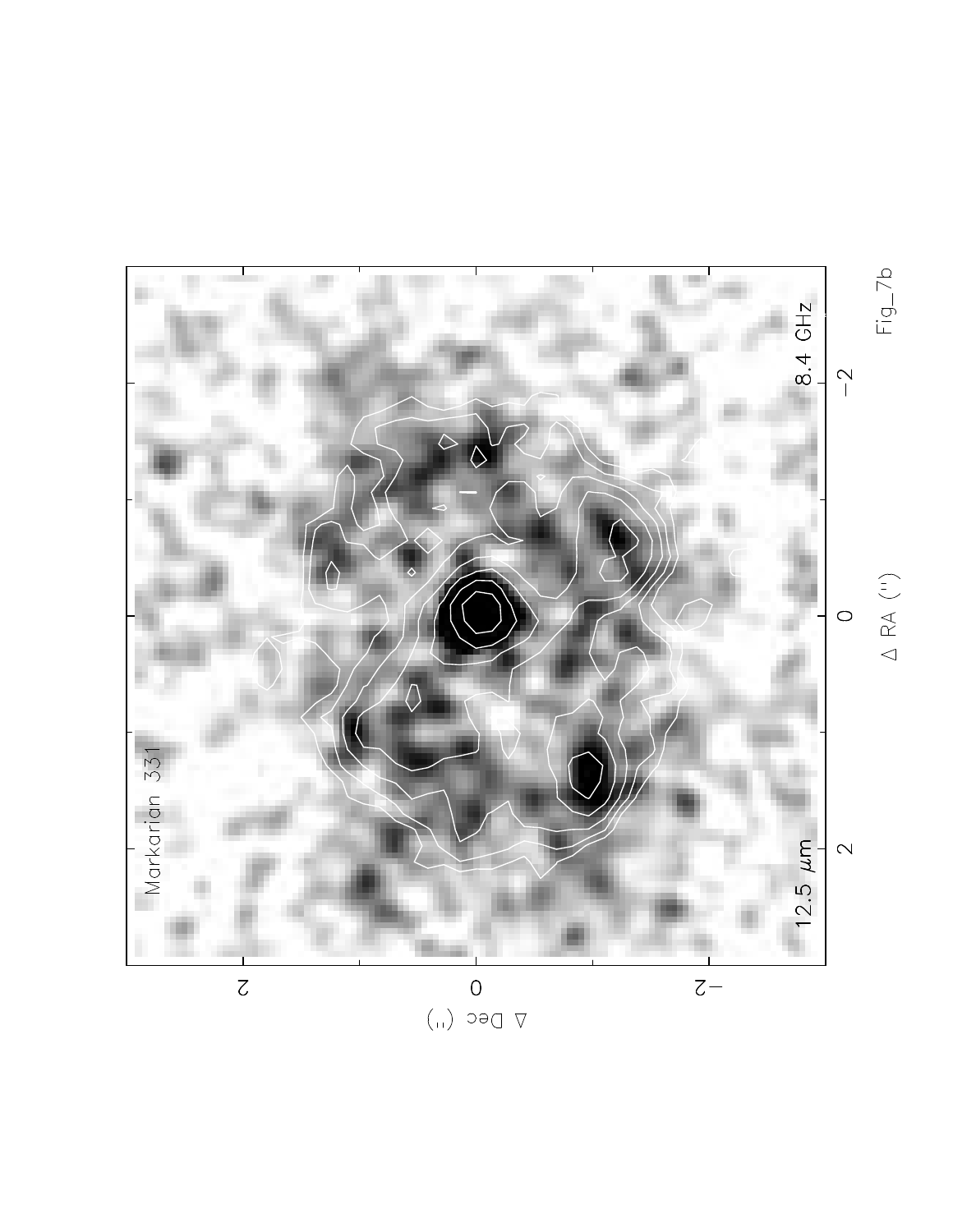